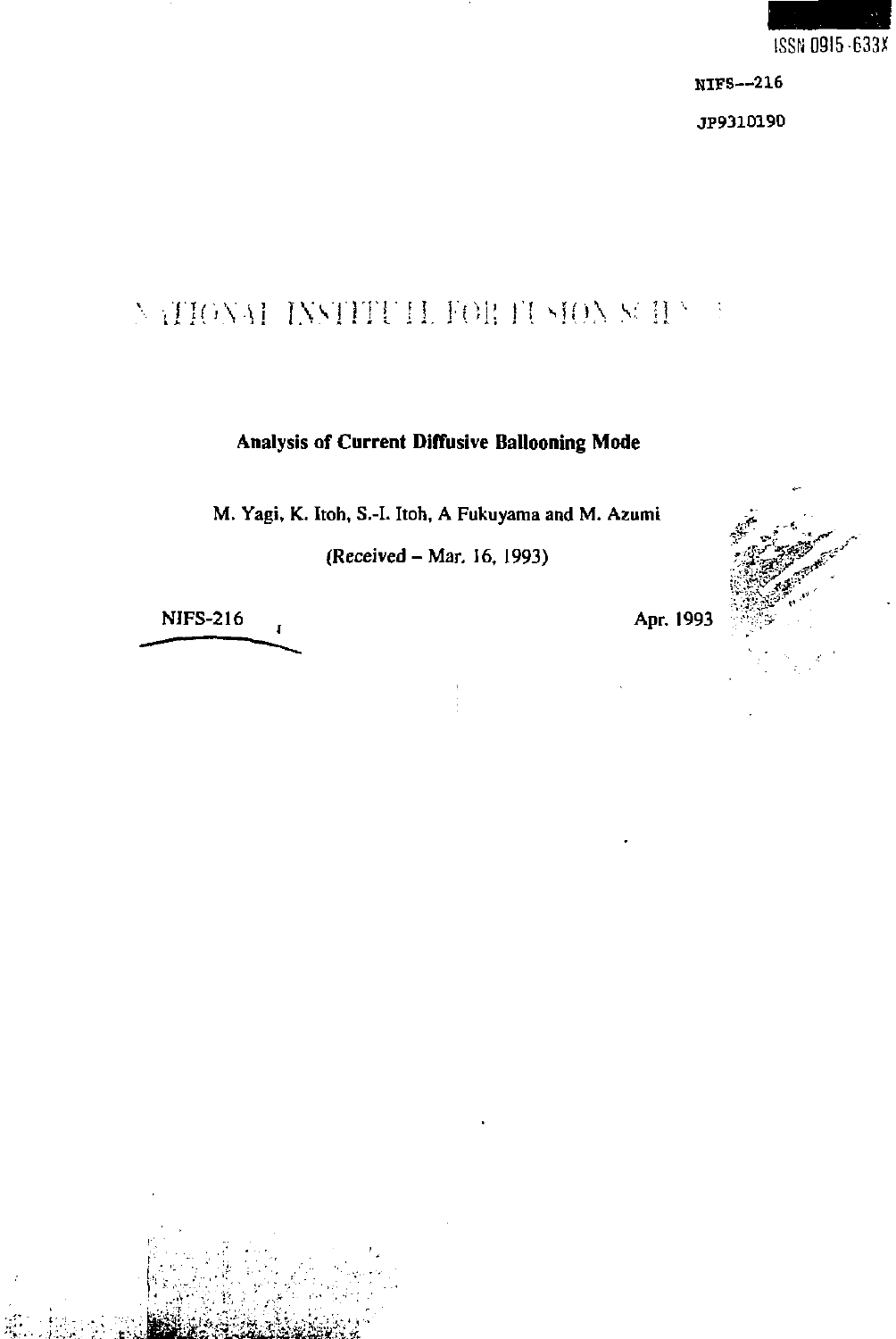This report was prepared as a preprint of work performed as a collaboration **research of the National Institute for Fusion Science (NIFS) of Japan. This document is intended for informalion only and for future publication in a journal after some rearrangements of its contents.** 

**Inquiries about copyright and reproduction should be addressed to the Research Information Center, National Institute for Fusion Science, Nagoya 464-01, Japan.**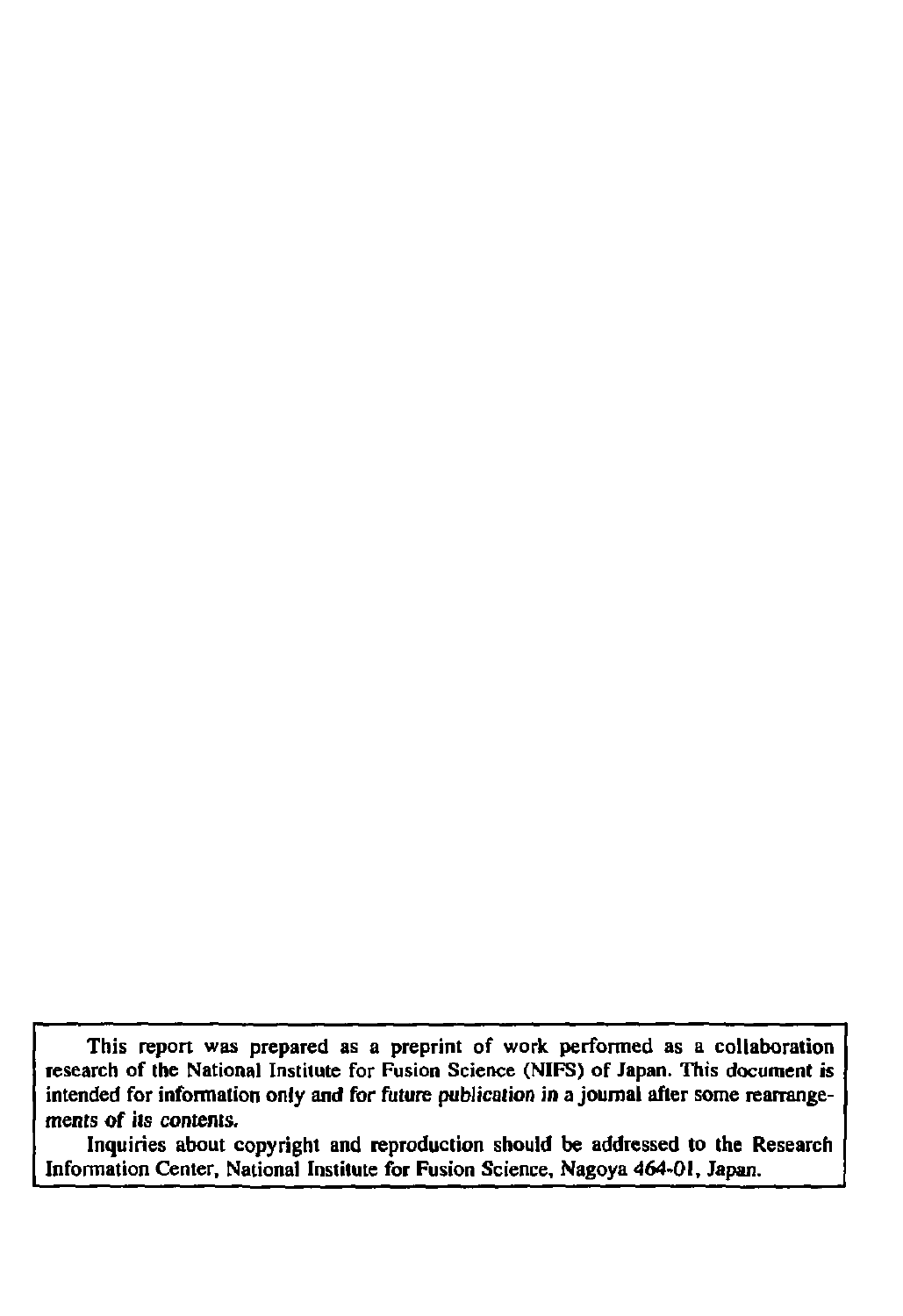# Analysis of Current Diffusive Ballooning Mode

M. Yagi, K. Itoh', S.-I. Itoh", A. Fukuyama\* and M.Azumi Japan Atomic Energy Research Institute Naka, Ibaraki, 311-01 Japan

> 'National Institute for Fusion Science, Nagoya 464-01, Japan

"Reserch Institute for Applied Mechanics, Kyushu University 87, Kasuya 816, Japan

'Faculty of Engineering, Okayama University, Okayama 700, Japan

Keywords: Current Diffusivity, Ballooning Mode, L-Mode, Tokamak, Anooalous Transport, Ion Viscosity, Magnetic Shear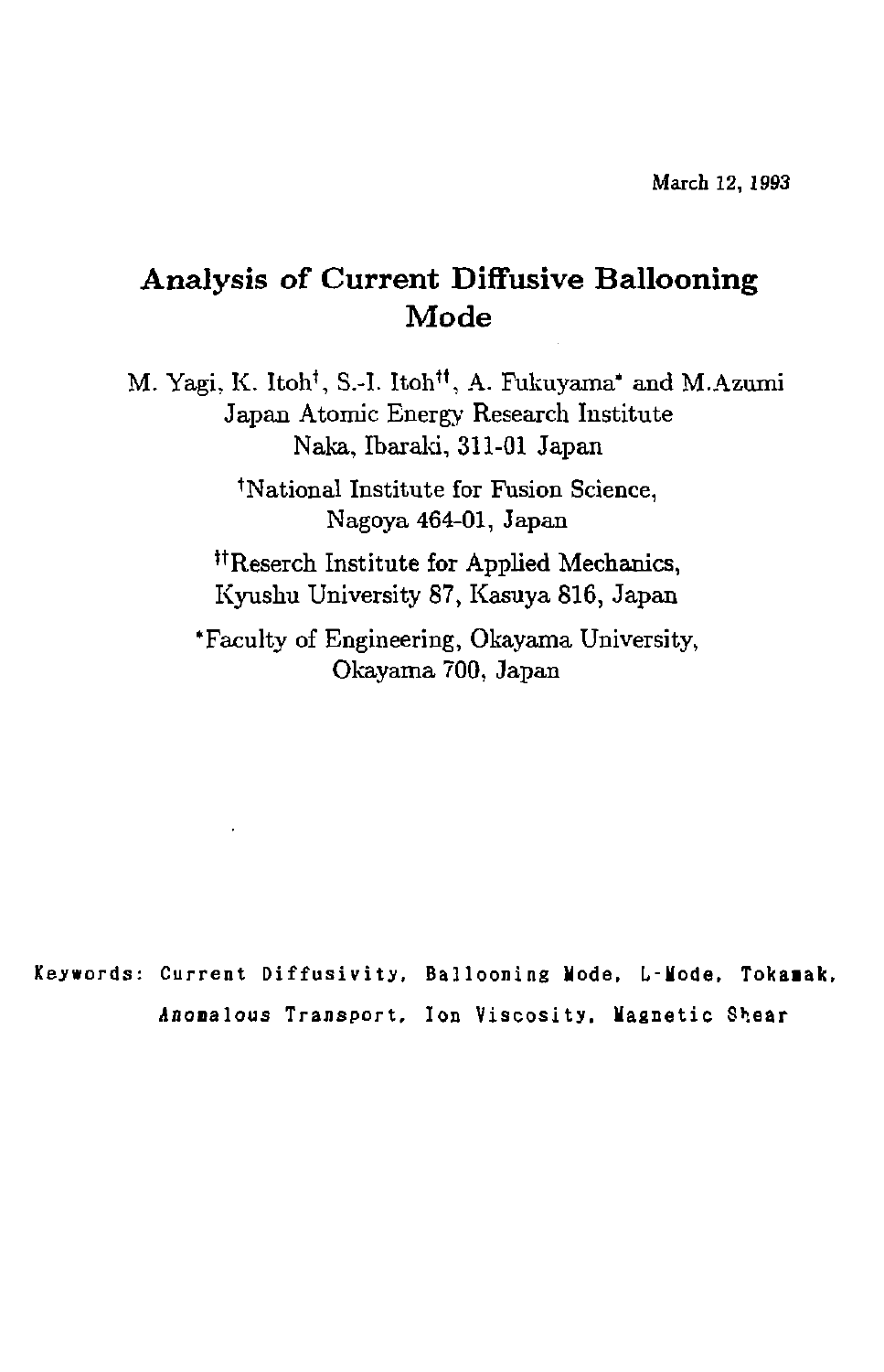The current diffusive ballooning mode is analysed in tin- tokamak plasma. This mode is destabilized by the current diffusivity (i.e., the electron viscosity) and stabilized by the thermal conductivity and ion viscosity. By use of the ballooning transformation, the eigenmode equation is solved. Analytic solution is obtained by the strong ballooning limit. Numerical calculation is also performed to confirm the analytic theory. The growth rate of the mode and the mode structure are analysed. The stability boundary is derived in terms of the current diffusivity. thermal conductivity, ion viscosity and the pressure gradient for the given shear parameter. This result is applied to express the thermal conductivity in terms of the pressure gradient, magnetic configurational parameters (such as the safety factor, shear and aspect ratio) and the Prandll numbers.

**Inde x 52.30.-q** (52.30.Jb) **52.35.-g** ([52.35.Bj,](http://52.35.Bj) 52.35.Py, [52.35.Ra\)](http://52.35.Ra)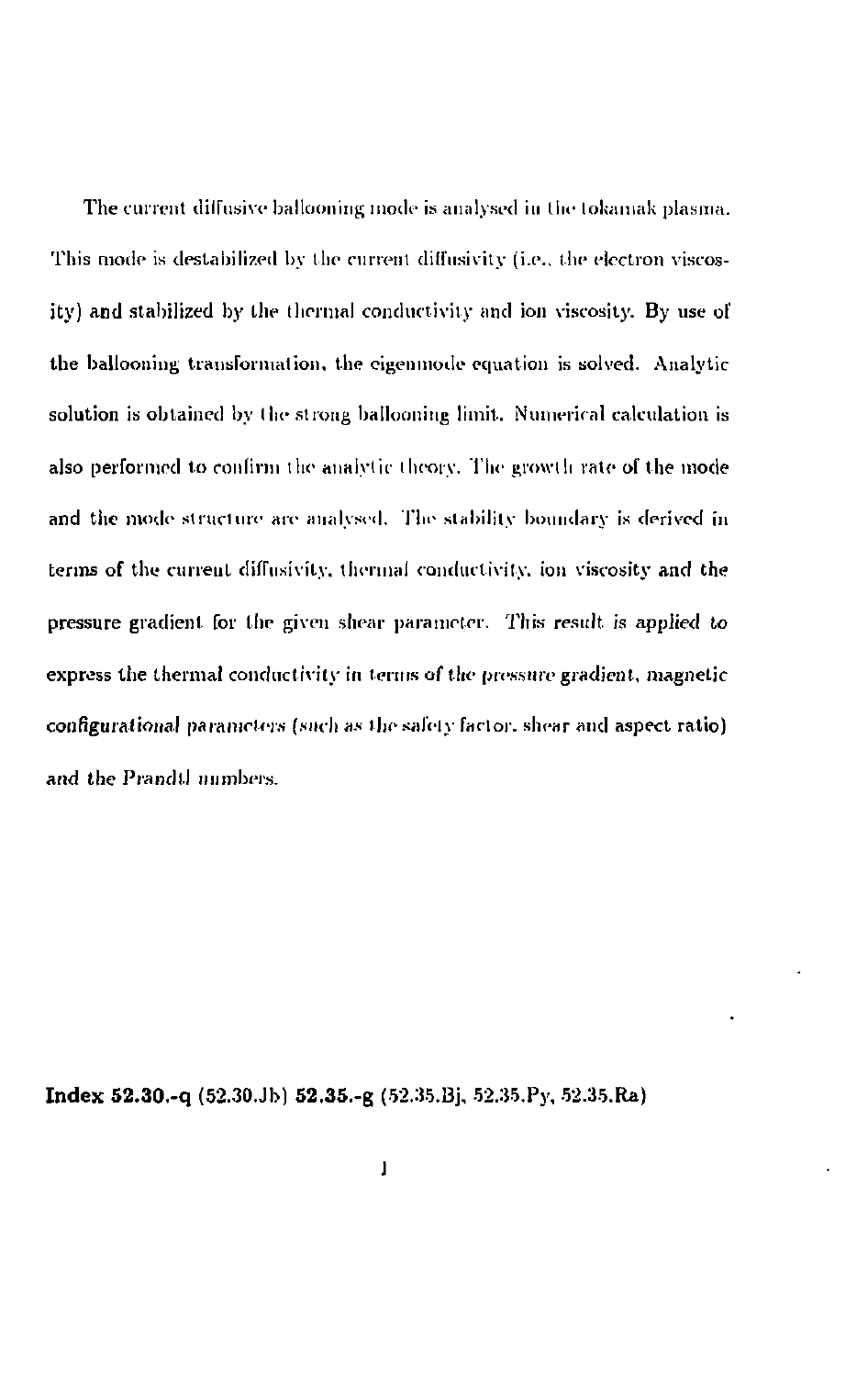## I. Introduction

Ballooning instabilities have been considered to play an important role for the beta limit of tokamak plasma.<sup>1-4</sup> (Beta value is the ratio between the plasma pressure to the magnetic pressure). The stability boundary against the ballooning mode has been calculated based on the ideal magnetohydrodynamicy (MUD) equations. This stability boundary was compared lo the achieved beta value in experiments, and a correlation between them was recognized. Presentlv, the modes with the ballooning nature (i.e., the amplitude *'>\$* larger *m* the region of tin? bad magnetic curvature] either with low n-vaiue or high-n value play a key role in limiting the beta value (n is the toroidal mode number i.

The ballooning modes can become unstable below the critical beta limit of ideal Mill) iheory *y\ur* 10 l lie finite dissipation of the plasma. The influence of the resistivity has been widely studied.<sup>536</sup> It was found that the ballooning instability persists below the ideal Mill) limit of tin- beta value, and the growth rate is the increasing function of the resistivity. Since the plasma temperature is lower near the egde, this mode can be important near the plasma edge. Theories have been made on the transport driven by the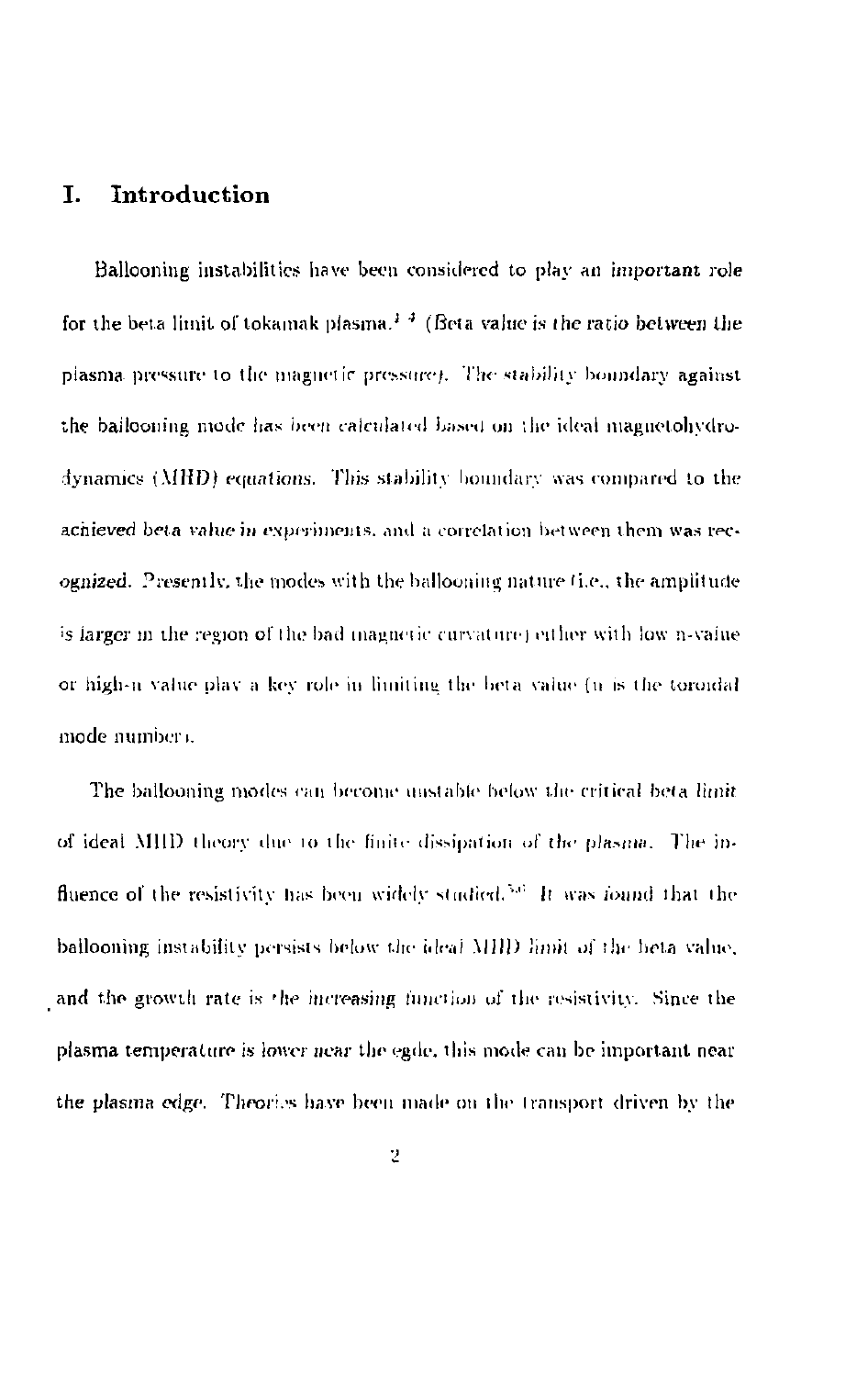resistive ballooning mode.'^ The theoretical prediction has been given as  $\chi \propto (v_e \eta / v_A \sqrt{q}) (\beta_p e^t L_s / L_p)^{3/2}$ , where  $\chi$  is the thermal conductivity. The parameter dependence leads to  $\chi \propto n_{\pi}^{2}T^{1/2}q^{3/2}$  ( $n_{e}$  is the density, *T* is the temperature and  $q$  is the safety factor), which turns out inappropreate to experimental observations.<sup>9,10</sup>

To understand the anomalous transport in lokamaks, Ohkawa has proposed the model  $\sqrt{\propto (c/\omega_{pe})^2 v_r/(qR)}$ .<sup>[1]</sup> This formula may explain the two characteristic features of the experimental observations on the auomous transport, i.e.. (1)  $\chi$  has the radial profile such that it is larger near edge, and  $(2)$   $\chi$  is increasing if the heating power becomes higher (so as the plasma temperature). The *essence* of the Ohkawa model is that the finite electron inertia has a key role in determining the spatial scale length of the fluctuations. The collisionless skin depth, not the resistive skin depth, is predicted to determine the correlation length. Several authors have reproduced this formula.<sup>12,13</sup> This model, however, has not fully succeeded to explain the parameter dependence of the tokamak confinement. This was partly because the ballooning nature of the mode was not taken into account.

We here present the analysis of the new ballooning mode instability, which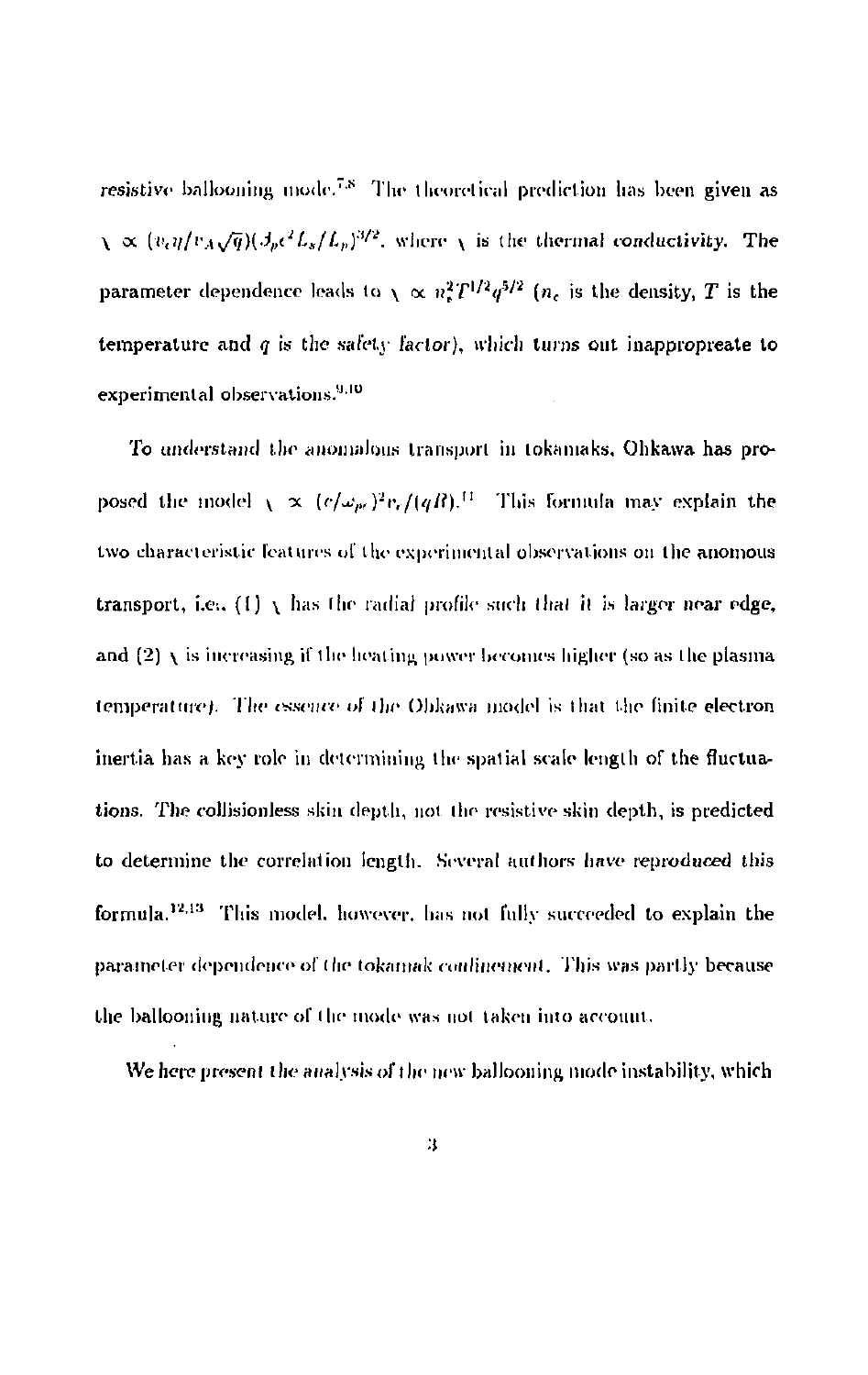is driven by the current diflusivily below ihe critical beta limit of the ideal MHD theory. As was pointed out by Ohkawa, the finite electron inertia effect has more important role than the resistivity in present day plasmas. The resistance in the Ohm's law. *n.l.* is replaced by  $nJ = \lambda \Delta J$ , where *n* is the resistivity.  $J$  is the current density and  $\lambda$  is the current diffusivity. As is seen in this relation, the current diffusive term becomes more important if the current layer width becomes thinner, i.e., less resistive. (The current diffusivity is originated by the electron viscosity, and lias heeit discussed in relation with the global MHD instabilities<sup>14 17</sup> or dynamics of the reversed field pinch plasmas  $18-20$  or current drive problems.  $^{21}$  ). By use of the ballooning transformation, the eigenmode equation is solved. We obtain the growth rate, mode structure and the stability boundary against the current-diffusive ballooning mode. The stability boundary is expressed in terms of the current diffusivitv. thermal conductivity, the ion viscosity */i.* and the pressure gradient. This result is also applied to estimate the thermal conductivity. By employing the Prandtl numbers.  $\mu/\sqrt{\mu}$  and  $\lambda/\sqrt{\mu}$  the form of the thermal conductivity is derived.<sup>22</sup> The anlysis is performed here for the wide range of the geometrical parameters. Analytic theory was developed to obtain the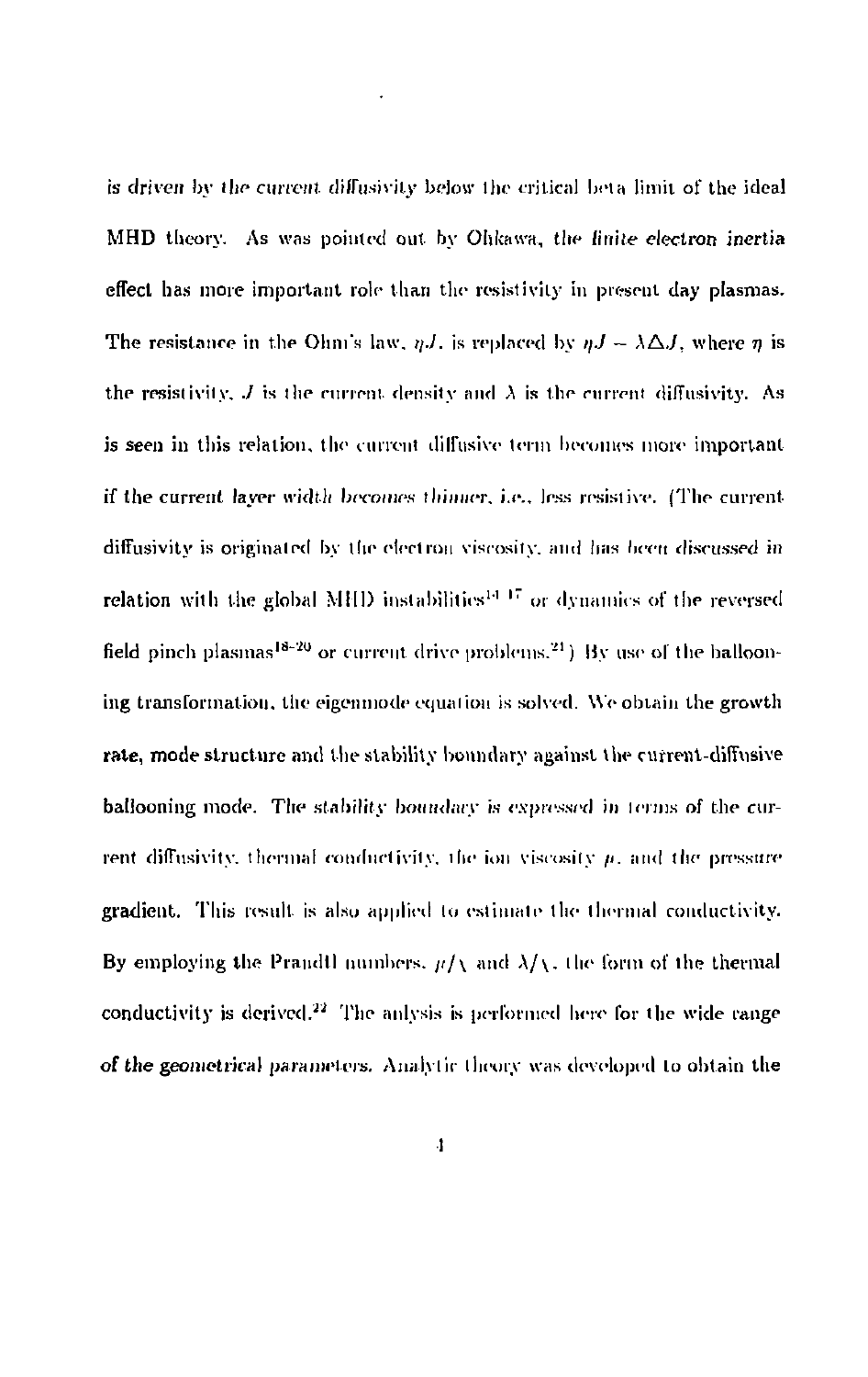explicit formula. The numerical computation is also performed, confirming the analytic calculations.

.

The constitution of tins article is as follows. The basic *equation ami* the ballooning transformation arc given in §2. The stability analysis is given in §3. The growth by the current diffusivity is discussed in  $$3.4$ , stabilizing effects of  $\bf{v}$  and  $\bf{u}$  are shown in §3*B* and the stability criterion is given in §3C. Summary and discussion are given in §1.

## II. Basic Equations

To construct the model equations, we will start from moment equation. The Ohm's law is written as

$$
E_{\parallel} = \frac{1}{en} R_{\parallel}.
$$
 (1)

where  $E_{\parallel}$  is the parallel electric filed. and  $R_{\parallel}$ , is the friction force. The frictionai (bice is written taking into account the resistivity and current diffusivity

$$
\frac{1}{en_{\epsilon}}R_{\parallel} = \eta J - \lambda \Delta J. \tag{2}
$$

The perpendicular ion fluid velocity is given by

$$
\mathbf{v}_{\perp}^{i} = \frac{\mathbf{B}}{B^{2}} \times \left( -\mathbf{E} - \frac{\nabla P_{i} + \nabla \cdot \mathbf{H}_{i}}{(n_{i})} \right). \tag{3}
$$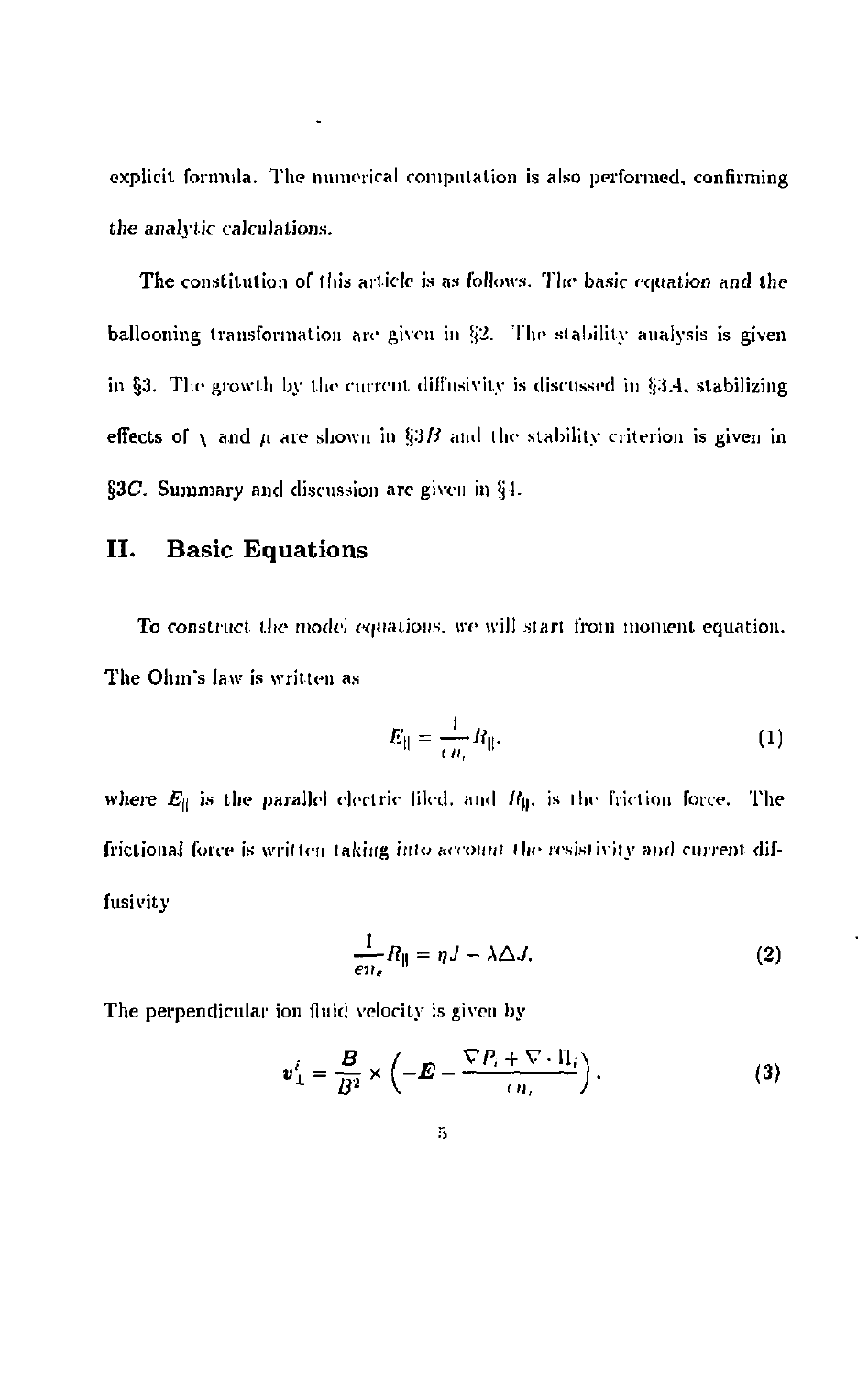where  $P_i$ , the ion pressure, and  $\nabla \cdot \Pi_i$ , the ion stress tensor due to the ion viscosity. The electron temperature evolution equation is cast into

$$
\frac{3}{2}n_e\frac{dT_e}{dt} = -\nabla_\perp \cdot q_{e\perp}.\tag{4}
$$

where  $n_e$ , the electron density,  $T_e$ , the electron temperature, and  $q_{e\perp}$ , the electron thermal flow by the cross field transport.<sup>29</sup> The cross field transport process is taken into account through the current diffusivity, ion viscosity,  $\mu$ and thermal transport coefficient,  $\chi$ . We write,

$$
\Pi = -\mu \nabla_{\perp} \boldsymbol{v}_{\perp} \tag{5}
$$

$$
q = -\sqrt{\nabla_{\perp} \mu} \tag{6}
$$

where only the diagonal elements are kept.  $(\lambda, \mu, \chi)$  can be expressed by turbulent fluctuations. Details will be reported in separate article [23], and in this article we keep  $(\lambda, \mu, \chi)$  as given parameters. We will briefly discuss the typical values of these terms in Appendix'. According to the conventional reduction scheme<sup>24,25</sup>(See also Ref.26), we obtain reduced MHD model equations which describe the ballooning modes excited by current diffusive term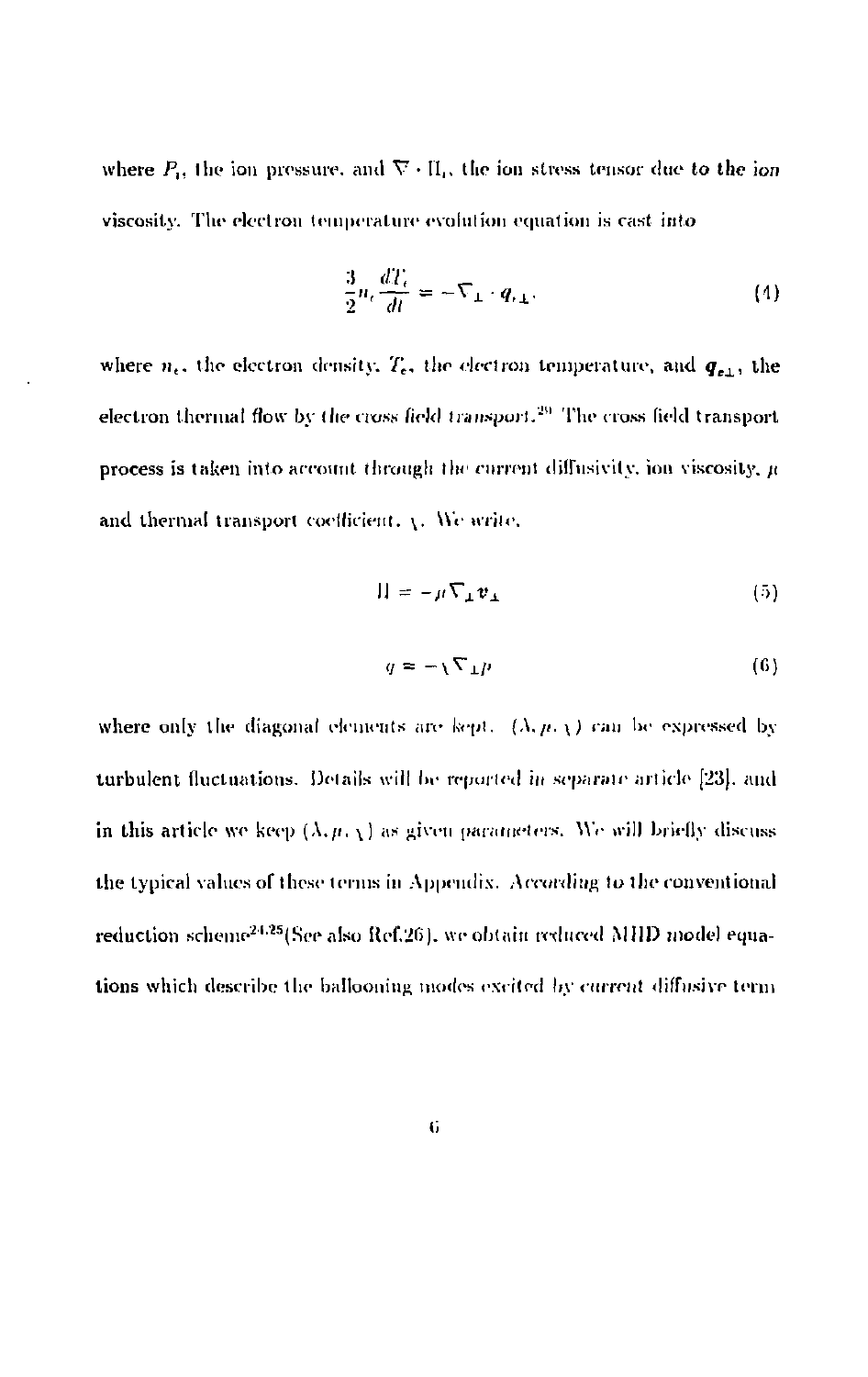as.<sup>18-20,27,28</sup>

$$
\frac{n_0 m_i c}{B_0} \left( \frac{\partial}{\partial t} \nabla_{\perp}^2 \phi + \frac{c}{B_0} [\phi, \nabla_{\perp}^2 \phi] \right) = \frac{B_0}{c} \nabla_{\parallel} j_{\parallel} + \nabla p \times \nabla \frac{2r \cos \theta}{R_0} \hat{z} + \mu m_i n_0 \frac{c}{B_0} \nabla_{\perp}^4 \phi
$$
\n(7)

$$
\frac{\partial A}{\partial t} = -\nabla_{\parallel} \phi - \eta_{\parallel} j_{\parallel} + \lambda \nabla_{\perp}^2 j_{\parallel}
$$
 (8)

$$
\frac{\partial}{\partial t}p + \frac{c}{B_0}[\phi, p] = \chi_{\perp} \nabla_{\perp}^2 p \tag{9}
$$

where  $j_{\parallel} = -(c/4\pi)\nabla_{\perp}^2 A$ ,  $\phi$ , the electrostatic potential, A, the electromagnetic potential,  $p$ , the electron pressure where we assume  $n<sub>i</sub>$  is constant, and we dropped off the subscript "e" for convenience.

The eigenmode equation is obtained by linearizing Eqs.(7)-(9). This set of partial differential equation is analyzed by the ballooning transformations. When the mode number is high, the mode structure of the ballooning mode is described in the toroidal coordinates  $(r, \theta, \zeta)$  as,

$$
\phi(\Delta r, \theta, \zeta) = \sum_{l=-\infty}^{\infty} \hat{o}(\theta + 2\pi l) \exp[i n q' \Delta r(\theta + 2\pi l) - i n q_0 r_{mn}^{-1} \Delta r \rho \sin \theta + i n (q_0 \theta - \zeta)]
$$
\n(10)

where  $\Delta r = r - r_{max} r_{max}$  is the radius satisfying  $q(r_{max}) = q_0 = m/n$ .  $q^{'}\,=\,dq/dr|_{r=r_{me}},\,\,\rho\,=\,\beta q_0^2R_0L_r^{-1},\ \, \beta\,=\,8\pi\,P_0/B_0^2,\,\,{\rm and}\ \, L_r^{-1}\,=\,-dlnP_0/dr_{me},$ We note that  $\theta$  in Eq.(10) is defined in a covering space.<sup>230</sup>  $-\infty < \theta < +\infty$ ,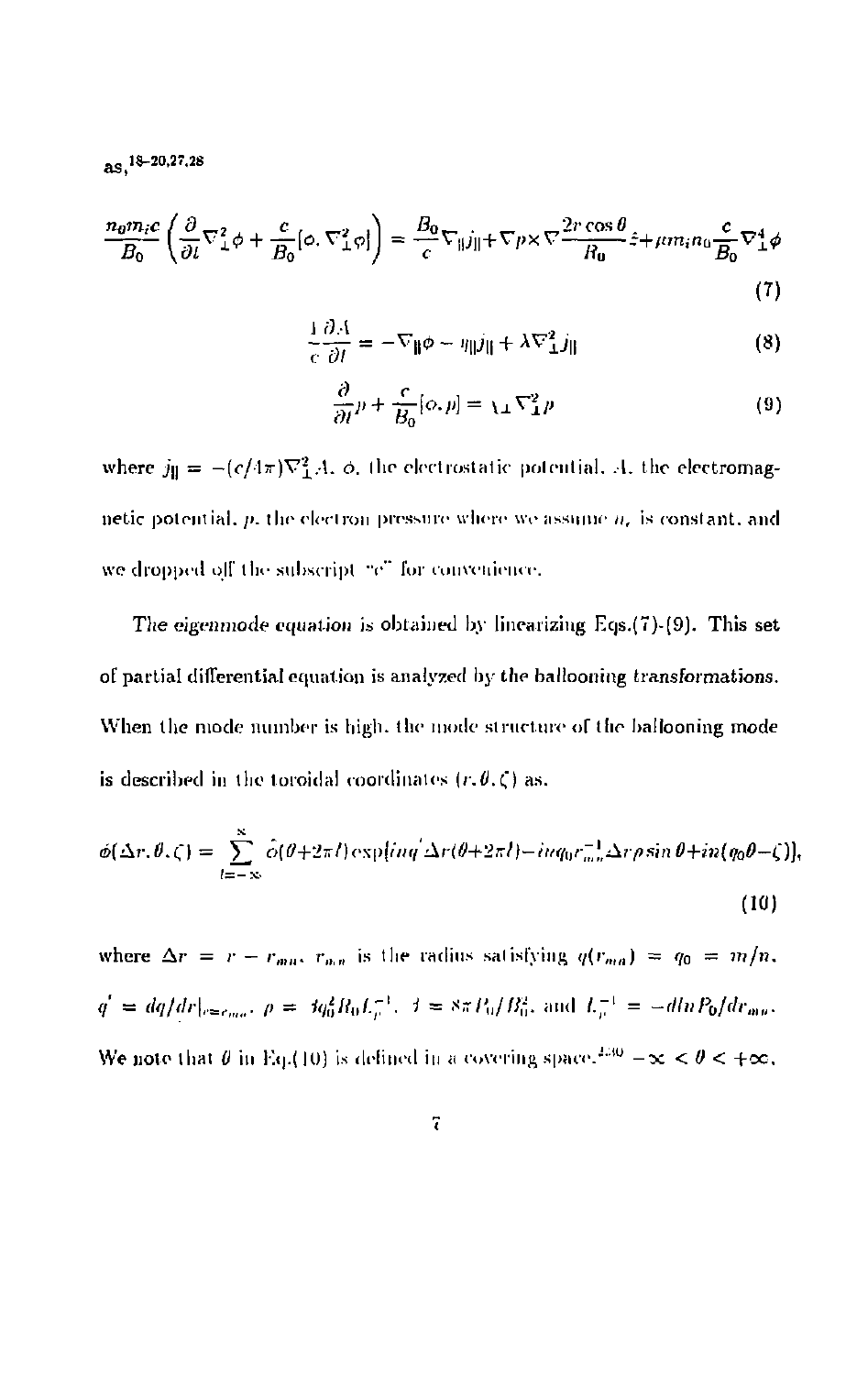and a large  $\theta$  region corresponds to a small  $\Delta r$  region in the ballooning representation of (10). By substituting the ballooning representation into the linearized form of Eqs.  $(7)(9)$ , and using the following normalization

$$
\frac{1}{Tp_A} \rightarrow 1, \qquad \frac{A}{r_{mn}B_\theta} \rightarrow A, \qquad \frac{c_{TP_AQ}}{B_0 r_{mn}^2} \rightarrow \phi, \qquad \frac{8\pi p}{B_\theta^2} \rightarrow p,
$$
\n
$$
\frac{TP_AA}{r_{mn}^2} \rightarrow \chi, \qquad \frac{TP_AH}{n_0 m_r r_{mn}^2} \rightarrow \mu, \qquad \frac{c^2 g_{\parallel} T_{PA}}{4\pi r_{mn}^2} \rightarrow \mu, \qquad \frac{c^2 \lambda T_{PA}}{4\pi r_{mn}^2} \rightarrow \lambda
$$
\n(11)

where  $\tau_{PA}^2 = 4\pi n_0 m_i r_{mn}^2 / B_\theta^2$ , we obtain

$$
-n^2q^2f^2\gamma\dot{\phi} =
$$
  

$$
\frac{\partial}{\partial\theta}n^2q^2f^2\dot{A} - inq\epsilon\dot{p}(\pi + \cos\theta + (s\theta - \rho\sin\theta)\sin\theta) + \beta n^2q^2f^4\dot{\phi}
$$
(12)

$$
\gamma \hat{A} = -\frac{\partial \phi}{\partial \theta} - \hat{\eta} f^2 \hat{A} - \hat{\lambda} f^4 \hat{A}
$$
 (13)

$$
\gamma \hat{p} + i m q \frac{\rho}{\epsilon} \hat{\phi} = -\hat{\chi} f^2 \hat{p} \tag{14}
$$

where  $\gamma$  is the growth rate,  $\hat{\eta} = \eta n^2 q^2$ ,  $\hat{\lambda} = \lambda n^3 q^3$ ,  $\hat{\mu} = \mu n^2 q^2$ ,  $\hat{\chi} = \chi n^2 q^2$ ,  $\overline{\kappa} = -\epsilon (1 - 1/q^2)$ ,  $\epsilon = r/R_0$ , and  $f^2 = 1 + (s\theta - \rho \sin \theta)^2$ . Combining these equations, we obtain the eigenvalue equation

$$
f^2 \gamma^2 \dot{\phi} = \frac{\partial}{\partial \theta} \frac{f^2}{1 + \frac{\dot{a}f^2}{\gamma} + \frac{\gamma f}{\gamma}} \frac{\partial \dot{\phi}}{\partial \theta} - \gamma \dot{\mu} f^T \dot{\phi}
$$
  
+ 
$$
\frac{\rho}{1 + \frac{\dot{\gamma}f}{\gamma}} [\kappa + \cos \theta + (\kappa \theta - \rho \sin \theta) \sin \theta] \dot{\phi}.
$$
 (15)

This equation is solved with the boundary condition that  $|\hat{\phi}| \to 0$  as  $|\theta| \to \infty.$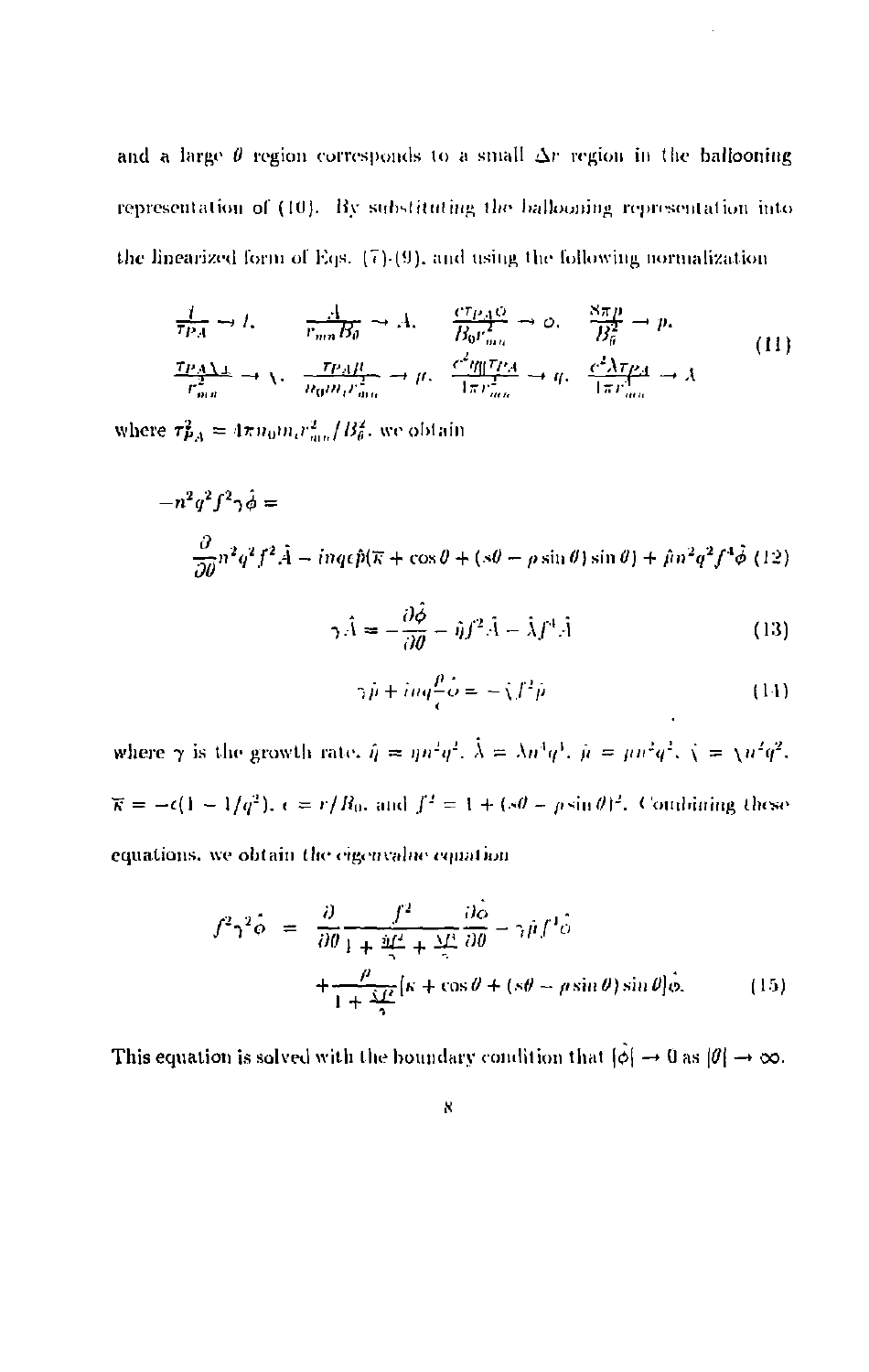## III. Stability Analysis

## III-A. Destabilization by the current diffusivity

#### **III-A-1. Analytic Estimate**

At first, we study the destabilization by the current diffusivity. Eq.(15) is solved by neglecting  $\hat{\mu}$  and  $\hat{\chi}$ . The characteristic inertia scale is given by  $\theta \simeq \theta_t = 1/(s\gamma)$  and the current diffusive scale length is given by  $\theta \simeq \theta_\lambda = 0$  $\gamma^{1/4}/(\lambda^{1/4}s)$ . A self consistent ordering for the growth rate  $\gamma$  is found by equating  $\theta_t \simeq \theta \setminus \text{or } \gamma \simeq \lambda^{1/5} (nq)^{1/5}$ .

#### **III-A-1-1. Strong Ballooning Limit**

We consider the strong ballooning limit in this subsection. Firstly, we search the mode which is localized around  $\theta \simeq 0$ . In the limit of  $1 \ll s$ .  $p \ll s$ ,  $\gamma^{1/2}/(\eta^{1/2}nqs)$ ,  $\gamma^{1/4}/(\lambda^{1/4}nqs)$ ,  $1/s \ll 0 \ll 1/\sqrt{|s-1/2|}$ ,  $\bar{s} \simeq 0$  which corresponds to the ordering of  $1 + \hat{\eta} f^2/\gamma + \hat{\lambda} f^4/\gamma \simeq \hat{\eta} f^2/\gamma + \hat{\lambda} f^4/\gamma$ , and  $\cos\theta + (s\theta - \rho\sin\theta)\sin\theta \simeq 1$ . By using these limiting conditions, the model equation is approximately written by

$$
\frac{\partial^2 \dot{\phi}}{\partial \theta^2} + \frac{\hat{\eta}}{\gamma} (1 + \frac{\hat{\lambda}}{\hat{\eta}} s^2 \theta^2)(\rho - s^2 \gamma^2 \theta^2) \dot{\phi} \simeq 0 \tag{16}
$$

$$
\boldsymbol{\Omega}^{\text{in}}
$$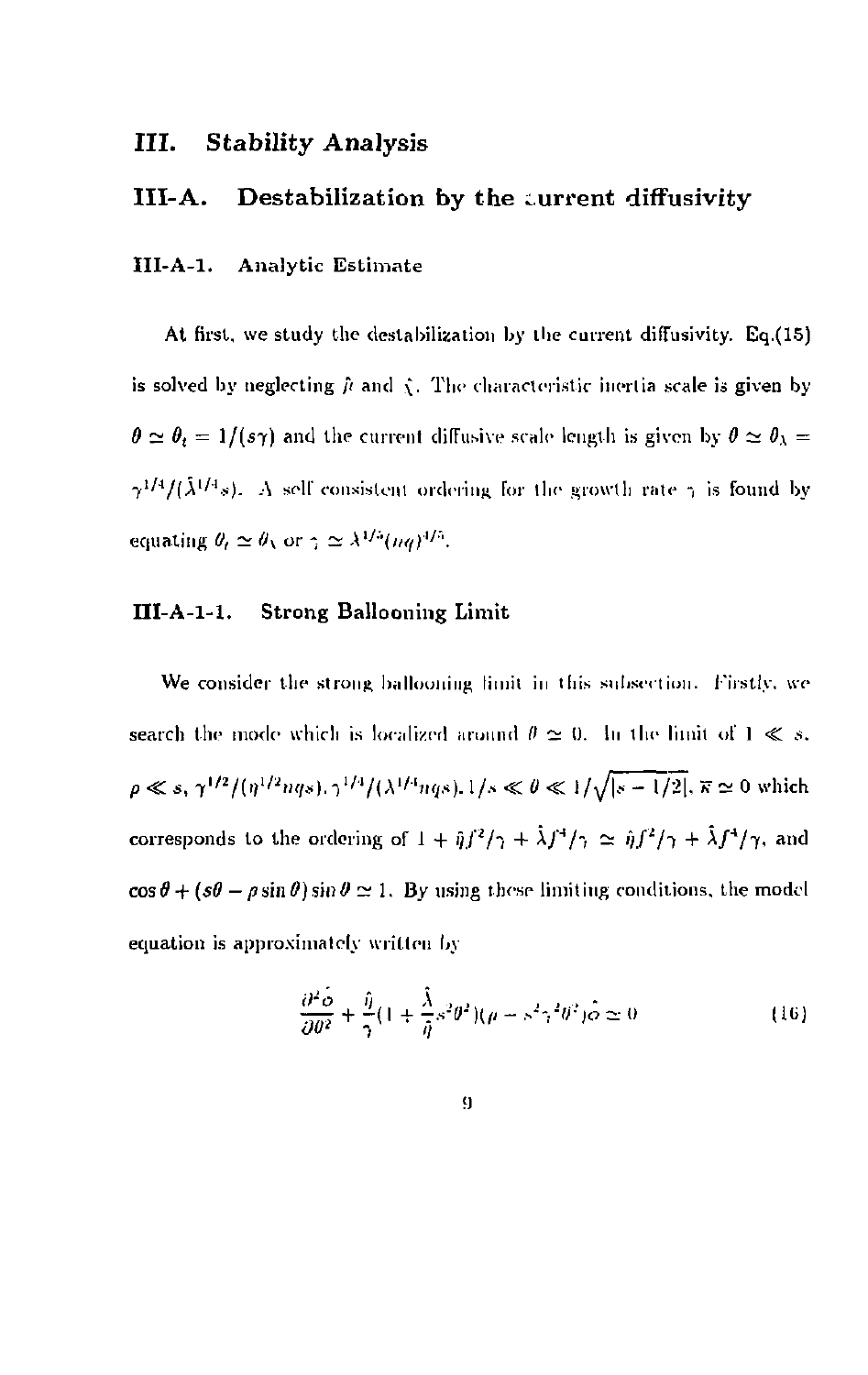where we neglected the term proportional to  $\partial \phi / \partial \theta$ .

Using VVKB method, we obtain from Eq.(16)

$$
2\sqrt{\frac{\hat{q}\rho}{\gamma}}\int_0^{\sqrt{\rho/\gamma^2s^2}}\sqrt{\left(1-\frac{\gamma^2s^2}{\rho}\theta^2\right)\left(1+\frac{\hat{\lambda}s^2}{\hat{\eta}}\theta^2\right)}d\theta=\pi\left(l+\frac{1}{2}\right) \tag{17}
$$

Integration is performed and the dispersion relation is given by

$$
\frac{2}{3}\sqrt{\frac{\hat{\eta}\rho^2}{\gamma^3 s^2}}\sqrt{1+a}\left(\frac{K(k)-E(k)}{k^2}+2E(k)-K(k)\right)=\pi\left(l+\frac{1}{2}\right)\qquad(18)
$$

where  $a = \lambda \rho / (\hat{\eta} \gamma^2)$ ,  $k^2 = a/(1+a)$ ,  $K(k)$  and  $E(k)$  are the first, and second kind of elliptic functions, rcspecl i *vo)y.* 

Eq.(18) predicts the resistive ballooning mode and current diffusive ballooning mode. The growth rate of the resistive ballooning mode is given as by taking the limit of  $a \ll 1$  or  $\lambda \rho \ll \hat{\eta} \gamma^2$ .

$$
\gamma \simeq \frac{\hat{\eta}^{1/3} \rho^{2/3} s^{-2/3}}{(2l+1)^{2/3}} \left( 1 + \frac{1}{24} \frac{\hat{\lambda} s^{4/3} (2l+1)^{4/3}}{\hat{\eta}^{5/3} \rho^{1/3}} \right). \tag{19}
$$

The growth rate which is proportional to  $y^{1/3}$  is recovered. The cuarent diffusive ballooning mode is given in the other limit  $a \gg 1$ . The growth rate is written by

$$
\gamma \simeq \left(\frac{1}{3\pi}\right)^{2/5} \frac{\hat{\lambda}^{1/5} \hat{\rho}^{3/5} s^{-2/5}}{(2l+1)^{2/5}} \left(1 + \frac{l\pi \sqrt{a_0} - 1/2}{a_0}\right) \tag{20}
$$

where  $a_0 = (3\pi/4)^{1/5} \lambda^{3/5} s^{1/5} (2l + 1)^{1/5} / (\hat{\eta} \rho^{1/5}).$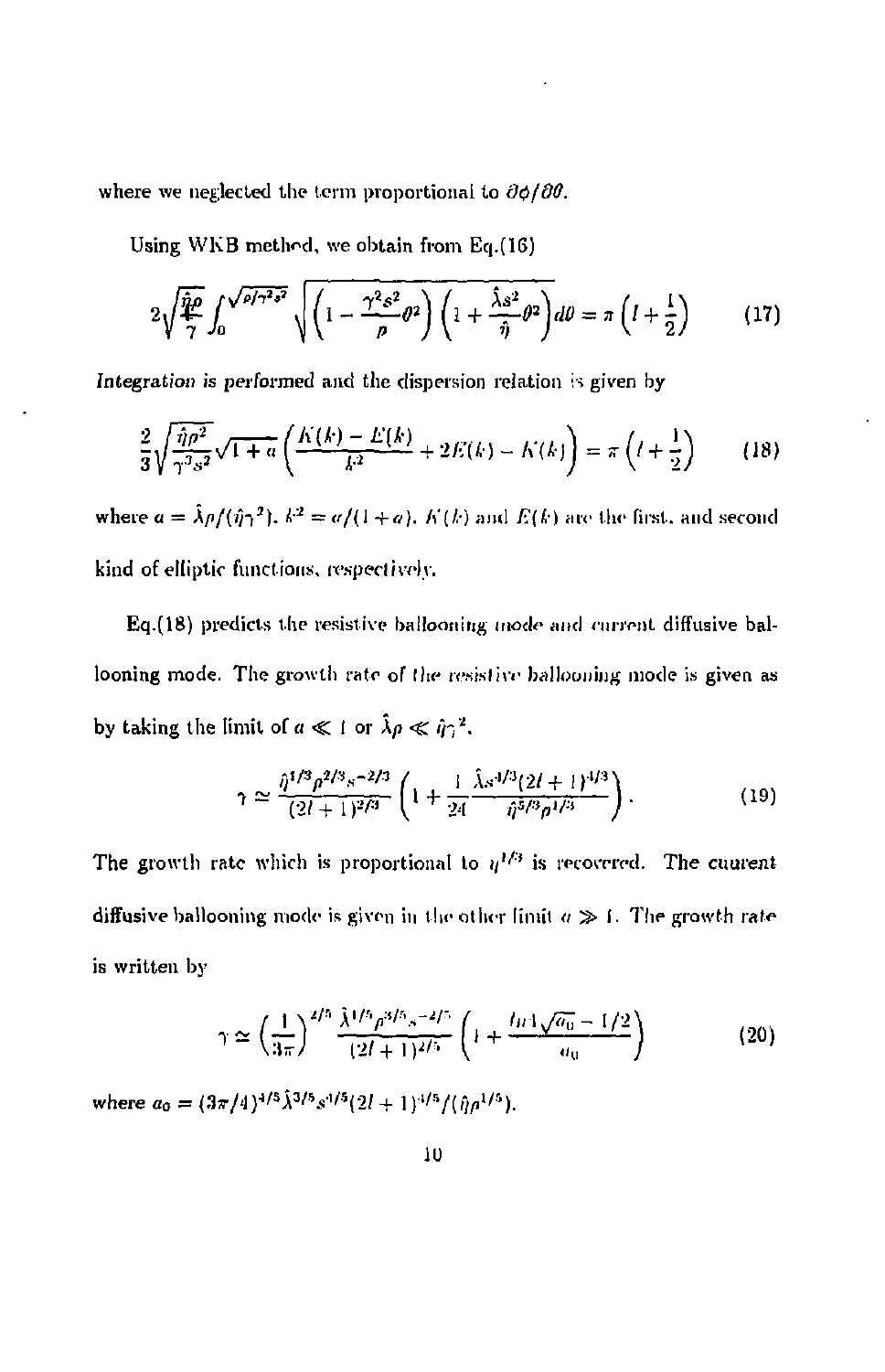We next study the mode which is localized at  $\theta \simeq \theta_j$ ,  $\theta_j \neq 0$ . To treat this case, we approximate llie Kq.(2U) as follows

$$
\frac{\partial^2 \dot{\phi}}{\partial \theta^2} + \frac{1 + \frac{\dot{\lambda}}{\gamma} f^4}{f^2} \left( \rho(\cos \theta + s\theta \sin \theta) - \gamma^2 f^2 \right) \dot{\phi} = 0 \tag{21}
$$

where we neglect the first derivate of the line-bending term. The term  $\cos\theta +$  $s\theta$  sin  $\theta$  makes the local wells at  $\theta \neq 0$  so that the localization of the mode is also occurred at these minima of the potential.

Figure 1 shows the function  $-(\cos\theta + s\theta\sin\theta)$  versus  $\theta$ . Here  $a_j$ , and  $b_j$ are the positions which satisfy the relation  $\cos \theta + s\theta \sin \theta = 0$  and  $\theta_j$  is the minimum point of the function in the region of  $[a_j, b_j]$ . The equation giving eigenvalue *~ 2* is given by' <sup>1</sup>

$$
\int_{u_j}^{h_j} p d\theta = \pi \left( l + \frac{1}{2} \right) - (-1)^i \exp \left( - \int_{u_j}^{u_{j+1}} |p| d\theta \right) \cos \frac{n\pi}{J+1} \qquad (22)
$$

where  $l = 0, 1, 2, ..., j = 1, 2, ..., J$  and

$$
p^2 = \frac{1 + \hat{\lambda}/\gamma f^4}{f^2} (\rho(\cos\theta + s\theta\sin\theta) - \gamma^2 f^2).
$$
 (23)

To treat analytically, we expand the potential near at the point  $\theta_i$ . Then the integral /*pdO* is approximated as

$$
\int_{a_j}^{b_j} pd\theta \sim \pi \sqrt{\frac{\lambda}{2}} s\theta_j F(\theta_j) \sqrt{-\frac{2}{F''(\theta_j)}}
$$
\n(24)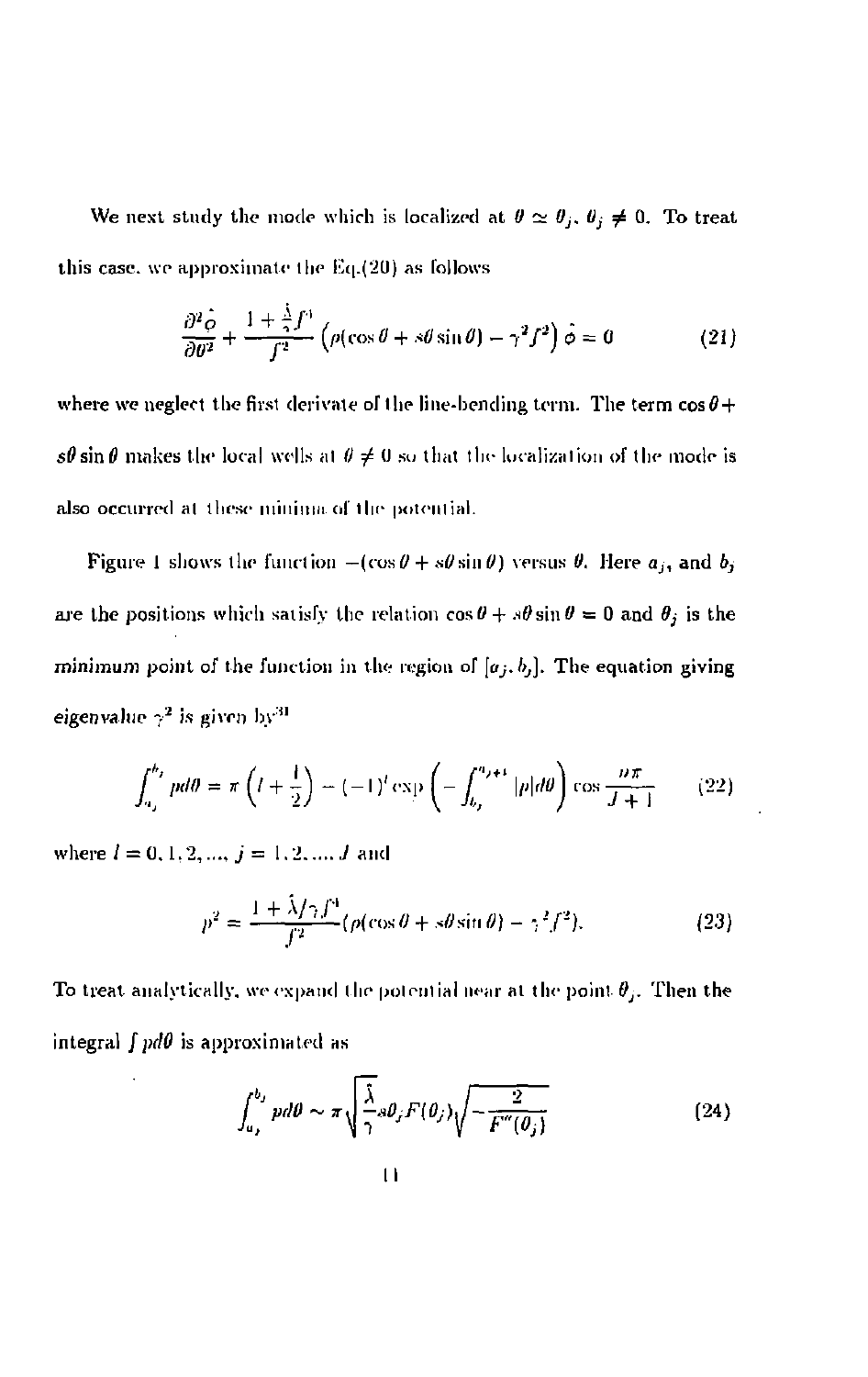where

$$
F(\theta_j) = \rho(\cos \theta_j + s\theta_j \sin \theta_j) - \gamma^2 s^2 \theta_j^2 \tag{25}
$$

$$
F''(\theta_j) = \rho(2s - 1)\cos\theta_j - s\rho\theta_j\sin\theta_j - 2\gamma^2 s^2 \tag{26}
$$

where  $\theta_j$  satisfies with the equation.

$$
\rho(s-1)\sin\theta_j + s\rho\theta_j\cos\theta_j - 2\gamma^2 s^2\theta_j = 0. \tag{27}
$$

In the case that  $s$  is close to unity, Eq.(27) reduces to  $\cos\theta_j \simeq 2s\gamma^2/\rho$ . Therefore in the limit of  $s\gamma^2/\rho \to 0$ , Eq.(27) is approximated as  $\cos\theta_i \simeq 0$ and  $\theta_i \approx 5\pi/2 + 2\pi j$ ,  $(j = 1, 2, \ldots)$ . In this limiting case, neglecting the second term in Eq.(22), we obtain  $\gamma \propto \lambda \rho (s\theta_i)^3 (1 - \lambda^2 \rho (s\theta_i)^7)^2$ . This formula suggests that  $\gamma$  is governed by the parameter  $s\theta$ , and the growth rate has maximum value  $s_0 = s\theta_j$ . In other words, the most unstable mode appears at the  $j - th$  well,  $\theta_j = s_0/s$ . When the shear is reduced, higher mode is more unstable.

#### **III-A-I-2. Weak Ballooning Limit**

**hi** this subsection, we discuss the weak ballooning limit."1 *h:s <sup>i</sup>* We start from Eqs.(12)-(14) instead of Eq.(15). Introducing the smallness parameter  $\delta \ll 1$ ,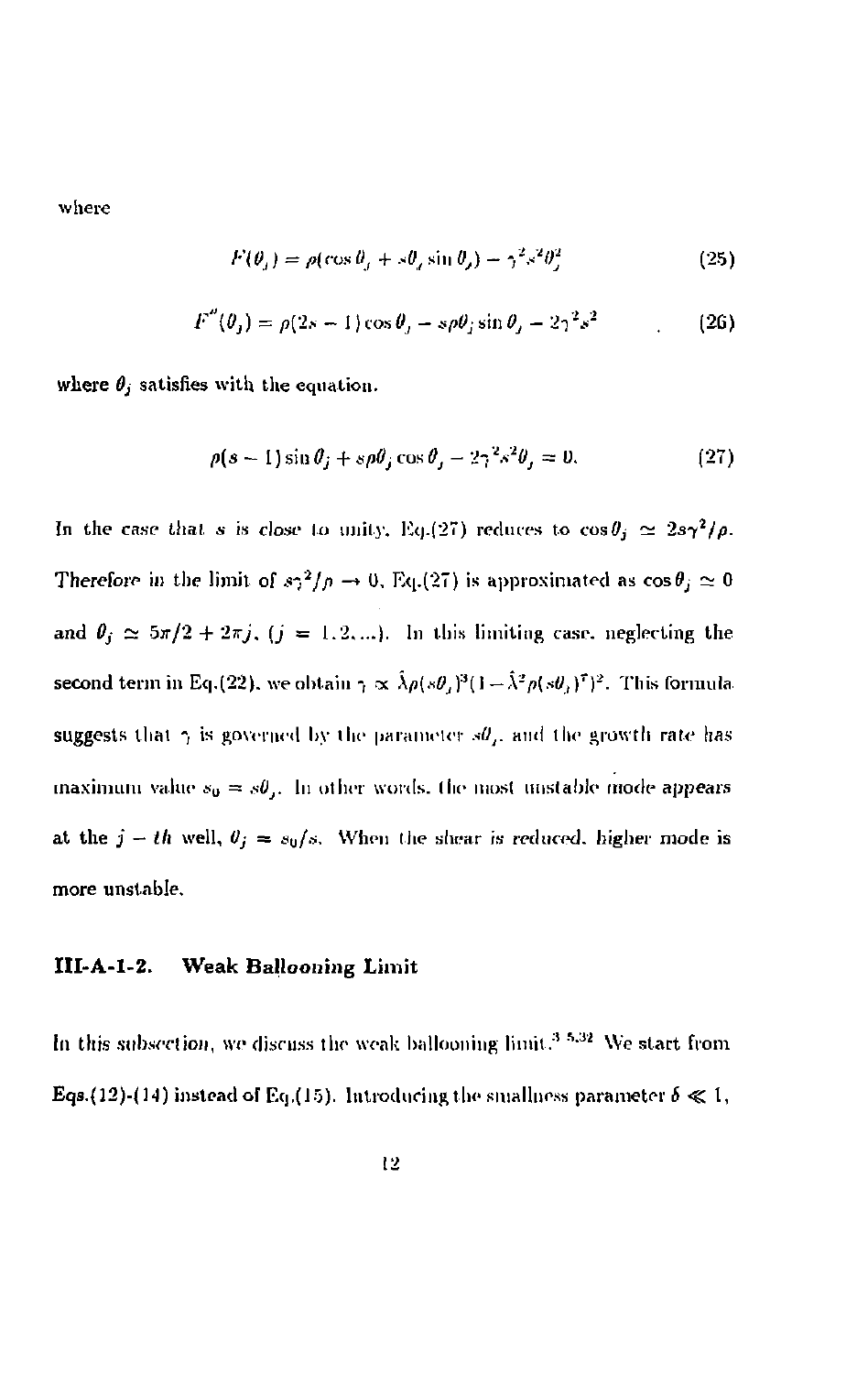we assume the ordering  $\gamma \sim O(\delta)$ ,  $\eta.\lambda \sim O(\delta)$ .  $\gamma \sim O(\delta)$ . and  $\partial/\partial\theta =$  $\partial/\partial\theta + s\partial/\partial z$ . The variable  $z = s\theta$  represents the slowly varying scale length along the filed line. We expand  $\phi = \phi^{(0)}(z) + \delta \phi^{(1)}$ ,  $\hat{p} = \hat{p}^{(0)}(z) + \delta \hat{p}^{(1)}$ ,  $A = A^{(0)} + \delta A^{(1)}$ . In the leading order

$$
\gamma \hat{p}^{(0)} + i n q \frac{\beta}{\epsilon} \hat{\phi}^{(0)} = 0, \quad \frac{\partial}{\partial \theta} (n^2 q^2 f^2 \hat{A}^{(0)}) - i n q \epsilon \hat{p}^{(0)}(\cos \theta + z \sin \theta) = 0 \tag{28}
$$

In next order we obtain solubility conditions for  $A^{(1)}$  and  $\phi^{(1)}$ . The solubility condition gives the relation

$$
-\gamma n^2 q^2 f^2 \hat{\phi}^{(0)} = s \frac{\partial}{\partial z} \{n^2 q^2 f^2 \langle \hat{A}^{(0)} \rangle\} - inq\epsilon \{\hat{\rho}^{(1)}(\cos\theta + z\sin\theta)\} \tag{29}
$$

$$
-s\frac{\partial}{\partial z}\hat{\phi}^{(0)} - ijJ^{2}(\hat{A}^{(0)}) - \hat{\lambda}J^{1}(\hat{A}^{(0)}) = \gamma(\hat{A}^{(0)})
$$
\n(30)

To complete the set of equations we have for  $\phi^{(1)}$  and  $p^{(1)}$ 

$$
-\frac{\partial \hat{\phi}^{(1)}}{\partial \theta} - \hat{\eta} f^2 \hat{A} - \hat{\lambda} f^4 \hat{\dot{A}}^{(0)} = \gamma \hat{\dot{A}}^{(0)}, \ \ \hat{\eta}^{\delta^{(1)}} + i n q \frac{\rho}{\epsilon} \hat{\phi}^{(1)} = 0 \tag{31}
$$

Combining these equations, we obtain

$$
s^2 \frac{\partial}{\partial z} \frac{f^2}{\gamma + i\eta f^2 + \hat{\lambda} f^4} \frac{\partial \hat{\phi}}{\partial z} + \frac{\gamma + i\eta f^2 + \hat{\lambda} f^4}{2} \frac{\rho^2}{\gamma f^2} \hat{\phi} - \gamma f^2 \hat{\phi} = 0 \tag{32}
$$

The fast resistive mode<sup>7,33</sup> was found in the absence of  $\lambda$ . Setting  $\bar{\lambda}$  zero, we obtain

$$
\gamma = \hat{\eta}^{1/3} \left(\frac{\rho^2}{2}\right)^{1/3} \left(\frac{\rho^2}{2\kappa^2 (2l+1)^2} + 1\right)^{1/3} \tag{33}
$$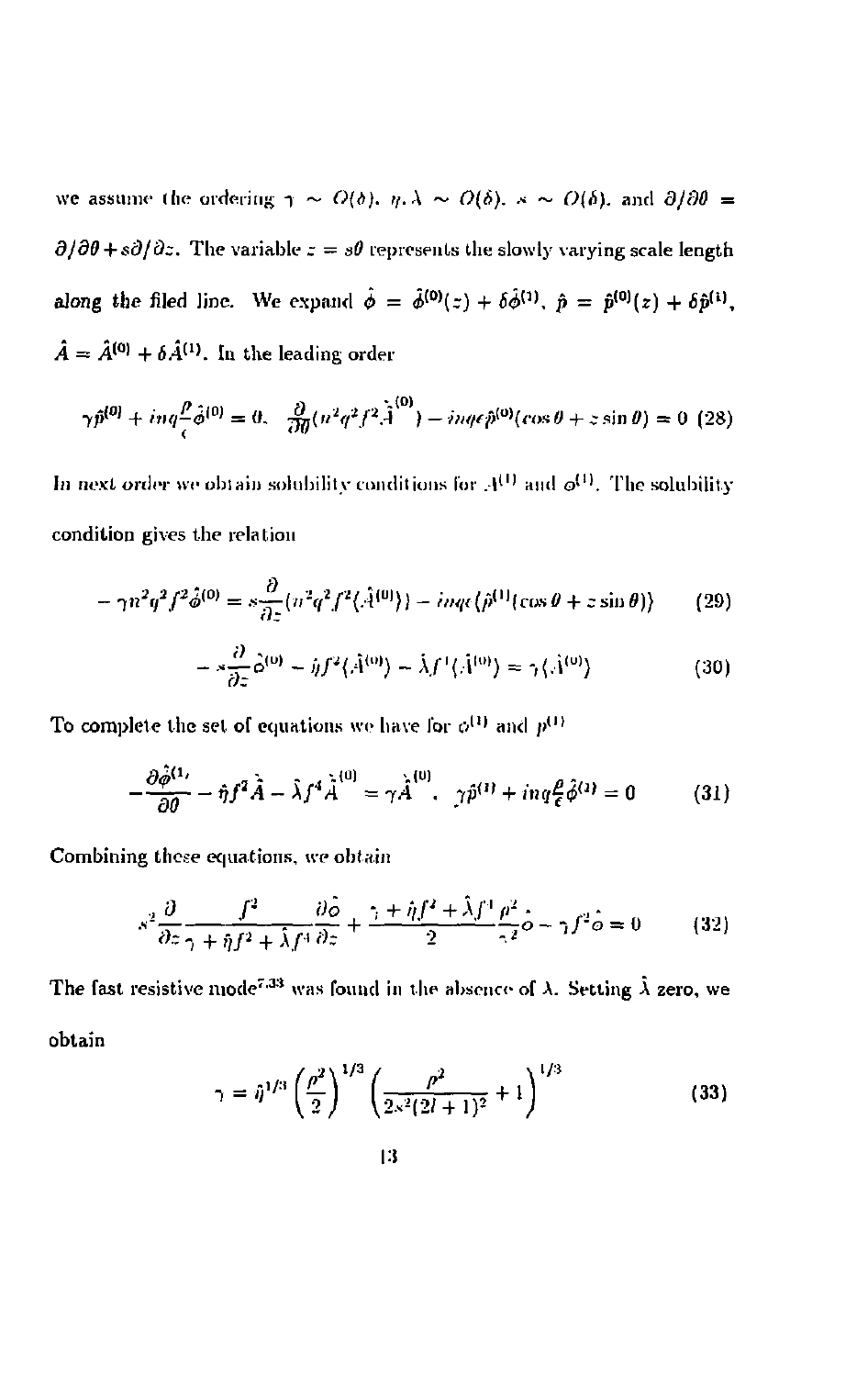for  $\gamma^3 > \hat{\eta} \rho^2/2$ . The term  $\rho^2/2$  plays the same role as the unfavorable average curvature term (When there is a hill term  $\overline{x} > 0$ , then this term is replaced by  $\overline{\kappa}\rho$ ). It seems that conventional weak ballooning treatment is not appropriate for  $\lambda$  mode. In the limit  $z \gg (\gamma/\lambda)^{1/4}$ ,  $\sqrt{2\gamma}/(\lambda^{1/2}\rho)$ , the solution of Eq.(18) shows oscillatory behavior like  $\phi \sim \sin(\alpha z^4/4 - 5\pi/16)$  or  $\cos(\alpha z^4/4 - 5\pi/16)$ , where  $a^2 = \lambda^2 \rho^2/(2\gamma^2 s^2)$  since the term  $\lambda f^4 \rho^2/(2\gamma^2) \phi$  has the positive sign compared to the inertia term.  $-\gamma f^2 \hat{\phi}$ .

#### **III-A-2. Numerical Results**

We assure the analytic results by solving the basic equation numerically. The existence of the localized modes arc confirmed.

Figure 2.1 shows the shear dependence on the growth rate. For simplicity, we set  $\eta = 0$ . Parameters are chosen as  $\lambda = 6.561 \times 10^{-2}$ ,  $\rho = 0.432$ ,  $\bar{\kappa}$  = -0.1IIII,  $\epsilon$  = 0.125, and  $q = 3$ . The number 1 corresponds to the fundamental mode $(l = 0)$  calculated at  $\theta \simeq 0$ . The lines denoted by the number 2 and 3 correspond to the fundamental modes $(l = 0)$  which are localized at  $\theta = \theta_j$ ,  $(j = 1 \text{ and } j = 2)$ . The dashed line corresponds to the higher harmonics,  $l = 1$  mode. For the fundamental mode, the growth rate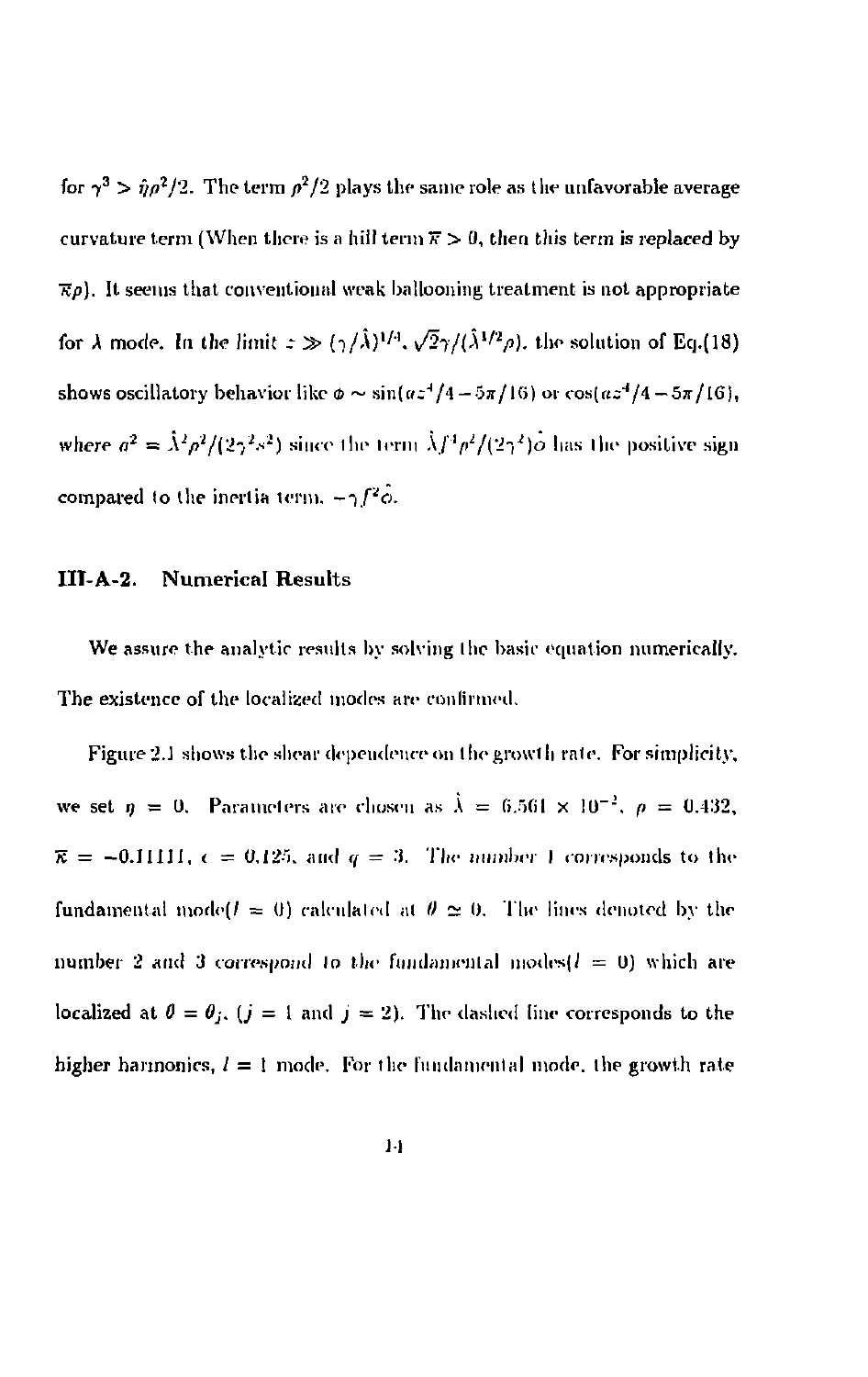is lound to be proportional to  $s^{-\nu}$  in the strong shear limit. This result confirms the analytic result in  $Eq.(20)$ . In the weak shear limit the growth rate is proportional  $s^{\omega,\omega}$  which is not explained in the frame work of the strong localization limit.

Figure 2.2 shows the cigenmode structure corresponding to the modes 1-4 in Fig.2.1. The fundamental mode has the mode structure of the strong localization. For the higher modes( $l = 0, j = 1$  and  $l = 0, j = 2$ ), the mode itself is localized but the peak position of the mode is shifted out. Especially, in the weak shear limit higher modes have larger growth rate than the fundamental one. This tendency is expalined in the previous subsection.

Figure 3 shows  $\lambda$  dependence of the growth rate for the fundamental mode. The medium and high shear cases are shown ( $s = 0.4$ ,and  $s = 1$ ). The other parameters are same as Fig.2. In the limit  $\lambda \gg 0.3$ , the growth rate is proportional to  $\lambda^{0.2}$ . This confirms the analytic estimate Eq.(20).

Figure 4 shows  $\rho$  dependence of the growth rate for the fundamental mode with  $s = 0.4$  and  $s = 1$ . The parameters are same as Fig.1. In the limit  $\rho < 1$ , the growth rate for  $s = 1$  is proportional to  $\rho^{0.6}$  as predicted theoretically. For the medium shear case.  $s = 0.1$  to litting is made as  $\gamma \propto \rho^{0.85} (\rho < 0.7)$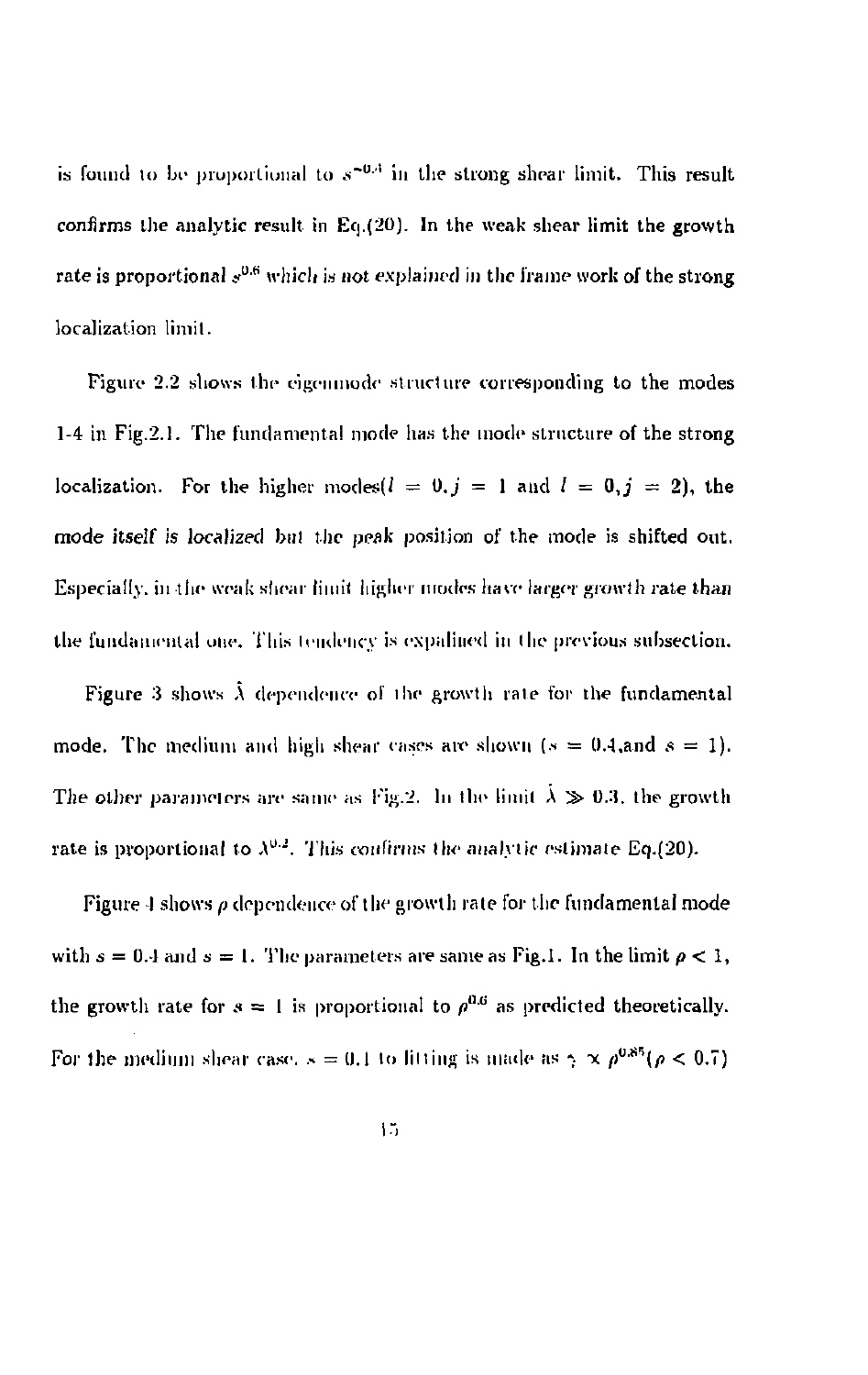which is a little stronger dependence on  $\rho$  compared to the theory  $\rho^{0.6}$ . This is due to the competition between  $s$  and  $\rho$  in the potential. It is also noted that, in the medium shear case, the growth rate starts to reduce near  $\rho \sim 1$ . This is discussed latter.

## III-B. Stabilization by the Viscosity *k,* Thermal Conduction on  $\lambda$  mode

#### III-B-1. Analytic Estimate(Strong Ballooning Limit)

Taking the strong ballooning limit as in the previous subsection, we obtain the following equation

$$
\frac{\partial^2 \hat{\phi}}{\partial \hat{\theta}^2} + \frac{\hat{\lambda}}{\hat{\lambda}} \rho \hat{\phi} - \hat{\lambda} \hat{\mu} (s \theta)^2 \hat{\phi} - \gamma \hat{\lambda} (s \theta)^4 \hat{\phi} = 0
$$
\n(34)

where the influence of the thermal conductivity and viscosity are kept. Using WKB method, we obtain

$$
2\int_0^{\theta_0} \sqrt{\frac{\hat{\lambda}}{\hat{\lambda}}\rho - \hat{\lambda}\hat{\mu}(s\theta)^6 - \gamma \hat{\lambda}(s\theta)^4} d\theta = \pi \left(l + \frac{1}{2}\right) \tag{35}
$$

where  $\theta_0$  is the kernel of the integrand. In the case of  $\hat{\mu} = 0$ , the growth rate is given by

$$
\gamma = \frac{\hat{\lambda}^2 \rho^3}{\hat{\lambda}^3} \frac{1}{s^3} \left( \frac{B(3/2, 1/4)}{\pi (2l + 1)} \right)^t \tag{36}
$$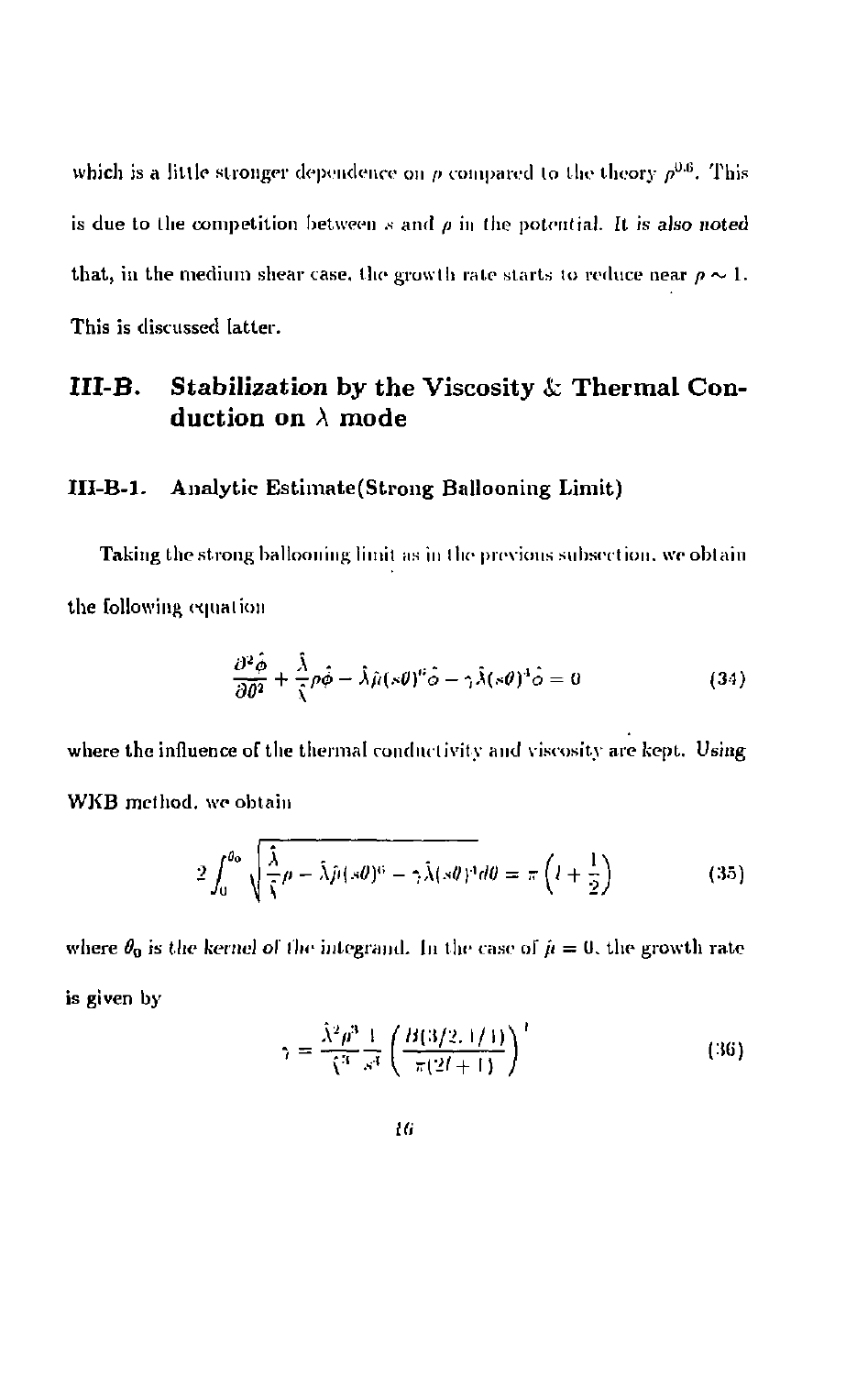where  $B$  is the beta function. In the case of finite  $\hat{\mu}$ , we treat this term as perturbation for analytic estimation. Then we obtain

$$
\gamma = \frac{\hat{\lambda}^2 \rho^3}{\hat{\zeta}^3} \frac{1}{s^4} \left( \frac{B(3/2, 1/4)}{\pi (2l+1)} \right)^4 \left[ 1 - 3 \frac{\hat{\mu} \, \zeta^5}{\hat{\lambda}^3 \rho^5} s^6 \left( \frac{\pi (2l+1)}{B(3/2, 1/4)} \right)^6 \right] \tag{37}
$$

This approximate form of the growth rate is valid in the range  $I \gg \hat{\mu} \hat{\chi}^5 s^6/(\hat{\lambda}^3 \rho^5)$ . This result shows that the growth rate is reduced by  $\mu$  and  $\chi$ .

Next, we discuss the modes which are localized at  $\theta \simeq \theta_i$ ,  $\theta_j \neq 0$ . According to the same procedure in the previous section, the analytic result is obtained. The potential is written as  $p^2 = \lambda / \hat{\chi}(\rho(\cos\theta + s\theta\sin\theta) - \hat{\mu}\hat{\chi}(s\theta)^6 \gamma \hat{\chi} (s\theta)^4$ ). (In the limit  $s \to 1$ ,  $\hat{\chi} \hat{\mu} s^5 \theta^4 / \rho$ ,  $\gamma \hat{\chi} s^3 \theta^2 / \rho \ll 1$ , we recover the previous result, i.e.  $\theta_i = 5\pi/2 + 2i\pi$ .) Expanding the potential near  $\theta_i$ , the dispersion relation is approximately given by

$$
\frac{\hat{\lambda}}{\hat{\chi}}\left(\rho s\theta_j - \hat{\mu}\left(\left(s\theta_j\right)^a - \gamma\left(\left(s\theta_j\right)^i\right)^2\right) = \frac{1}{8}\left(\rho s\theta_j + 12\gamma\left(s^2\theta_j^2 + 30\right)\hat{\mu} s^0\theta_j^4\right) \tag{38}
$$

The growth rate is given by a complicated form but the reduction of the  $\gamma$ is confirmed. We can also estimate the extremum. We see the growth rate is maximum at  $\theta_i \simeq (\rho/\tilde{\mu}\hat{\chi})^{1/5}/s$ . If  $\hat{\chi}\tilde{\mu}$  is reduced, the higher mode is more unstable.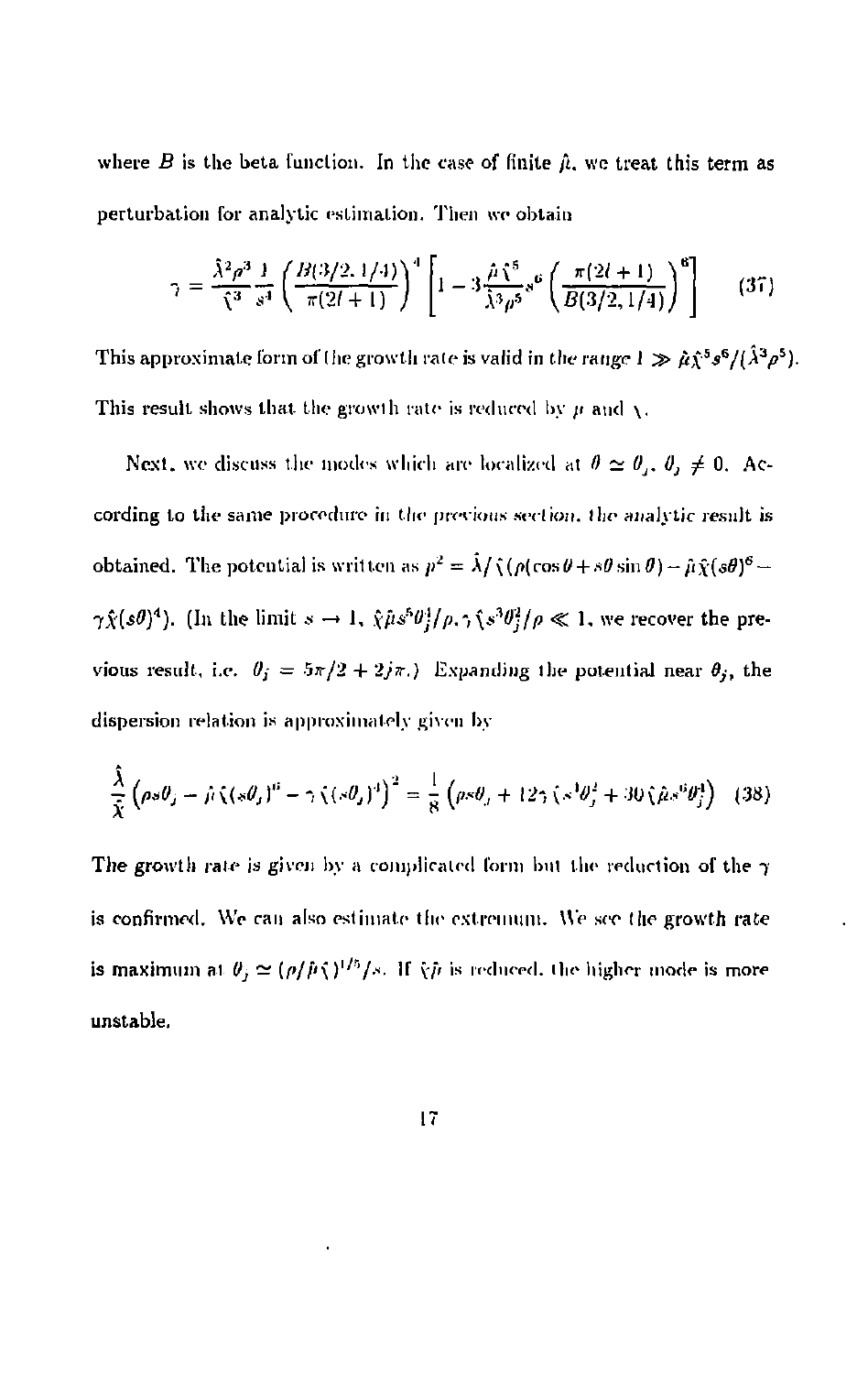#### **IILB-2. Numerical Results**

Figure 5 shows the  $\hat{y}$  dependence of the growth rate. The medium shear case,  $s = 0.4$  is shown and other parameters are the same as Fig.2 except  $\tilde{\lambda}$ ,  $\hat{\mu}$ , and  $\tilde{\chi}$ . In this case we take  $\tilde{\lambda} = 6.56 \times 10^{-2}$ , and change  $\hat{\mu}$  and  $\tilde{\chi}$ keeping the relation  $\hat{\mu} = \hat{\chi}$ . We plot fundamental and second modes. For this particular choice of s, the second mode has larger growth rate in the region  $\hat{x}$  < 0.01 as was shown in Fig.2. However, the damping is faster for higher modes than fundamental one in the region  $\zeta > 0.01$ .

Figure 6.1 shows the  $\chi$  dependence of the growth rate in the case that  $\lambda$ , *u*, and *y* change together. We choose the relation  $\lambda = 1 \times 10^{-3}$  and  $\hat{\mu} = \hat{\chi}$ . In this case, the growth rate shows the different behavior for the small  $\hat{\chi}$  limit compared to Fig.5.(In Fig.5.  $\lambda$  is kept constant.) The higher modes( $l = 0, j = 1$  and  $l = 0, j = 2$ ) are more unstable in the small  $\hat{\chi}$ limit. Figure 6.2 illustrates the profiles of eigen functions. (a), (b) and  $(c)$ corresponds to modes 1, 2 and 3 in Fig.6.1, respectively.

**Figure 7** shows the  $\rho$  dependence of the growth rate for the various values of  $(\lambda, \mu, \chi)$ .  $(\lambda, \mu, \chi)$  are changed keeping the relation  $\lambda = 1 \times 10^{-3} \chi$  and  $\hat{\mu} = \hat{\chi}$ . The square is the case of the large transport coefficient,  $\chi = 1 \times 10^{-5}$ ,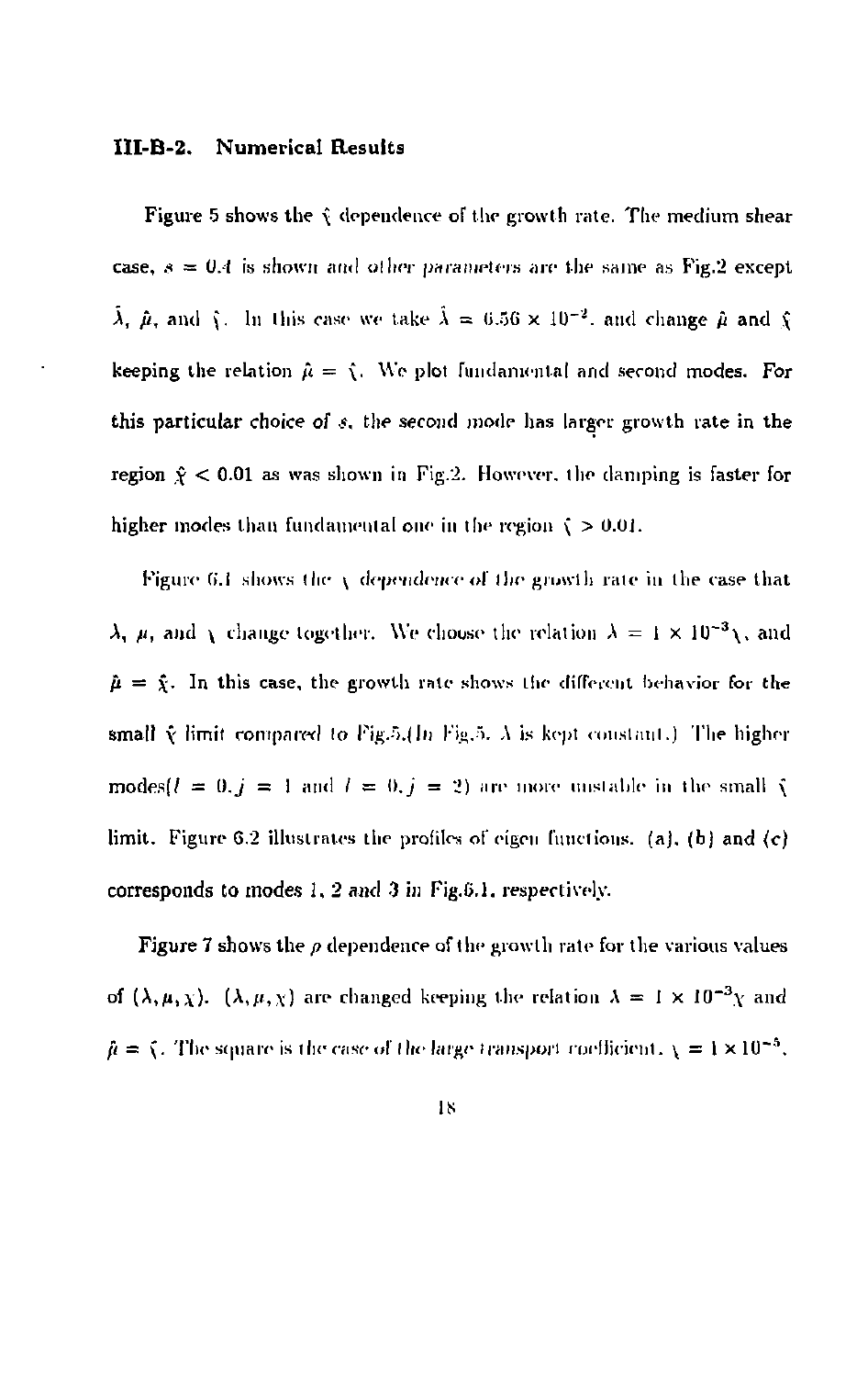the triangle, for the medium value.  $\chi = 1 \times 10^{-6}$ , and the circle, for the small transport coefficient .  $\chi = 1 \times 10^{-7}$ . The dashed line corresponds to ideal stability limit. For  $\chi > 1 \times 10^{-7}$ , the second stability zone is disappeared.

## III-C. marginal stability analysis

In this section, we discuss the marginal stability condition. The result is applied to estimate transport coefficient. For the analytic-estimation, we restrict our discussion in the strong ballooning limit.

## III-C-1. Zero-Shear limit

Firstly, we take zero shear limit and set the growth rate zero in Eq.(15). Expand the potential around  $\theta = 0$ , we obtain the following equation.

$$
\frac{\partial^2 \hat{\phi}}{\partial \theta^2} + \frac{\rho \lambda n^2 q^2}{\lambda} \left\{ (1 + \overline{\kappa}) - \left( \frac{1}{2} + \rho \right) \theta^2 \right\} \hat{\phi} - \mu \lambda n^6 q^6 \hat{\phi} = 0 \tag{39}
$$

Using the WKB method, we obtain

$$
\sqrt{\left(\frac{1}{2}+\rho\right)\frac{\lambda n^2 q^2}{\lambda}}\rho = \frac{\lambda n^2 q^2}{\lambda}\rho(1+\overline{\kappa}) - \lambda\mu n^6 q^6\tag{40}
$$

In the limit  $p \ll 1$  and  $\bar{r} \approx 0$ , we solve this equation for *p* and obtain the stability boundary on *p* in the form ns

$$
\sqrt{\frac{\rho}{2}} = \frac{1}{4} \sqrt{\frac{\chi}{\lambda}} \frac{1}{nq} + \frac{1}{4} \sqrt{\frac{\chi}{\lambda}} \frac{1}{n^2 q^2} + 8\mu \chi n^4 q^4
$$
 (41)

$$
_{\rm 19}
$$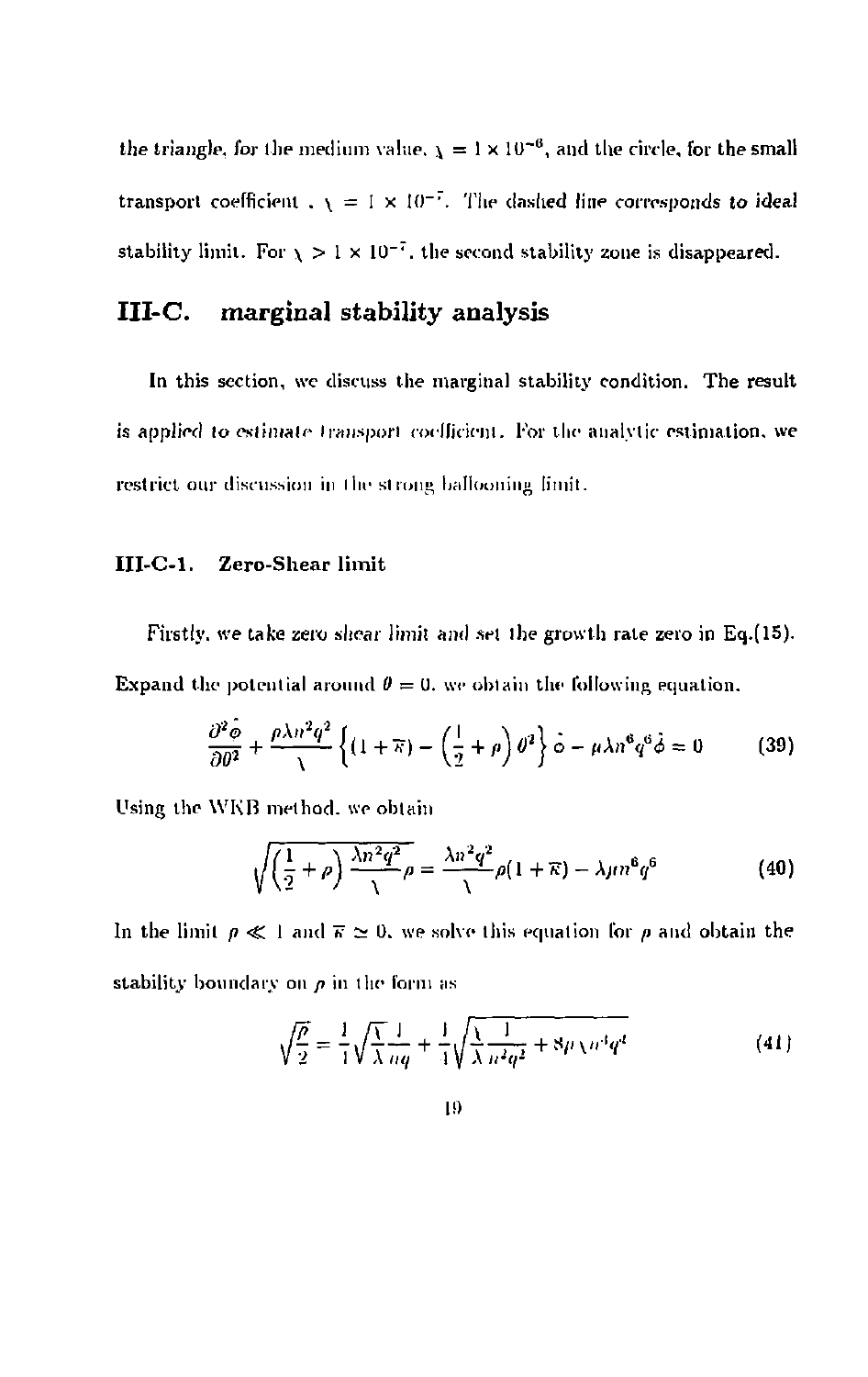This result shows that the stability boundary, for fixed values of  $(\lambda,\mu,\chi)$  is increasing both at small-n and large-n limit. Solving the equation,  $\partial \rho / \partial n =$ 0. we obtain the critical condition for the most unstable mode as

$$
\rho_{min} = \frac{25}{32} \left(\frac{32}{5}\right)^{1/3} \frac{\lambda}{\lambda} (\mu \lambda)^{1/3} \tag{42}
$$

with mode number.

$$
nq \approx \left(\frac{5}{32\mu\lambda}\right)^{1/6} \tag{43}
$$

 $\frac{1}{\sqrt{2}}$  is rewritten a.s  $\frac{1}{\sqrt{2}}$  is  $\frac{1}{\sqrt{2}}$  *limitively*  $\frac{1}{\sqrt{2}}$  is  $\frac{1}{\sqrt{2}}$  is  $\frac{1}{\sqrt{2}}$ bers,  $(\lambda/\gamma)$  and  $(\mu/\gamma)$ . As is shown in Ref.[22], if the stationary state is governed by the relation that the most unstable mode is at Ihe marginal stability condition, then the expression for the thermal rowluctivity is given as

$$
\chi \simeq 0.57 \rho^{3/2} \left(\frac{\lambda}{\chi}\right) \left(\frac{\chi}{\mu}\right)^{1/2} \tag{44}
$$

For the mode which is localized at  $\theta \simeq \theta_j$ , we can obtain the marginal criterion transforming  $\rho \rightarrow \rho(s\theta_j)$ ,  $\mu \rightarrow \mu(s\theta_j)$ . The result is that  $\rho_{min}$ is larger by the factor  $s\theta_j$  compared to Eq.(12). In other words, the higher mode has a larger stability zone. (The fact that the higher mode is stabilized faster is shown in Fig.6.)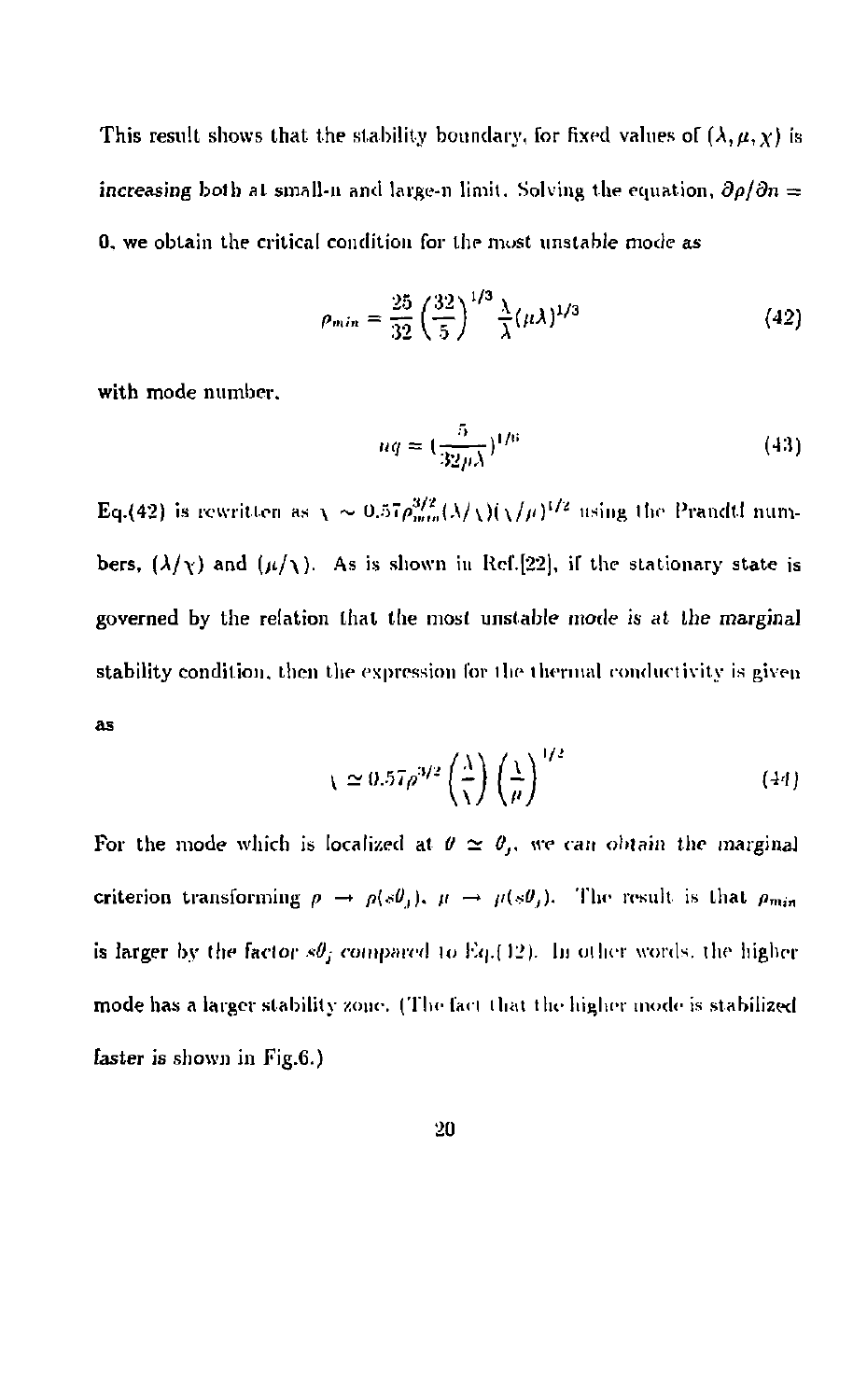## **III-C-2. Strong Shear limit**

Next we discuss the strong shear case. In this case Eq.(15) with the condition  $\gamma = 0$  is approximated by the following equation,

$$
\frac{\partial^2 \dot{\phi}}{\partial \theta^2} + \frac{\lambda}{\chi} \rho n^2 q^2 (G_0 - G_1(s\theta)^2 - G_2(s\theta)^4 - G_3(s\theta)^6) \dot{\phi} = 0 \tag{45}
$$

where

$$
G_0 = 1 - N^4, \quad G_1 = \frac{1}{2s^2} - \frac{1}{s} + 3N^4,
$$
  

$$
G_2 = \frac{1}{6s^3} - \frac{1}{24s^4} + 3N^4, \quad G_3 = \frac{1}{720s^2} - \frac{1}{240s^2} + N^4
$$

where  $N^* = \mu \chi n^* q^* / \rho$ . If we take the ordering  $s \sim O(\epsilon^{-1})$  and  $O(\epsilon) < \rho$  $N^4 < O(\epsilon^2)$ , These coefficients are approximately given by  $G_0 \sim 1 - N^4$ .  $G_1 \thicksim -1/s + 3N'.$   $G_2 \thicksim 3N'.$   $G_3 \thicksim N'.$  For analytic estimation, we neglect  $G_2$  term(i.e.,  $s\theta > 1$ ) and investigate two limiting cases that is  $G_1 = 0$  and  $G_1 \neq 0$  perturbedly. For the first case  $(G_0 \neq 0, G_1 = 0)$ , the WKB solution of  $Eq.(45)$  is solved and we obtain the stability boundary.

$$
\rho = \left(\frac{\lambda}{\lambda}\right)^{2/3} \left(\frac{\mu}{\lambda}\right)^{1/3} \sqrt{2/3} s^{4/3} \left(\frac{3\pi}{2B(3/2, 1/6)}\right)^{4/3} \frac{1}{\sqrt{3/9}(1 - \sqrt{3/9})^{8/9}} \tag{46}
$$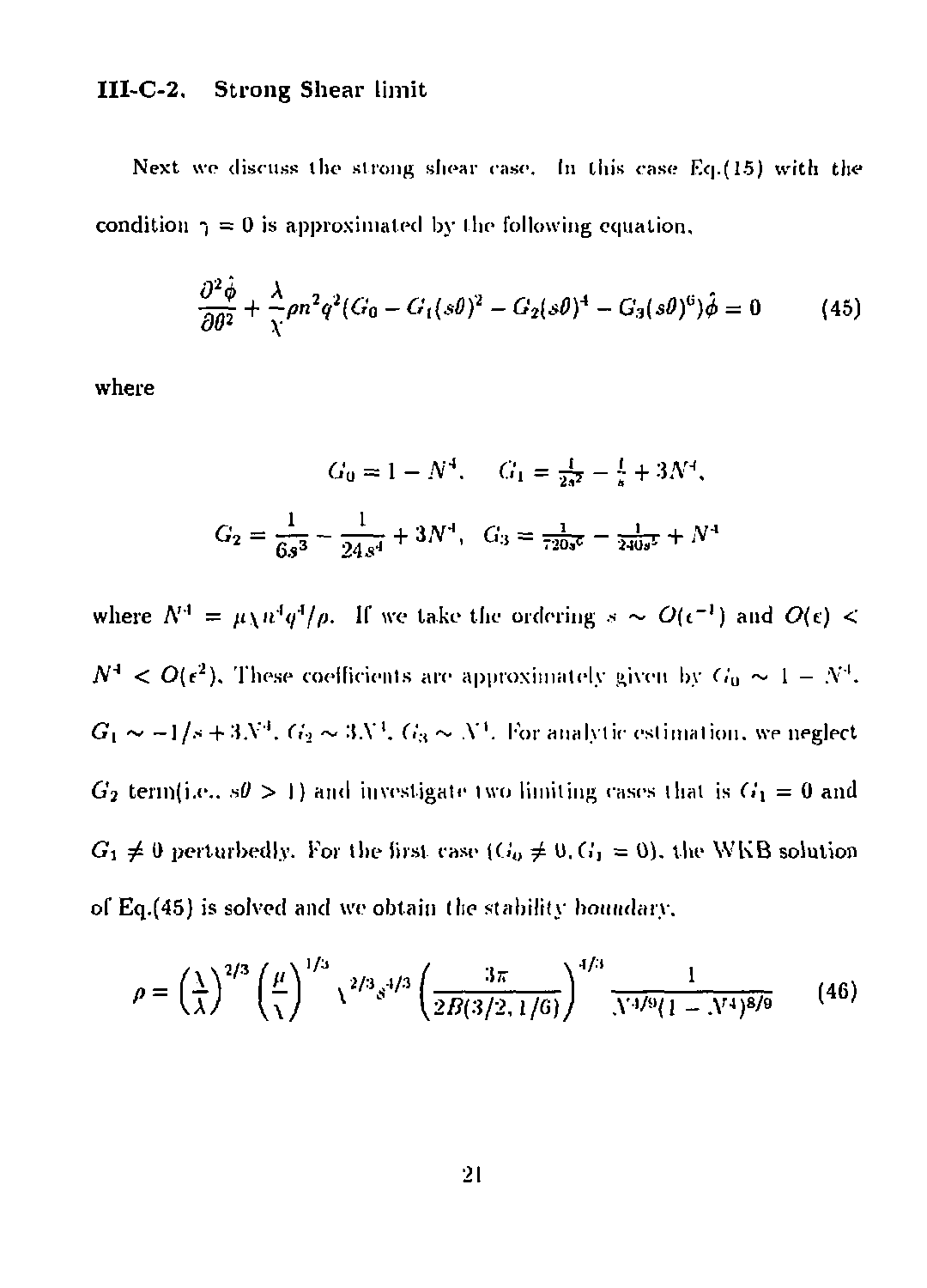This stability boundary also has the minimum value at a finite mode number. Estimating the minimum value of Eq.(46), the critical condition is given by

$$
\rho_{min} = \frac{9}{2^{8/3}} \left( \frac{3\pi}{2B(3/2, 1/6)} \right)^{4/3} \left( \frac{\lambda}{\lambda} \right)^{2/3} \left( \frac{\mu}{\chi} \right)^{1/3} \chi^{2/3} s^{4/3} \tag{47}
$$

at the mode number

$$
N = \frac{1}{\sqrt{3}}.\tag{48}
$$

In the second case  $(G_0 \neq 0, G_1 \neq 0)$ , one obtains

$$
\rho = \left(\frac{\pi}{4}\right)^{4/3} \left(\frac{\lambda}{\lambda}\right)^{2/3} \left(\frac{\mu}{\lambda}\right)^{1/3} \chi^{2/3} s^{4/3} \frac{1}{N^{4/9} (1 - N^4)^8 / 9} (1 + a)^{8/3} I^{4/3}
$$
(49)

$$
a = \frac{1}{3} \frac{1/s - 3N^4}{(1 - N^4)^{2/3} N^{4/3}}, \quad l = \int_0^t dy \sqrt{(1 - y^2)(y^4 + y^2 + 1/(1 + 3a\theta_0^2)}, \quad \theta_0^2 = 1 + a
$$

Using the ordering for s and  $N^4$ , a is the order  $O(\epsilon^{1/3}) < a < O(\epsilon^{2/3})$ therefore we regard  $I$  as constant. In this rase, the critical condition is given by

$$
\rho_{min} = \left(\frac{\pi}{1}\right)^{4/3} \frac{3^{1/3}}{7^{1/3} f^{4/3}} \left(\frac{1}{\lambda}\right)^{4/3} \left(\frac{\mu}{\lambda}\right)^{1/3} \chi^{2/3} s^{5/3} \tag{50}
$$

at the mode number

$$
N \simeq \frac{7^{3/4}}{3^{3/4}s^{3/4}}
$$
 (51)

$$
_{22}
$$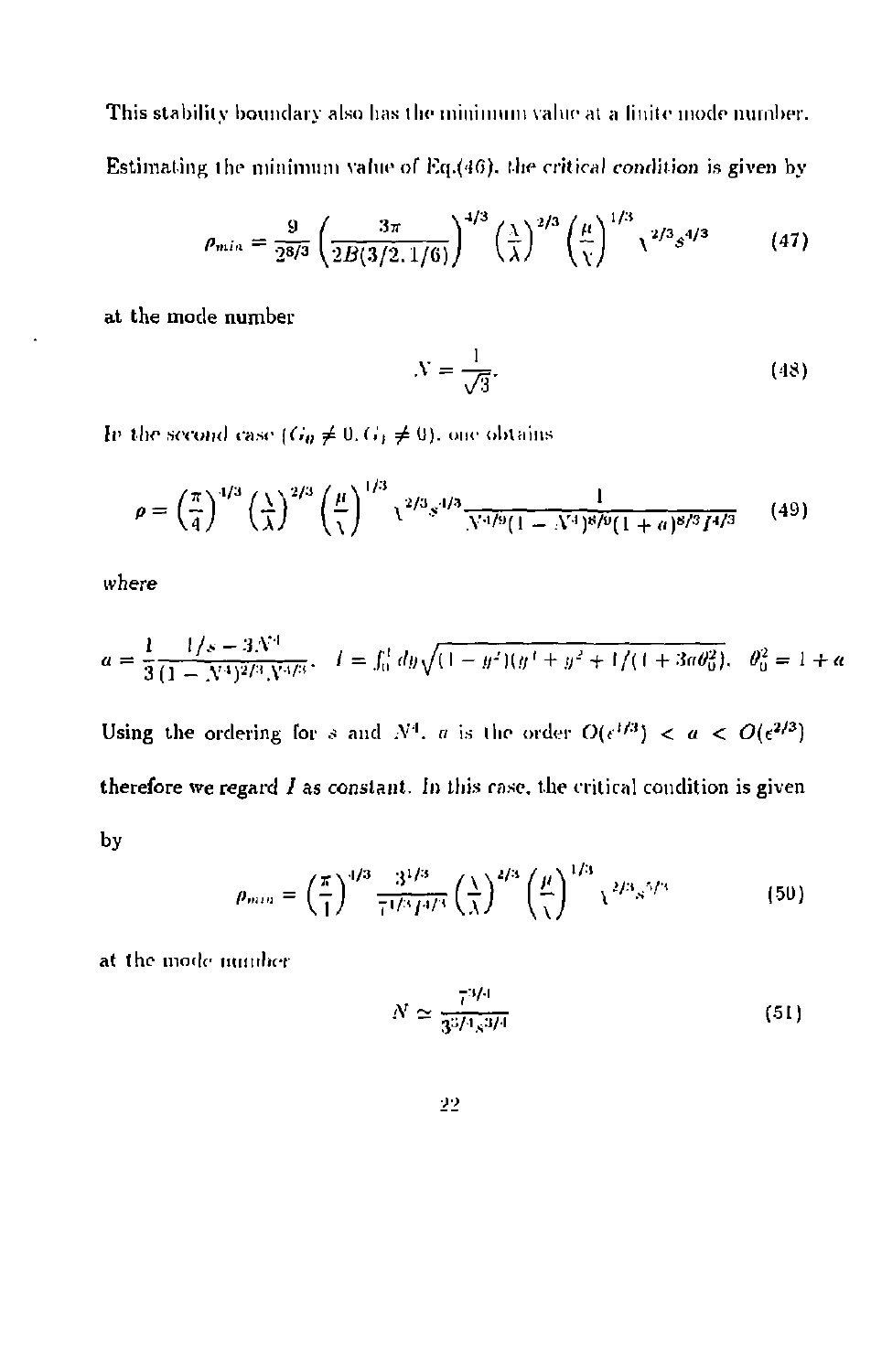Using the similar argument as  $Eq.(44)$ , we obtain expression of the transport coefficient. For the first case,  $(G_0 \neq 0, G_1 = 0)$ , Eq.(47) is rewritten as

$$
\chi = \frac{16}{27} \left( \frac{2B(3/2,1/6)}{3\pi} \right)^2 \left( \frac{\lambda}{\chi} \right) \left( \frac{\lambda}{\mu} \right)^{1/2} \frac{\rho^{3/2}}{s^2}.
$$
 (52)

In the second case, we obtain the expression For the transport coefficient from Eq.(5U) as

$$
\chi = \left(\frac{4I}{\pi}\right)^2 \left(\frac{7}{3}\right)^{1/2} \rho^{3/2} \left(\frac{\lambda}{\chi}\right) \left(\frac{\chi}{\mu}\right)^{1/2} \frac{1}{s^{5/2}}\tag{53}
$$

Comparing Eqs. $(44)$ , $(52)$ , and  $(53)$ , we can write

$$
\chi \propto \frac{1}{s^{\alpha}} \rho^{3/2} \left(\frac{\lambda}{\lambda}\right) \left(\frac{\lambda}{\mu}\right)^{1/2} \tag{54}
$$

where  $\rho = 0 \sim 2.5$ .

#### **III-C-3. Numerical Results**

Figure 8 shows numerical results of the growth rale versus n. The parameters are  $\lambda = 1 \times 10^{-9}$ ,  $\lambda = \mu = 1 \times 10^{-9}$ ,  $\rho = 0.132$ ,  $\overline{\kappa} = -0.11111$ ,  $q = 3$ , and  $s = 0, 0.1, 0.4, 1.0$ . For larger shear, the maximum growth rate is moved to the lower n. The stability boundary appears at the low-n side and high-n side. At these stability boundaries, the eigenmode (with  $\gamma = 0$ ) has the

2:J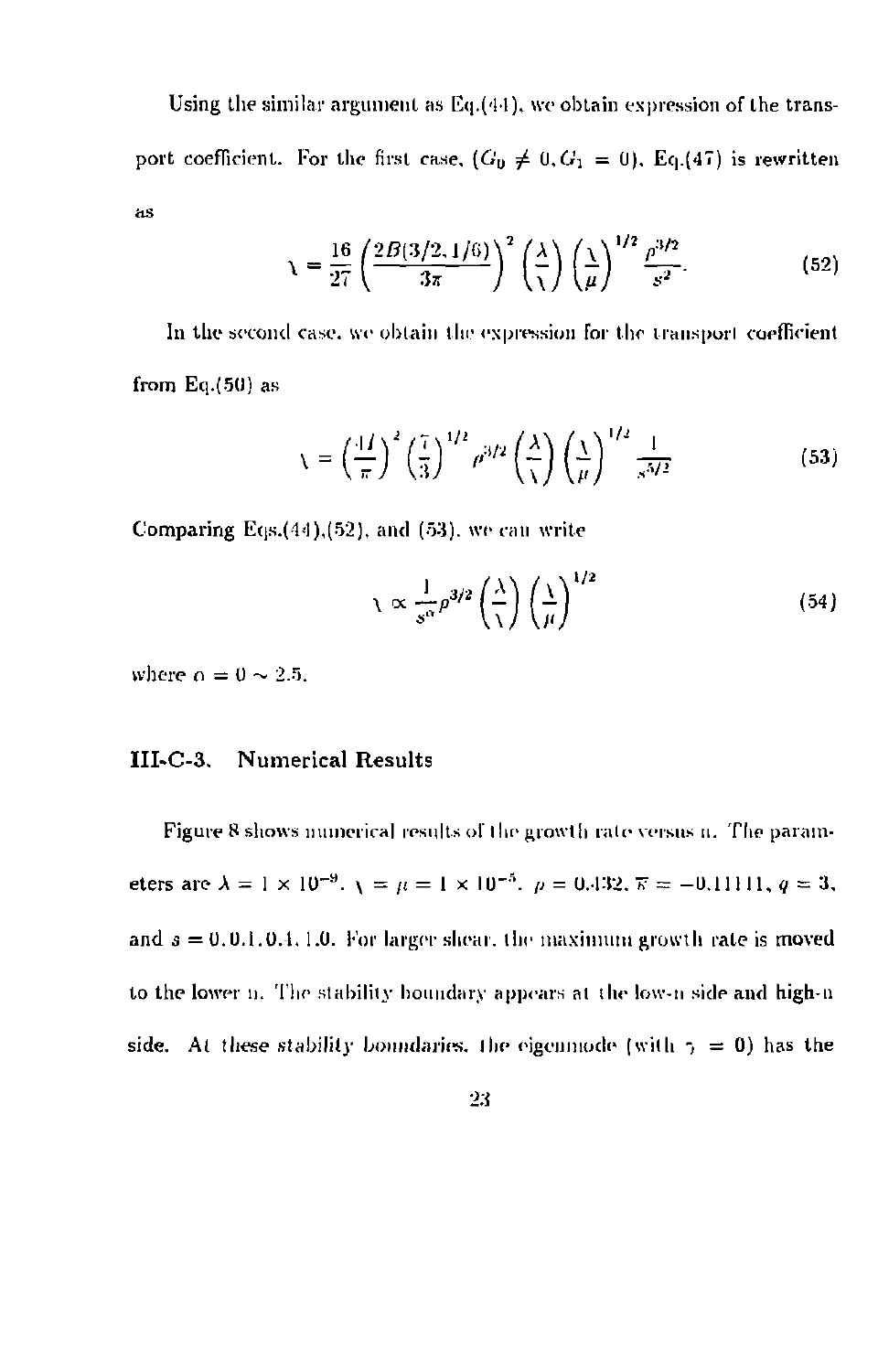localized structure. This confirms the analytic study for the existence of the localized marginal stable modes. Figure *i)* shows *p* versus 11 for the marginal stability conditions for the fixed transport coefficients. The parameters are same as Fig.7 and we plot cases of  $s = 0.1, 0.4, 1.0$ . The stability condition  $p(n)$  has the minimum value at the intermediate n-value as is predicted by the theory. For larger shear,  $p_{min}$  is shifted to lower *n*. This also assures the theoretical prediction.

Figure 10 shows the toroidal mode numbers of the mode, n which gives maximum growth rate and those for the marginal stability,  $\rho_{min}$ . The parameters are same as Figs.7 and 8. The toroidal mode number, n which gives maximum growth rate is fitted with  $n \propto 1/s^{0.2}$ . The toroidal mode number n of the least stable mode, which gives  $\rho_{max}$  in the marginal point, are compared in low shear case and linite shear case. In the low shear limit, n approach to constant. In the regime of  $0.5 < s < 1$ , n is fitted as  $n \propto 1/s$ .  $(n \sim 10/s$  for these parameters).

These formula show that shear dependence on the growth rate and thermal diffusivity are not described with *one* power law in general sense. (For very low shear case  $\chi \propto s^0$ , for strong shear,  $\chi \propto s^{-2}$ ).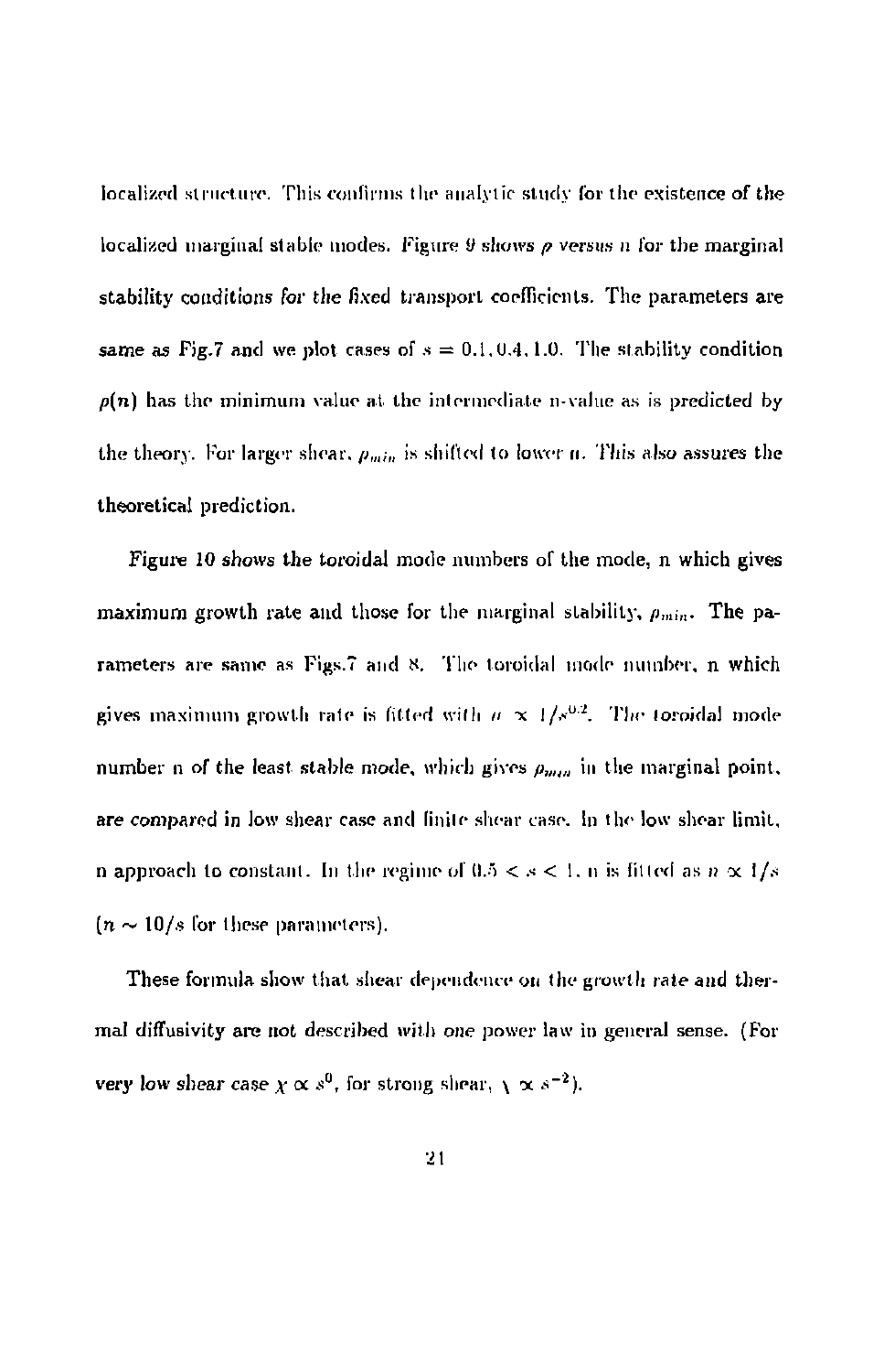## IV. Conclusion and Discussion

In this paper, we investigated the linear stability of current diffusive ballooning mode ( $\lambda$  mode). For low temperature plasmas, the resistivity drives the ballooning mode but for high temperature *plasmas,* the current-difFusivity drives modes. The finite electron inertia and the electron viscosity are the origin of the current diffusivity. The geometrical toroidal effect, magnetic shear and q-value, as well as the pressure gradient are investigated. By employing the ballooning formalism, eigenmode equation is solved. The analytic as well as the numerical calculations are made.

Analytic theory is developed to study the parameter dependence of the mode, we notice that  $\gamma \propto \lambda^{1/3}$ , so that the small amount of  $\lambda$  is enough to give the large growth rale. Instead of the weak ballooning approximation, we develop the theory for the mode which is not localized at  $\theta = 0$ . By this method we show another estimation of mode which is relevant of arbitrary shear, In the low shear limit higher mode which is trapped in the local potential is more unstable compared to the fundamental mode.

The stabilization by  $\mu$  and  $\chi$  is studied. We estimate the viscosity effect on  $\lambda$  mode and obtain  $\gamma \propto \lambda^2 \rho^3/(\xi^3 s^3)$  in the limit  $\mu = 0$ . Also we show the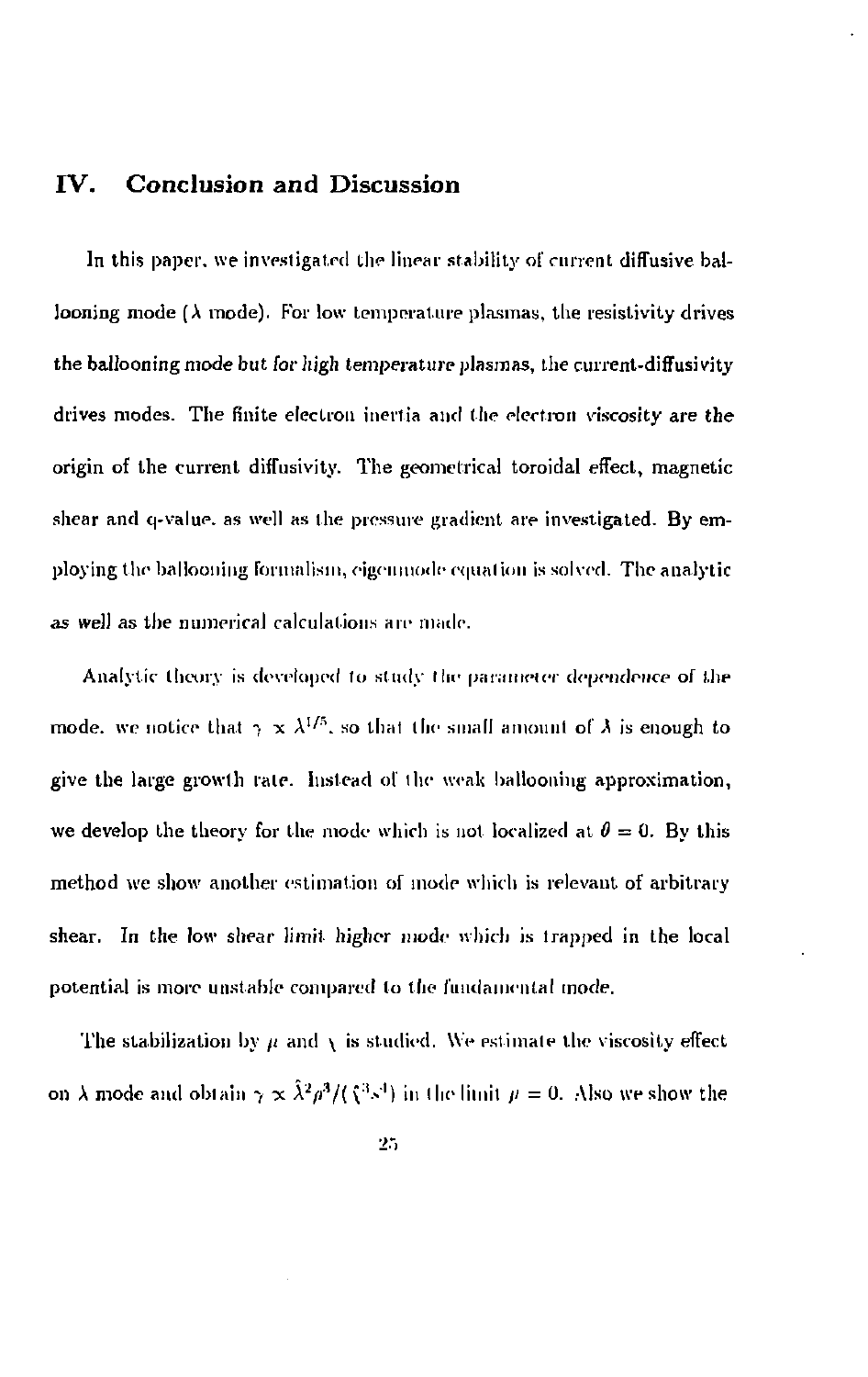second stability region disappeared for the current-diffusivity. We emphasize that the stabilization is possible when both the  $\mu$  and  $\chi$  are finite.

We calculate the marginal stability boundary of  $\lambda$  mode and obtained the transport coefficient driven by the least stable mode. The stability boundary is given as  $\rho = C(\mu/\sqrt{N})^{2/3}(\sqrt{A})^{2/3}$  where C, numerical constant and  $g(s)$ , some function of shear, for zero shear,  $g(s) = \text{const.}$  for high shear.  $g(s) \sim s^{4/3}$ . Though the higher mode has large growth rate at small shear, these modes are easily stabilized by  $\mu$ ,  $\chi$ . Hence the fundamental mode determines the stability boundary.

The formula of the stability boundary is applied to estimate the thermal conductivity at the saturated turbulence.<sup>22</sup> As is shown in a separate article,<sup>23</sup> coefficients  $(\lambda, \mu, \chi)$  can be expressed in terms of the back-ground turbulence by the renormalization. The Prandtl numbers are weak function of the fluctuation amplitude. The stability boundary Eqs.(42).(47). (50) are rewritten as the formula of the thermal conductivity. We found  $\chi \propto \rho^{3/2} (\lambda/\chi) (\chi/\mu)^{1/2} f(s)$  where  $f(s)$  is the function of shear. Function  $f(s)$ ,  $f(s) \sim const. (s \to 0)$ ,  $s^2$  (large  $s$ ); is not described with one power law in general. If we use  $\lambda/\sqrt{I} = \mu_0(c^2/\omega_m^2)/r_{mn}^2$ , and  $\sqrt{\mu} \sim 1$  we can write transport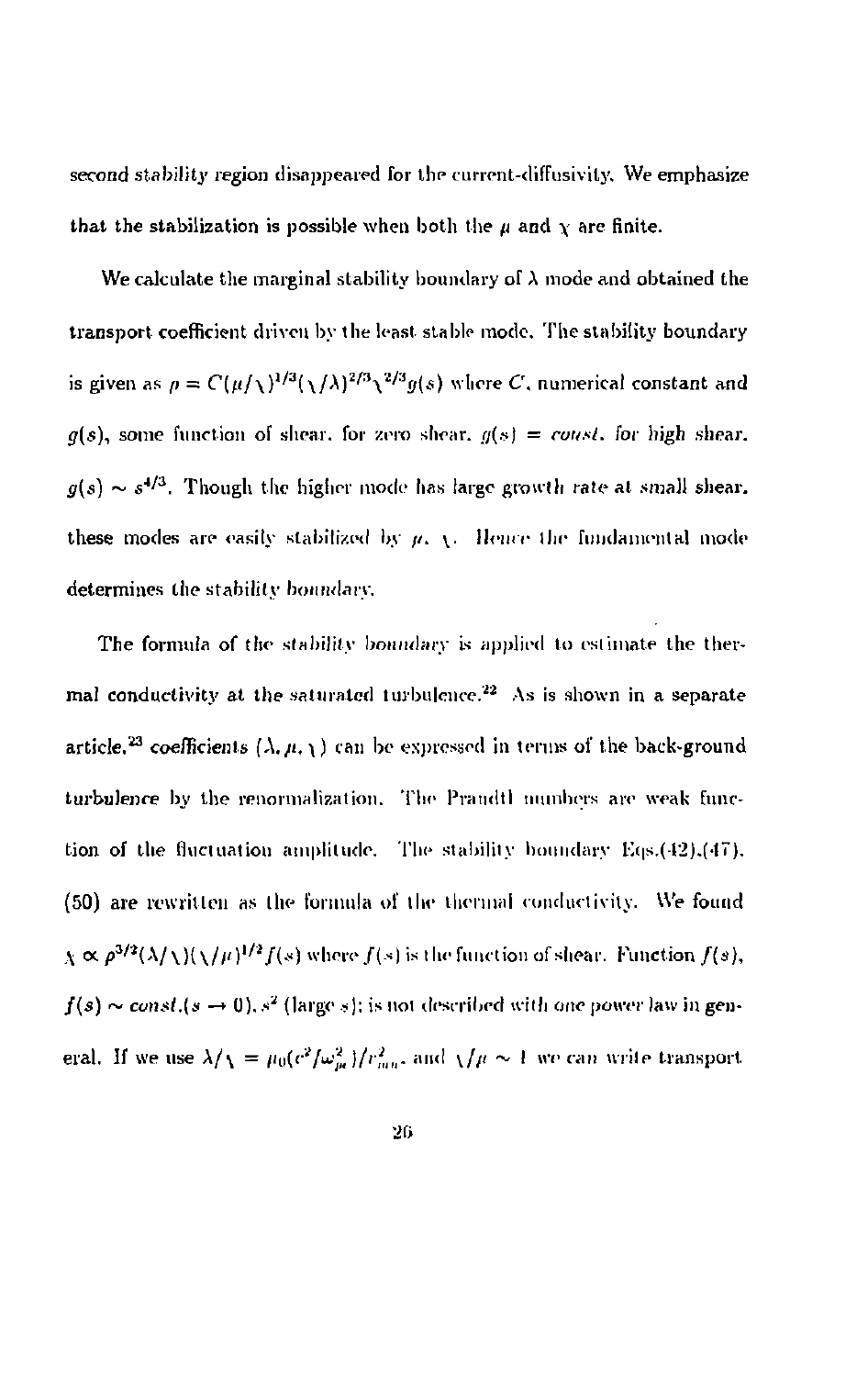coefficient explicitly as  $\chi \propto f(s)q^2(\beta'/c)^{3/2}(c^2/\omega_{w}^2)v_A/R$ . Comparing this formula to Ohkawa model<sup>11</sup> which is written as  $\gamma \propto q^{-1} \beta^{1/2} (c^2/\omega_{ps}^2) v_A/R$ , our *model* shows the favorite q dependence. Also our model accords to Gyro-Bohm type scaling in llie global souse. Dimensional dependence is given by  $[\chi] = [T]^{1.5}[a]^{-1}[B]^2$ . In the local sense, the transport coefficient is increasing al edge region due lo *i^ <sup>2</sup> .* This means conventional global scaling should be modified with such factor when it is used in the transport simulations. We note the form of  $\chi$  is also confirmed by scale invariance analysis.<sup>34</sup> Typical wave number is given by  $k_1 = nq/r_{mn} \sim$  $\rho^{1/4}$ ( $\chi$ / $\mu$ )<sup>1/4</sup>/ $\chi^{1/2}$ / $r_{\text{max}} \sim (c/\omega_m)^{-1} f(s)^{-1/2} \rho^{-1/2}$  which is inversely proportional to poloidal gyro-radius. Here we use the Eq.(48). Saturation amplitude is estimated by mixing length theory and given by  $\hat{n}/n \propto f(s)^{1/2} \rho^{1/2} (c/\omega_{\text{max}})/l_{\text{max}}$ which means larger near edge and *\'ov* high power and low current.

The stability of the  $\lambda$  mode may be affected by the compressibility effect. The effects of compressibility of the resistive ballooning mode is investigated by Hender et al.<sup>35</sup> Thier conclusion is that at high  $\beta_n$ , the pressure convection limit is a good approximation for instabilities with toroidal mode numbers greater than 10. But lower  $\beta_p$  or higher temperatures the effects of compress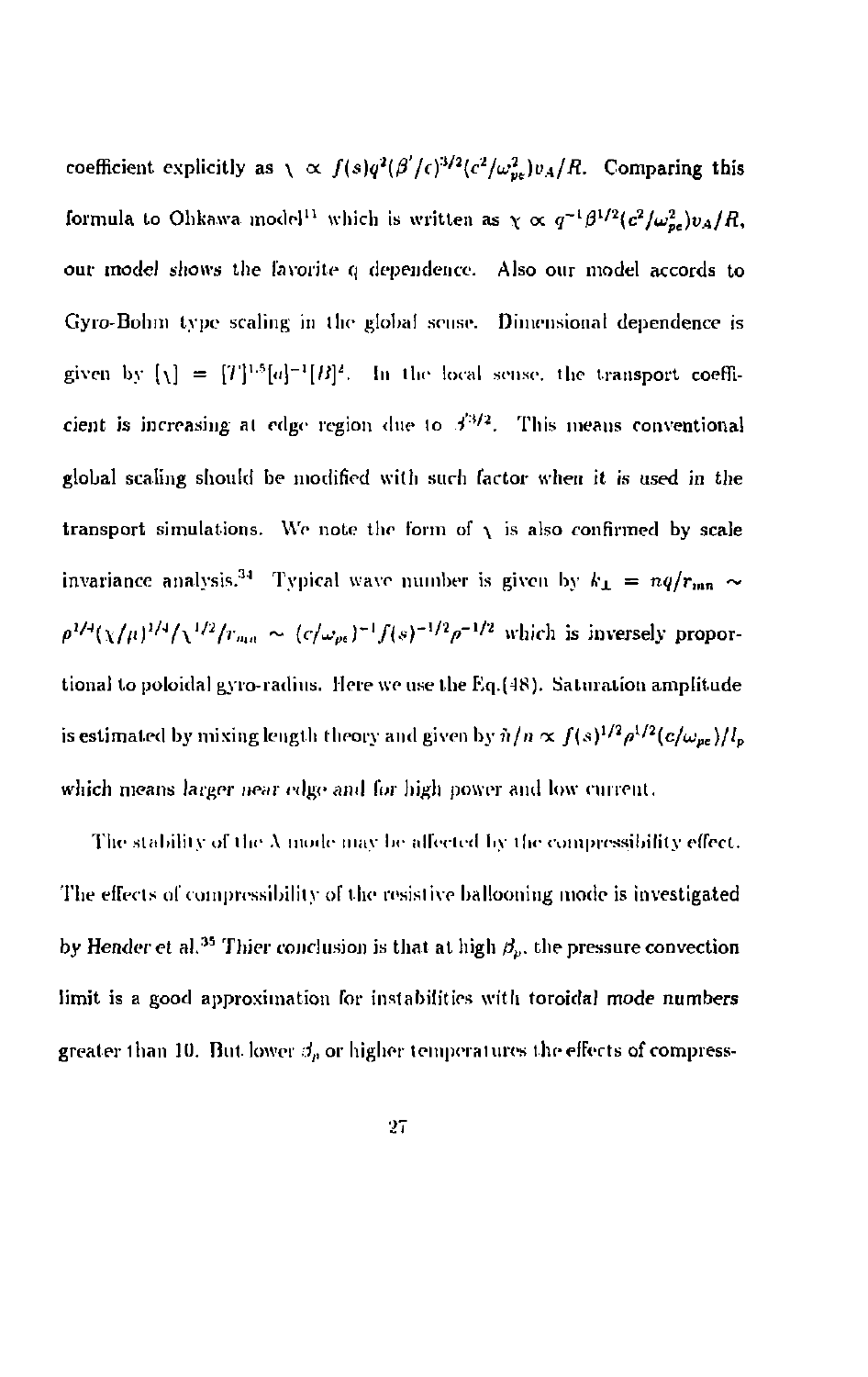ibilities are crutial. Especially, llie perpendicular compression is important for the ballooning modes. Furthermore, we neglect ion diamagnetic effect and  $\nabla_{\parallel}q_{\parallel}$  effect in our system. These also stabilize modes. More qualitative investigation is a future work.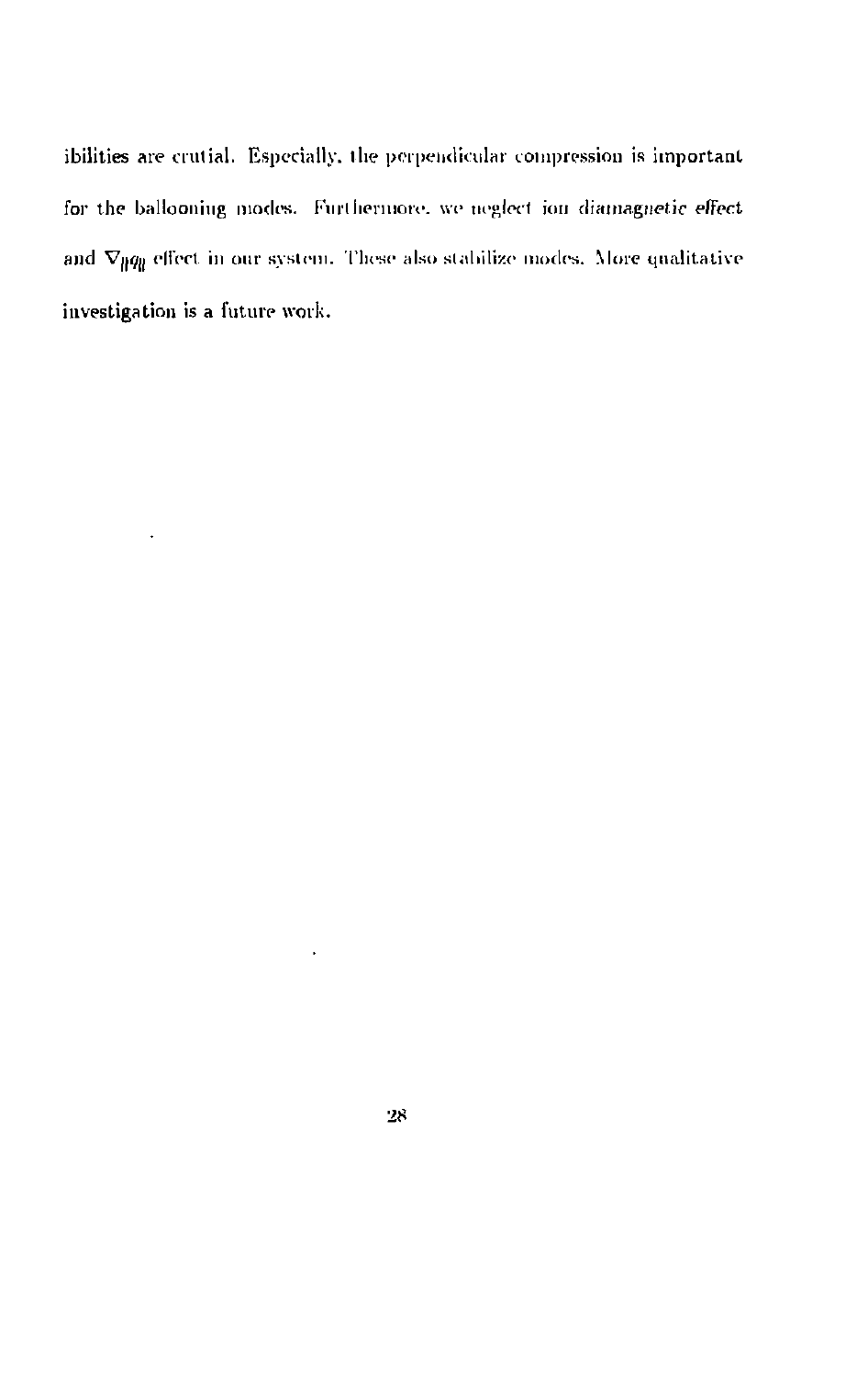## ACKNOWLEDGEMENTS

The continuous encouragement of Dr. S. Tamura is gratefully acknowledged. Authors also thank comments by *Dv.* H. Sanuki.

This work was partially supported by the Cirant-in-Aid for Scientific Research of Ministry of Education Japan and collaboration program between universities and JAERI on fusion.

**2M**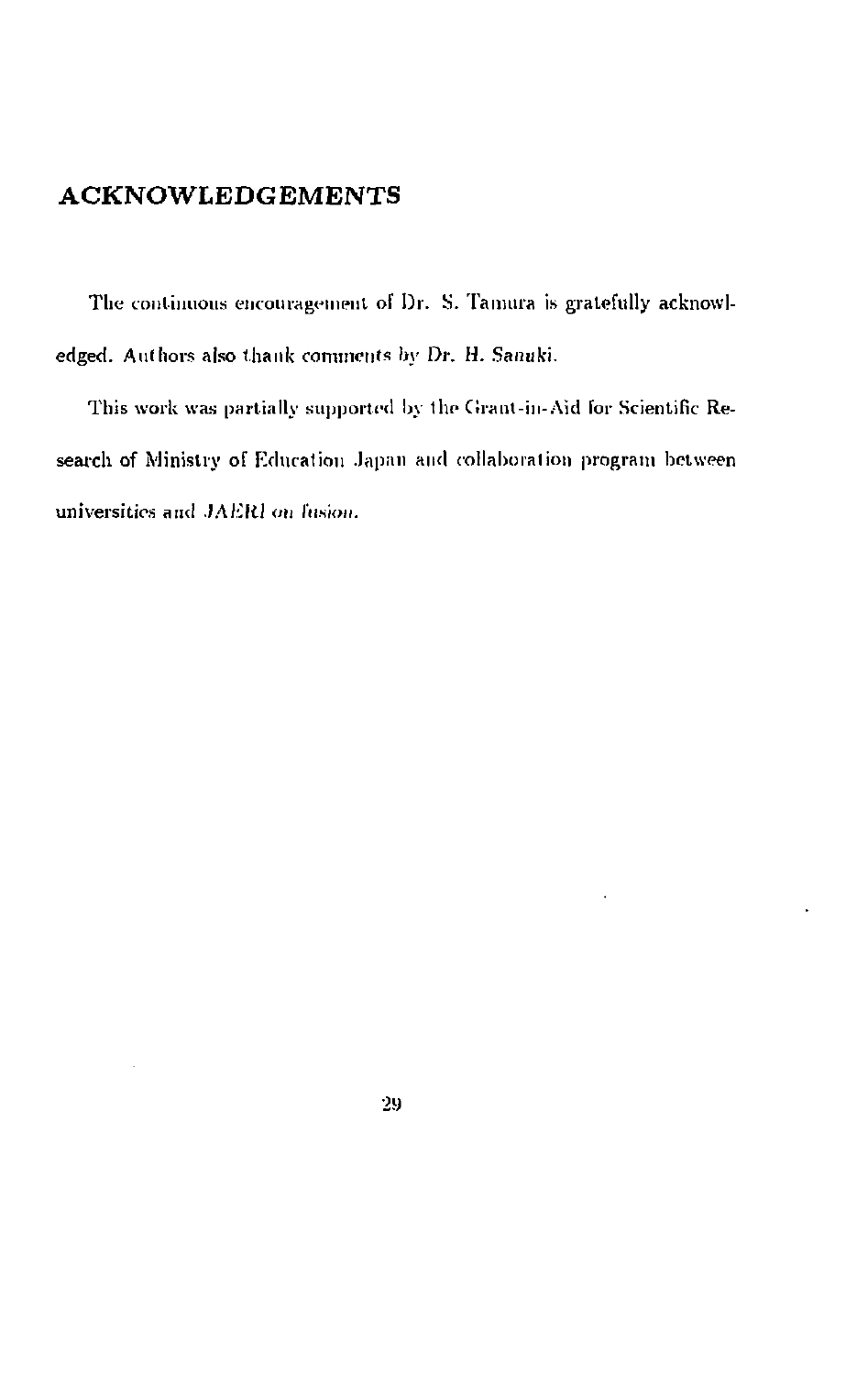## Appendix

We here briefly show the typical values of the ratio  $\lambda/\mu$  and  $\mu/\chi$ . To estimate transport coefficient, we only know the ratios  $\lambda/\chi$ , and  $\mu/\chi$ . The ratio  $\lambda/\chi$ is obtained from quasi-linear estimation. The kinetic equation for electrons in the presence of magnetic stochasticity $^{27}$  can be written as

$$
\frac{\partial f_{\epsilon}}{\partial t} + \mathbf{v} \cdot \nabla f_{\epsilon} + \frac{\epsilon}{m_{\epsilon}} (\mathbf{E} + \mathbf{v} \times \mathbf{B}) \cdot \nabla \mathbf{v} f_{\epsilon} = \frac{\partial}{\partial x} (|c_{\parallel}| D_M) \frac{\partial f_{\epsilon}}{\partial x} + C(f_{\epsilon}) \quad (A.1)
$$

where  $C$  is a collision operator and  $D_M$  indicates the diffusivity of the magnetic field lines in the presence of stochasticily.

Assuming  $f = (f_{M\parallel} + \epsilon \hat{f}_{\parallel})(f_{M\perp} + \epsilon \hat{f}_{\perp})$ , the quasi-linear electric field is evaluated by balancing third term in IJIS and. the iirsi term in RHS in eq.(A.1). multiplying by  $-e\eta/|e_{\parallel}|$  and integrating over the velocity space.

$$
E_{\parallel}^{QL} = -i \frac{T_c}{\int \tau^2 [c_{\parallel}][f_M d^3 v]} \frac{\partial}{\partial x} D_M \frac{\partial J_{\parallel}}{\partial x} = -\epsilon \lambda \frac{\partial^2 J_{\parallel}}{\partial x^2}
$$
 (A.2)

where  $f_M = f_{M\parallel} \times f_{M\perp}$ , and  $\lambda = (\sqrt{\pi}/2)\mu_0(c^2/\omega_{pe}^2)v_T, D_M$ . The divergence of quasi-linear heat flow is evaluated multiplying  $(1/2)m,e^2$  to Eq.(A.1) and integrating over velocity space.

$$
\nabla_{L} \cdot \boldsymbol{q}_{rL}^{QL} = -\frac{\partial}{\partial x} \int \frac{1}{2} m_r v^2 |v_{ij}| D_M \frac{\partial f_M}{\partial x} d^3 v = -\frac{\partial}{\partial x} \sqrt{n_r} \frac{\partial T_s}{\partial x}
$$
(A.3)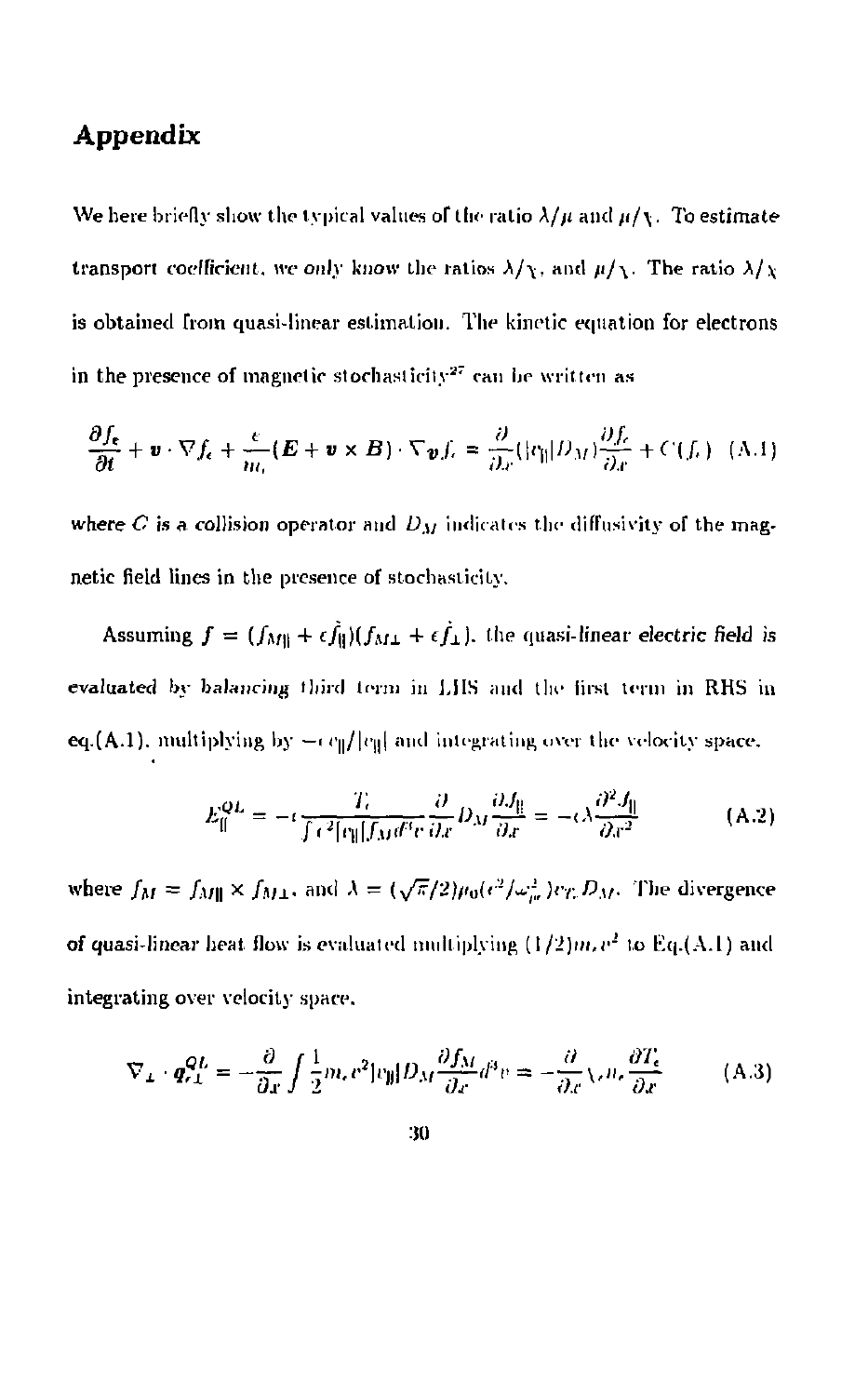where  $\chi_{\epsilon} = (3/\sqrt{\pi})v_{T_{\epsilon}}D_M$ . Then we obtain  $\lambda/\chi_{\epsilon} = (\pi/6)\mu_0 c^2/\omega_{pe}^2$ .

For ion anomalous viscosity, we assume  $\beta < 1$ , then the Alfven speed is intermediate to the ion arid *electron thermal* velocities, so that ion responds to the electrostatic fluctuations. In that case we can write the ratio of ion anomous viscosity and thermal transport coefficient as<sup>36</sup>

$$
\frac{\mu_i}{\lambda_i} = \frac{\sum_k \int \frac{d\omega}{2\pi} \left(\frac{\omega}{k_1 w_i}\right)^2 \nu_{\mathbf{k}, \omega}}{\sum_k \int \frac{d\omega}{2\pi} \left(\frac{\omega}{k_1 w_i}\right)^4 \nu_{\mathbf{k}, \omega}} \tag{A.4}
$$

where

$$
\nu_{\mathbf{k},\omega} = \frac{I_{11}ImZ_i}{\sqrt{2T_{\parallel}/m_i|k_{\parallel}|}}\tag{A.5}
$$

and  $Z_i$ , the plasma dispersion function.  $T_{\parallel}$  the parallel ion temperature and  $I_{11}$  is defined as

$$
\langle E_{\theta}(\mathbf{k}, \omega) E_{\theta}(\mathbf{k}', \omega') \rangle = 2\pi \delta_{\mathbf{k}, \mathbf{k}'} \delta(\omega + \omega') I_{11}
$$
 (A.6)

If we assume *Iu* constant for *an* eigenmode *of* frequency w. and *ImZ;* has the Gaussian form, the ratio is order unity. Furthermore, if  $\chi_e \sim \chi_i$  is retained, we obtain  $\mu_i/\chi_i \sim O(1)$ .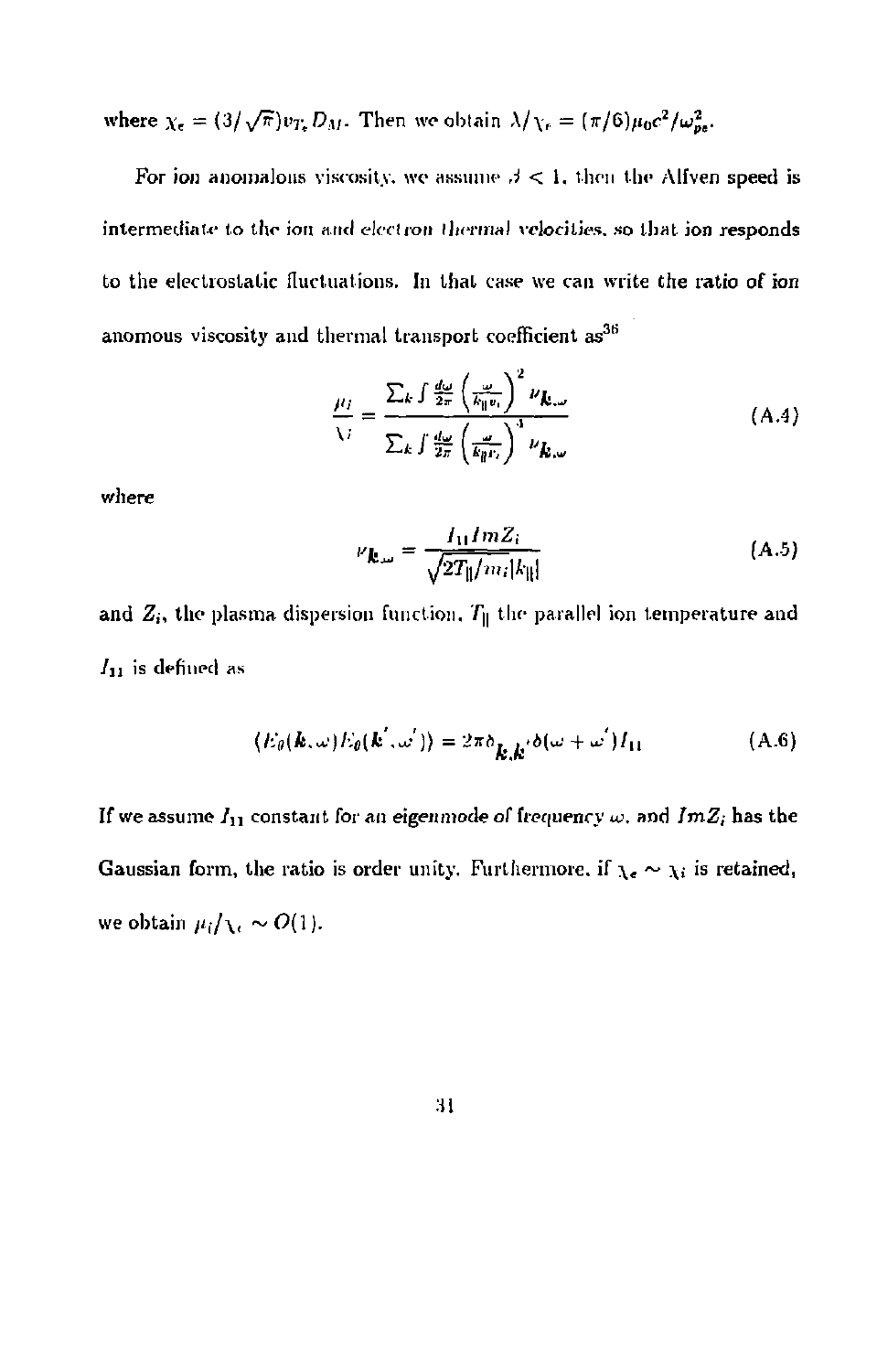## **References**

- **'D.** Dobrott. D. B. Nelson. J. M. Greene. A. II. Glasser. M. S. Chance, and E. A. Frieman, Pbys. Rev. Lett. 39, 943(1977).
- 2 J. W. Connor, R. J. Hastie. and J. B. Taylor, Proc. R. Soc. London, Ser. A. 365, 1(1979).
- $3D$ . Lortz, and J. Nuhrenberg.Nucl. Fusion 19, 1207 (1979).
- <sup>4</sup>B. Coppi. A. Ferreira. and J. J. Ramos. Phys. Rev. Lett. 44, 990(1980).
- <sup>5</sup>H. R. Strauss, Phys. Fluids 24, 2001(1981).
- 6 J. W. Connor, R. J. Hasfie. and T.*.}.* Mariiu. Plasma Phys. Conl. Fusion 27, 1509(1985).
- <sup>7</sup>B. A. Carreras, P. H. Diamond. M. Murakami. J. L. Dunlap, J. D. Bell, H. R. Hicks. J. A. Holmes. E. A. Lazarus. V. K. Pare. P. Similon, C. E. Thomas, and R. M. Wicland. Phys. Rev. Lett. 50, 503(1983).
- <sup>8</sup>P. H. Diamond, B. A. Carreras, Comments Plasma Phys. Control Fusion 10 271(1987).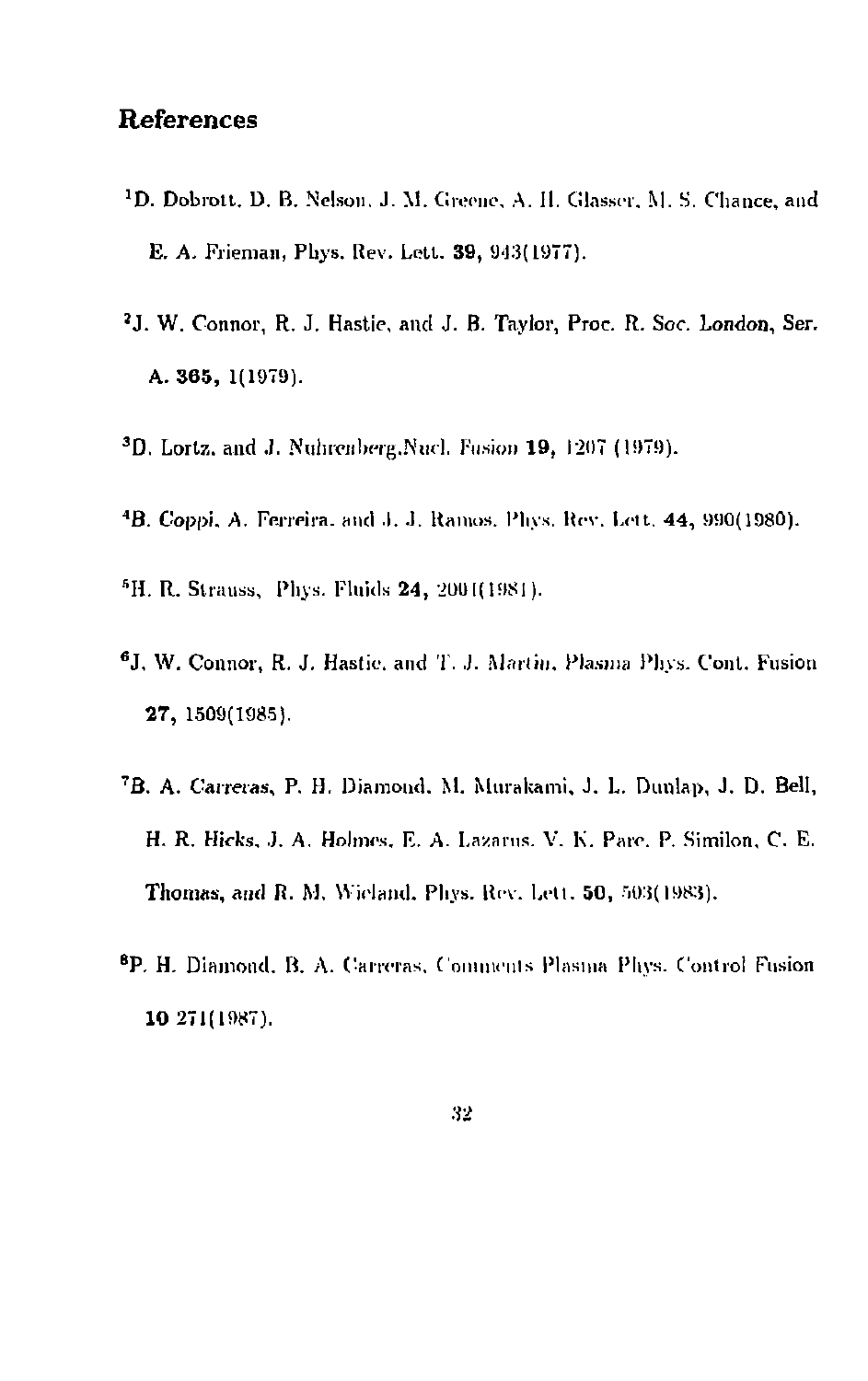- <sup>9</sup>R. J. Goldstone, Plasma Phys. Control. Fusion 26, 87(1984).
- <sup>10</sup>P. Yushmanov, et al., Nucl. Fusion 30, 1999(1990).
- <sup>11</sup>T. Ohkawa, Phys. Lett. 67A,35(1978).
- <sup>12</sup>B. B. Kadomtsev, and O. P. Pogutse, in Plasma Physics and Controlled Nuclear Fusion Research 1981 (IAEA, London. 1985). Vol.2, 69.
- <sup>13</sup>W. Horton, D.-l. Choi. P. N. Yushmanov, and V. V. Parail. Plasma Phys. Control. Fusion **29,** 901(1987).
- U J . Schmidt, and S. Yosikawa, Phys. Rov. Lett. 26 , 753(1971).
- <sup>15</sup>P. J. Kaw. E. J. Valeo, and P. II. Rutherford. Phys. Rev. Lett. 43, 1398(1979).
- <sup>16</sup> A. Y. Aydemir, Phys. Fluids **B 2** 2135(1990).
- $17A$ , J. Lichtenberg, K. Itoh, S.-I. Itoh. and A. Fukuvama, Nucl. Fusion 31, 495(1992).
- <sup>18</sup>H. R. Strauss, Phys. Fluids **29,** 3668(1986).
- <sup>19</sup>A. Bhattachariee, and E. Hameiri, Phys. Rev. Lett. 57, 206(1986).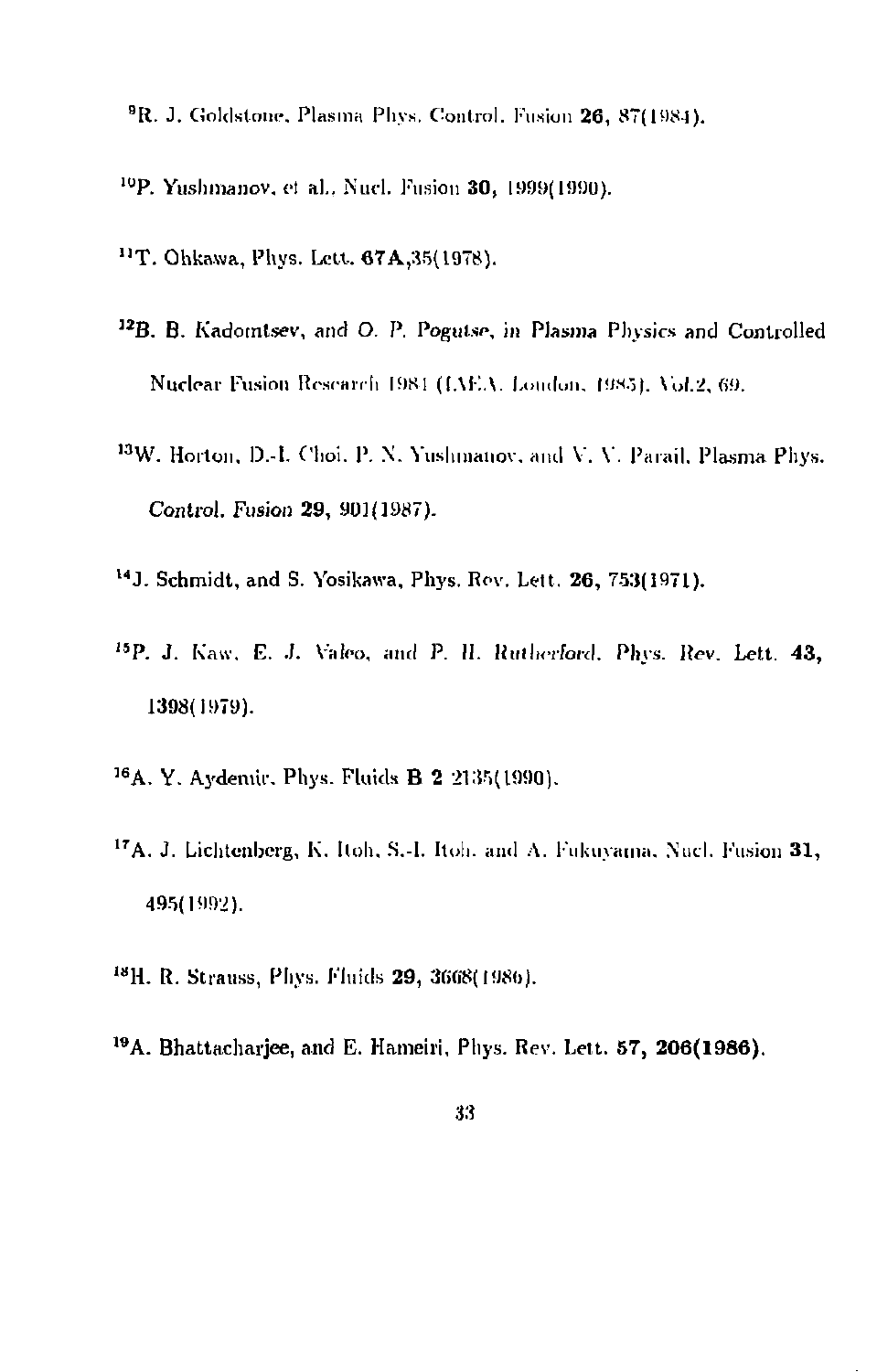- 2 °A. A. Boozer, J. Plasma Phys. 35 , 133(1986).
- <sup>21</sup> K. Itoh, S.-I. Itoh, and A. Fukuyama, Comments Plasma Phys. Control Fusion 15 , 11(1992).
- <sup>22</sup> K. Itoh, S.-I. Itoh, A. Fukuyama. M. Yagi. and M. Azumi. presented at 14th international conference on Plasma Physics ami Controlled Nuclear Fusion Research (Wurzburg, IAEA. 1992) paper 11-2-2 1993. See also : K. Itoli, M. Yagi, S.-I. Itoh, A. Fukuyama, M. Azumi, Plasma Phys. Control Fusion 35 (1993) in press.
- <sup>23</sup> K. Itoh, et al., paper in preparations.
- <sup>24</sup> H. R. Strauss, Phys. Fluids 19, 131(1986).
- <sup>25</sup> H. R. Strauss, Phys. Fluids **20**, 1354(1987).
- <sup>26</sup>R. D. Hazeltine. and J. D. Meiss. Phys. Rep. **V.121.1-2** 1(1985).
- $27A$ , B. Rechester, and M. N. Rosenblinh. Phys. Rev. Lett.  $40,38(1978)$ .
- <sup>28</sup> G. G. Craddock. Phys. Fluids **B 3**, 316(1991).
- <sup>29</sup> S. I. Braginskii, in Review of Plasma Physics, edited by M. A. Leontovich (Consultants Bureau, New Yourk. 1985). Vol.1. p.205.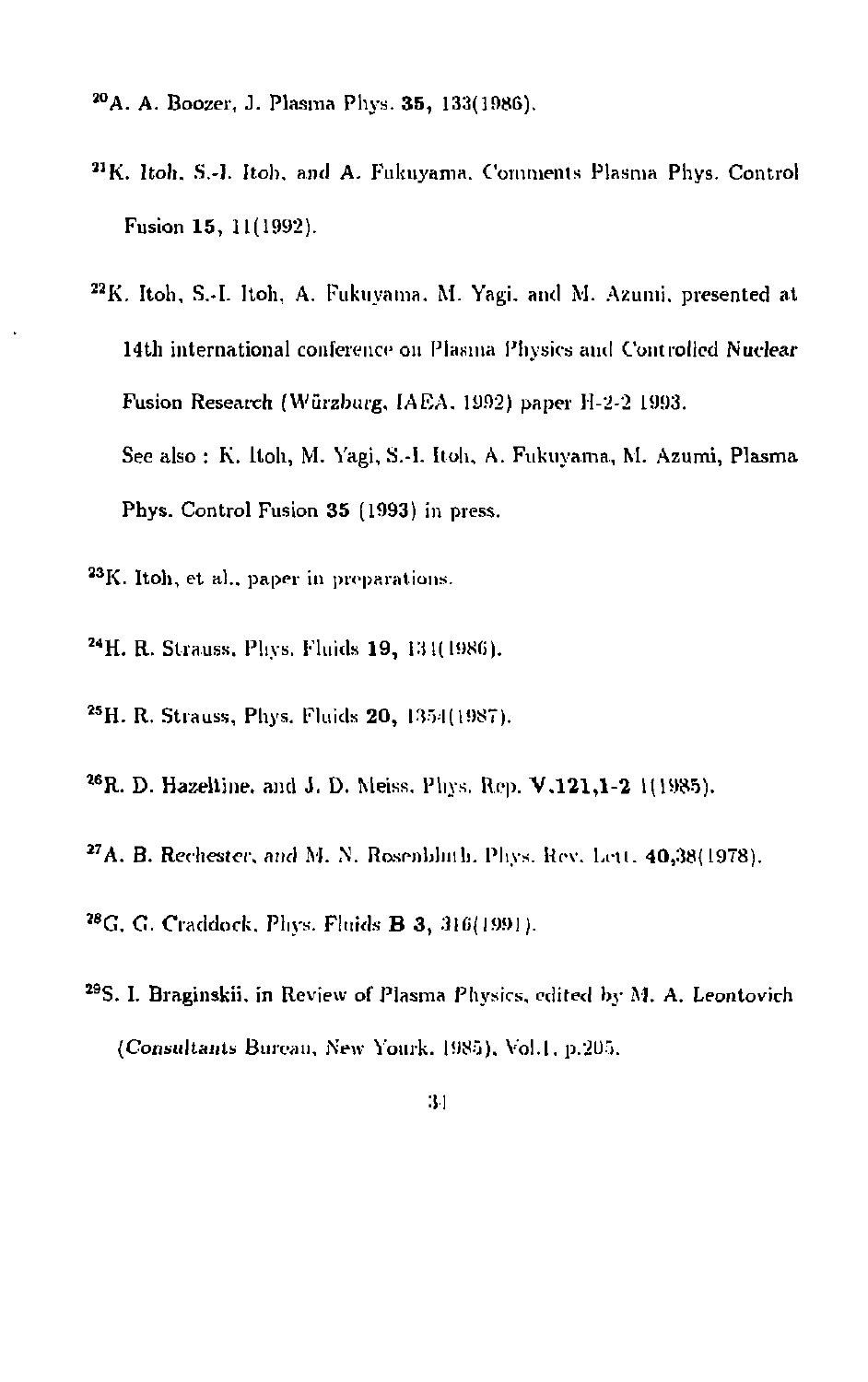- <sup>30</sup>R. L. Dewar, and A. H. Glasser, Phys. Fluids **26**, 3038(1983).
- <sup>31</sup> J. Heading, An Introduction to Phase-Integral Methods (John Wiley & Sonsinc, New York, 1962) p.123.
- <sup>32</sup>A. B. Mikhailovskii, and E. I. Yurchenko, Plasma Phys. 24, 977(1982).
- 33D. Correa-Restrepo. Z. Naturforsch. 37a, 848(1982).
- <sup>34</sup> J. Connor, Plasma Phys. Control Fusion, 35 (1993) in press.
- <sup>35</sup>T. C. Hender, B. A. Carreras, W. A. Cooper, J. A. Holmes, P. H. Diamond, and P. L. Similon. Phys. Fluids 27, 1439(1984).
- <sup>36</sup>S.-I, Itoh. Phys. Fluids **B 4, 796(1992)**.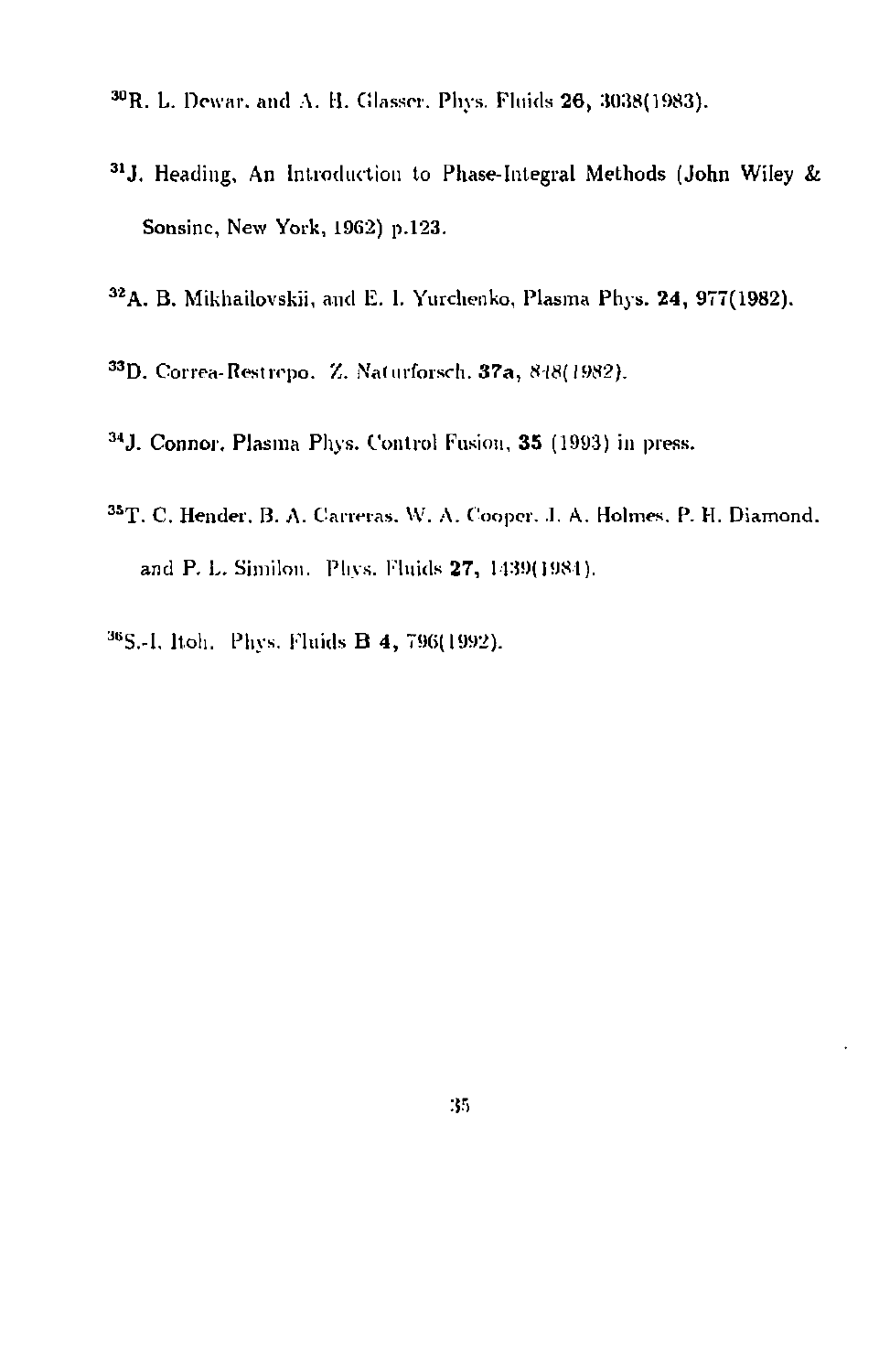**Fig.1** The plot of the function  $-(\cos\theta+s\theta\sin\theta)$  versus  $\theta$ .  $a_1$ ,  $b_1$ ,  $a_2$  are the positions which satisfy the relation  $\cos \theta + s\theta \sin \theta = 0$ .

**Fig.2.1** Growth rate versus *S.* 

The growth rate for  $\lambda_i$  mode is calculated for the parameters with  $\eta = \chi = \mu = 0, \lambda = 6.561 \times 10^{-1}, \rho = 0.432, \overline{\kappa} = -0.11111$ . The circle corresponds to the fundamental mode $(l = 0)$ , the triangle corresponds to  $l = 0, j = 1$  mode, and the diamond corresponds to  $l = 0, j = 2$ mode. The dashed line corresponds to  $l = 1$  mode.

**Fig.2.2** The mode structures corresponding Fig.2.1.

The mode structures are plotted corresponding to Fig.2.1. The fundamental mode (a) is plotted at  $s = 1.0$ , the  $l = 0, j = 1$  mode (c), at  $s = 0.4$ , the  $l = 0$ ,  $j = 2$  mode (d), at  $s = 0.2$ . The  $l = 1$  mode (b) is plotted at  $s = 5.0$ .

**Fig.3** Growth rate versus  $\hat{\lambda}$ .

The growth rate for the  $\lambda$  mode corresponding to the fundamental harmonic is calculated for the parameters with  $\eta = \sqrt{p} = \mu = 0$ ,  $\rho =$ 0.432,  $\vec{\kappa} = -0.11111$ , in the case of median shear( $s = 0.4$ ) and high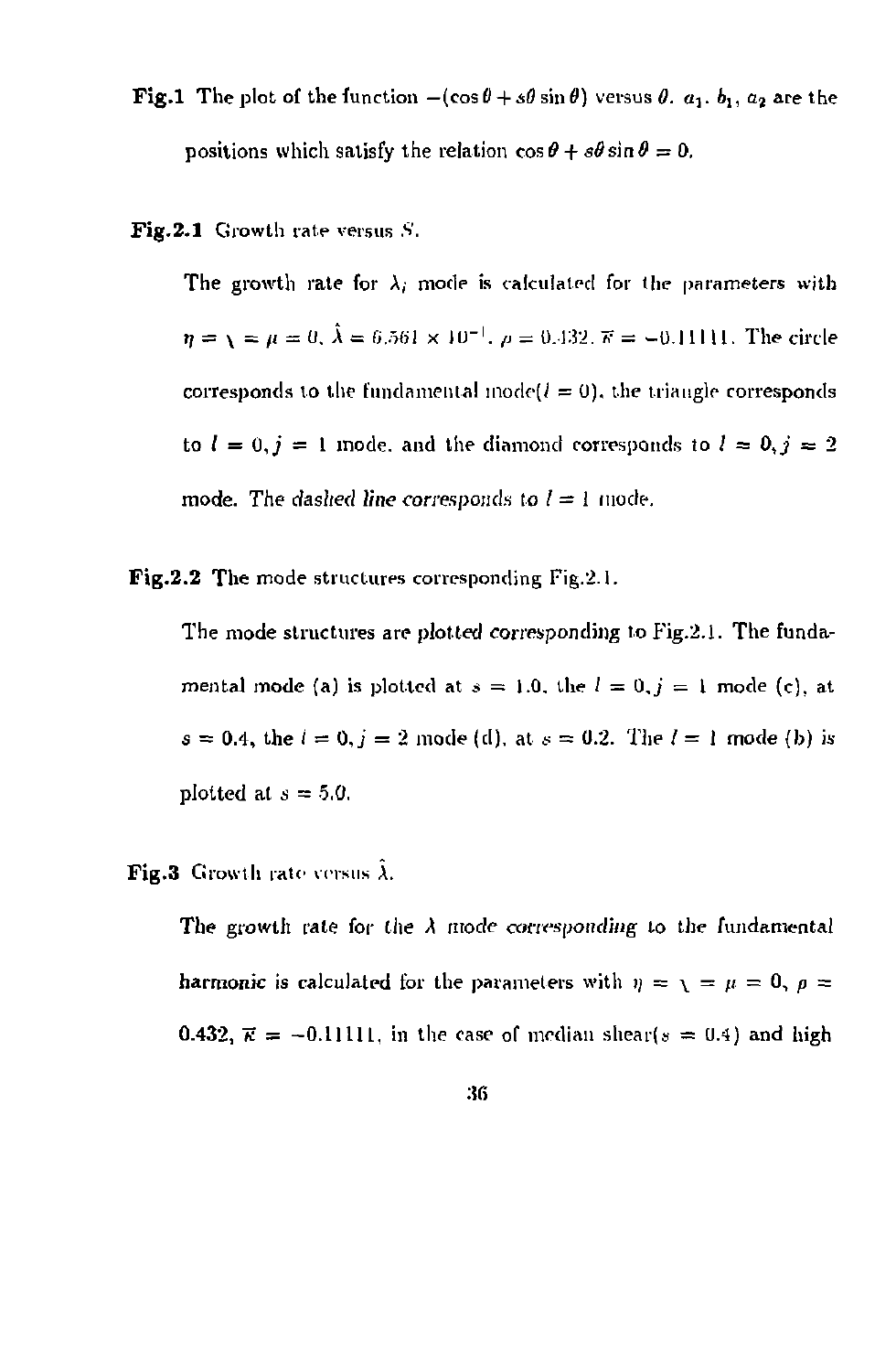shear( $s = 1.0$ ), respectively.

#### **Fig.4** Growth rate versus *p.*

The growth rate for  $\lambda$  mode corresponding to the fundamental harmonic is calculated for the parameters with  $\eta = \chi = \mu = 0$ ,  $\dot{\lambda} =$  $6.561 \times 10^{-1}$ ,  $\overline{\kappa} = -0.11111$ , in the case of median shear(s = 0.4) and high shear( $(s = 1.0)$ , respectively.

Fig.5 Growth rate versus  $\hat{\mathbf{y}}$ .

The growth rate for  $\lambda$  mode corresponding to fundamental, and  $l =$  $0, j = 1$  mode are calculated for the parameters with  $\lambda = 6.561 \times 10^{-1}$ ,  $\hat{\mu} = \hat{\chi}, \rho = 0.432, \bar{\kappa} = -0.11111$ , and  $s = 0.4$ , respectively.

Fig.6.1 Growth rate versus  $\langle$ .

The growth rate for  $\lambda$  mode corresponding to fundamental,  $l \approx 0, j =$ 1, and  $I = 0, j = 2$  modes are calculated for the parameters with  $\lambda = 10^{-3} \chi$ ,  $\mu = \chi$ ,  $\rho = 0.432$ .  $\bar{\kappa} = -0.11111$ , respectively. The circle represents the fundamental, the square,  $l = 0, j = 1$  mode, and the diamond,  $l = 0$ ,  $j = 2$  mode, respectively.

 ${\bf Fig. 6.2}$  The mode structures corresponding to Fig.6.1.

#### :J7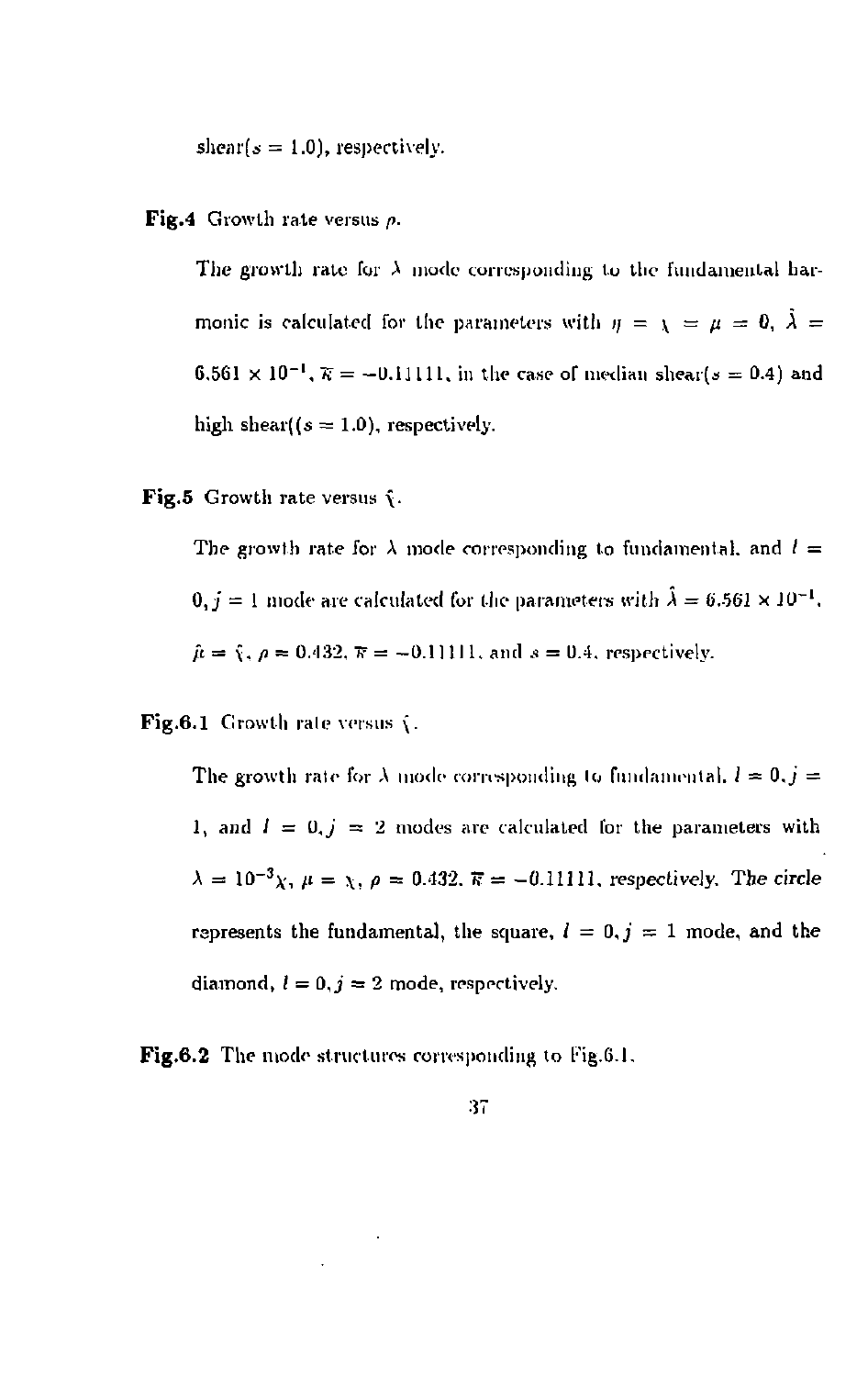The fundamental mode (a) is plotted at  $\hat{\chi} = 4.05 \times 10^{-1}$ , the  $l = 0, j = 1$ mode (b), at  $\hat{\chi} = 3.24 \times 10^{-2}$ , and the  $l = 0, j = 2$  mode (c), at  $\hat{\chi} = 1.62 \times 10^{-3}$ .

Fig. 7 The growth rate versus *p.* 

The growth rate is calculated with  $\lambda = 10^{-3} \lambda$  and  $\mu = \chi$ ,  $s = 1.0$ ,  $\bar{\kappa} = -0.11111$ ,  $n = 30$ , and  $q = 3$ . Here the circle corresponds to the case with  $\gamma = 10^{-7}$ , the triangle, the case with  $\gamma = 10^{-6}$ , and the square, the case with  $\chi = 10^{-5}$ . The dashed line corresponds to the ideal stability line.

#### Fig. 8 Growth rate versus  $n$ .

The growth rate of  $\lambda$  mode is calculated for the parameters with  $\lambda =$  $10^{-3}\chi$ ,  $\mu = \chi$ ,  $\rho = 0.432$ ,  $\bar{\kappa} = -0.11111$  in the case of the low shear(s = 0.1), the median shear(s = 0.4), and the high shear(s = 1.0), respectively. The triangle represents the case of  $s = 0.1$ , the circle,  $s = 0.4$ , and the square,  $s = 1.0$ .

Fig. 9 *p* versus *n.* 

The  $\rho$  for the marginal point is calculated for the parrameters with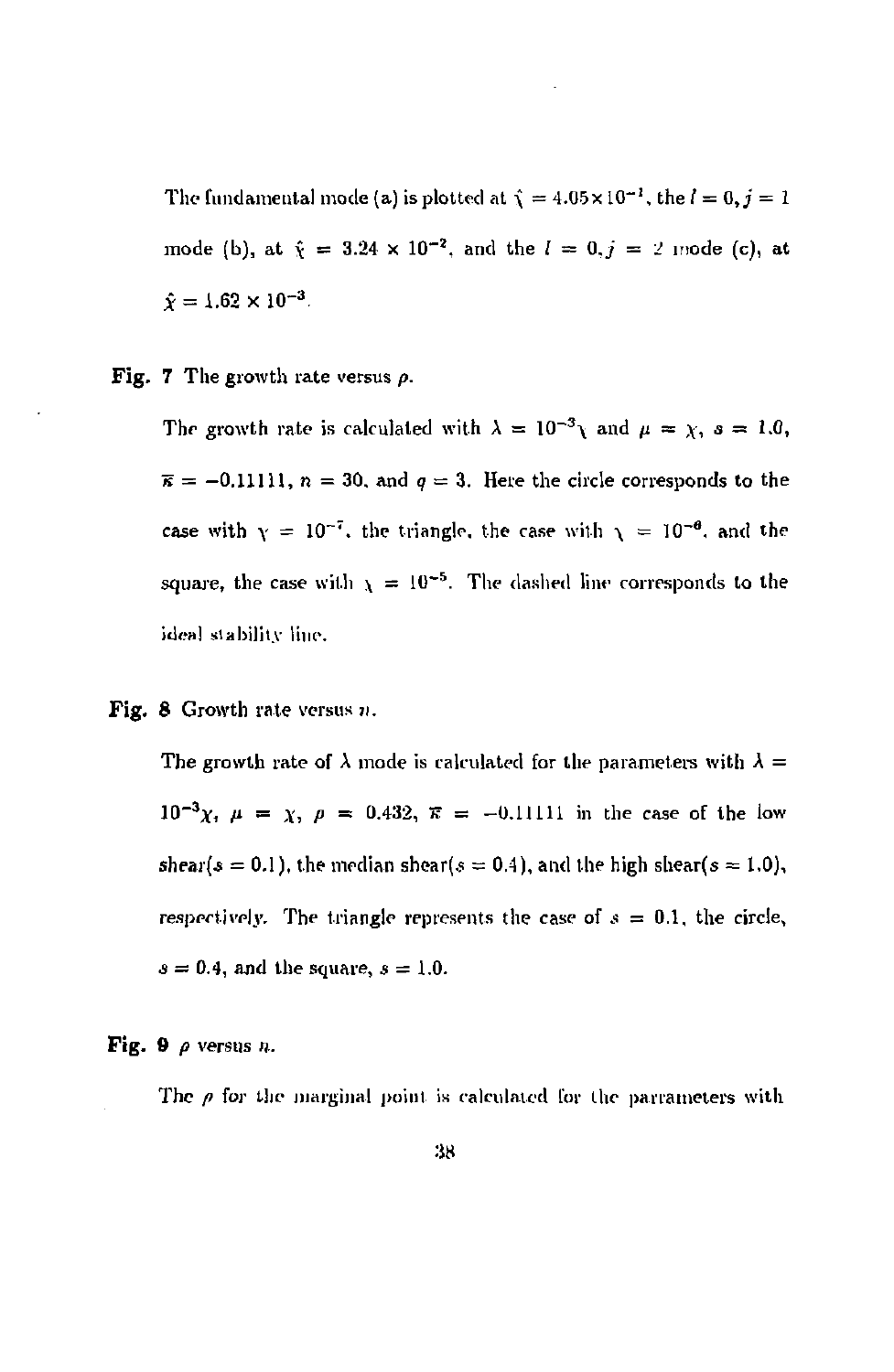$\lambda = 10^{-3}$   $\lambda$ ,  $\mu = \gamma$ ,  $\rho = 0.432$ ,  $\bar{\kappa} = -0.11111$  in the case of the low shear(s = 0.1), the median shear(s = 0.4), and the high shear(s = 1.0). The square represents the case of  $s = 0.1$ , the circle,  $s = 0.4$ , and the triangle.  $s = 1.0$ .

Fig. 10 *n* versus *s. n* determined by  $\rho_{min}$  in the marginal point, and *n* determined by  $\gamma_{max}$  are callculated for the parameters with  $\lambda = 10^{-3} \chi$ .  $\mu = \sqrt{2}$ ,  $\rho = 0.132$ ,  $\overline{\kappa} = -0.11111$ . The circle represents the *u* determined by  $\rho_{min}$ , and the square, the *n* determined by  $\gamma_{max}$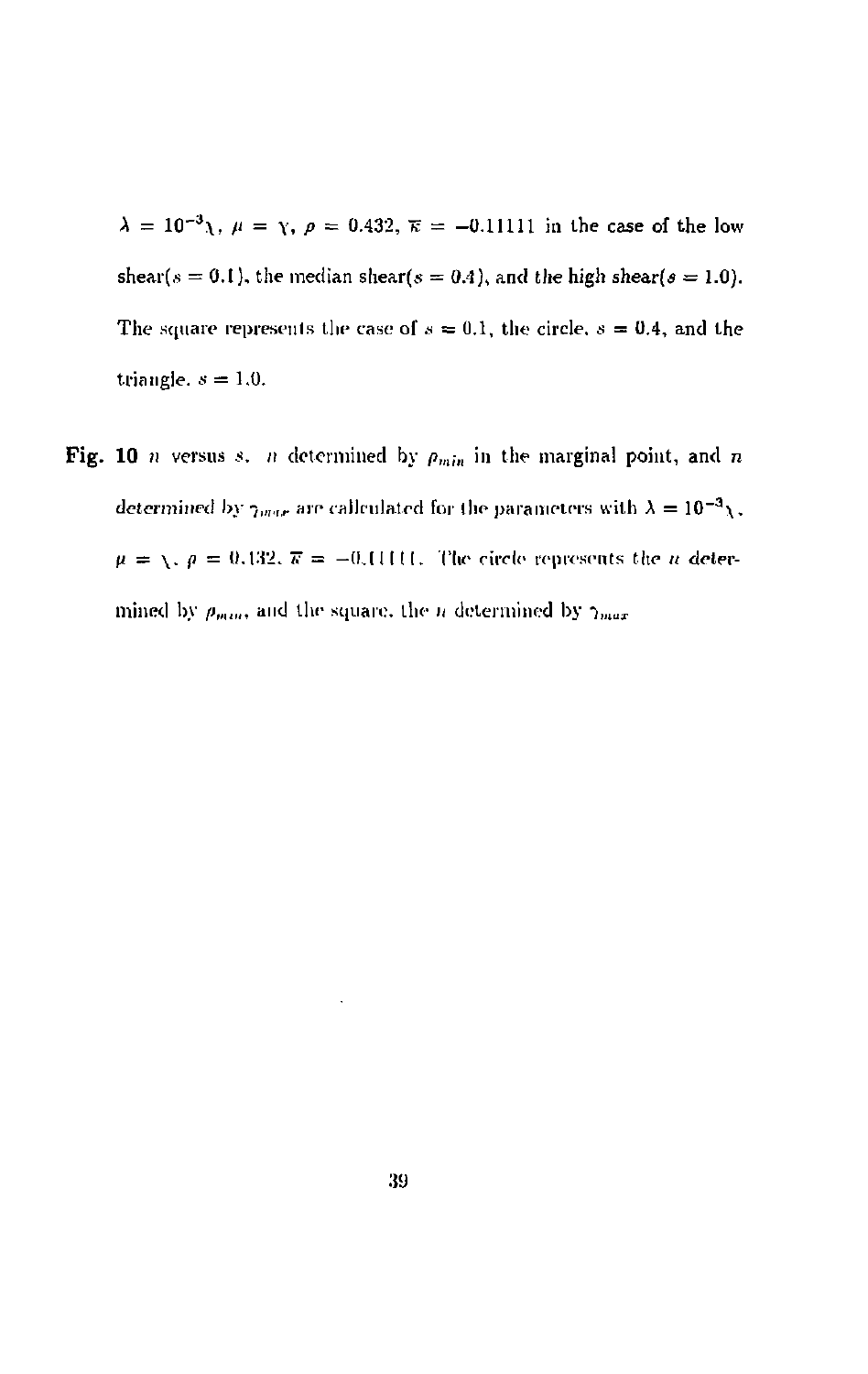**Fig.l** 



**Fig.2.1** 

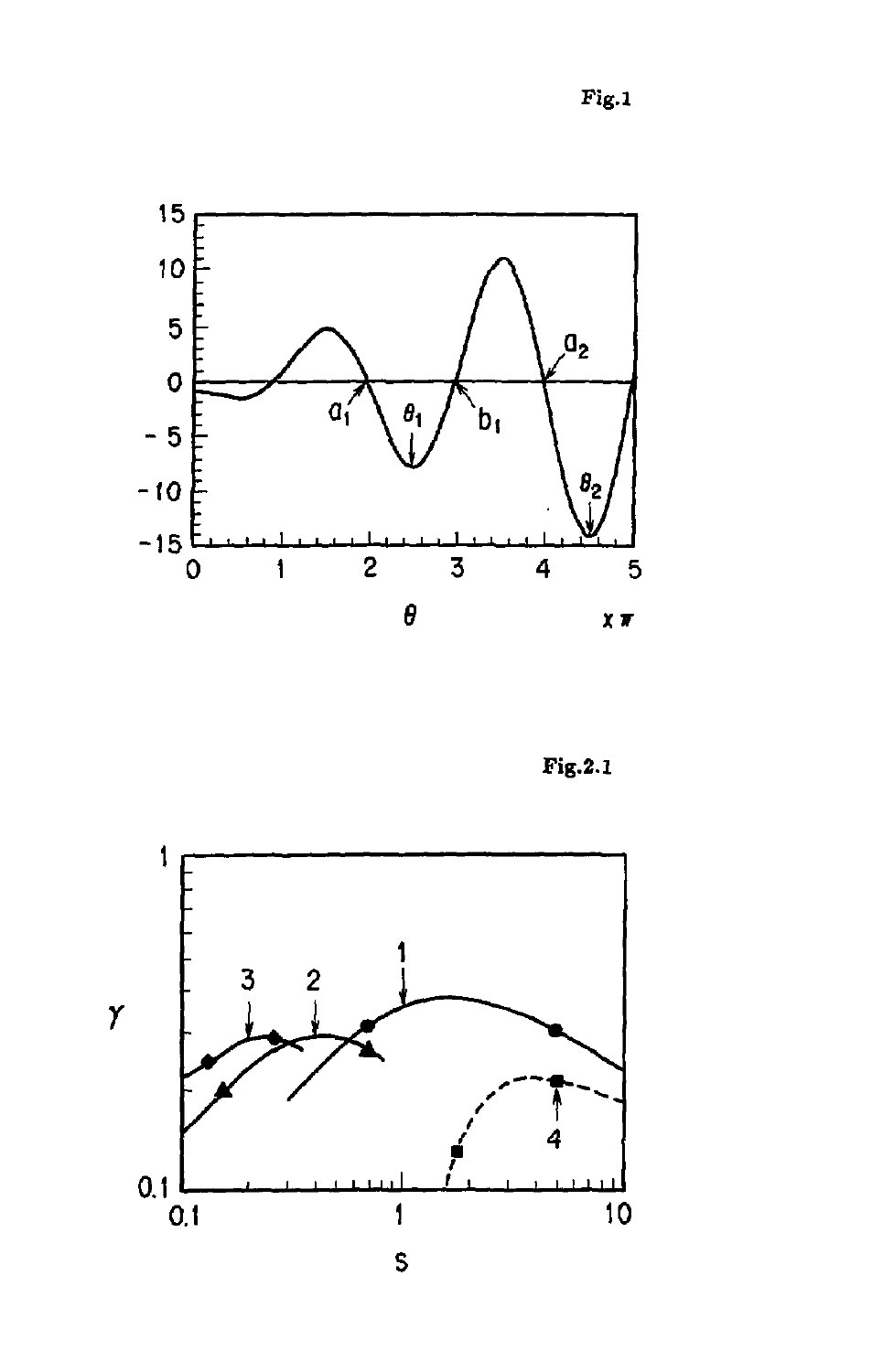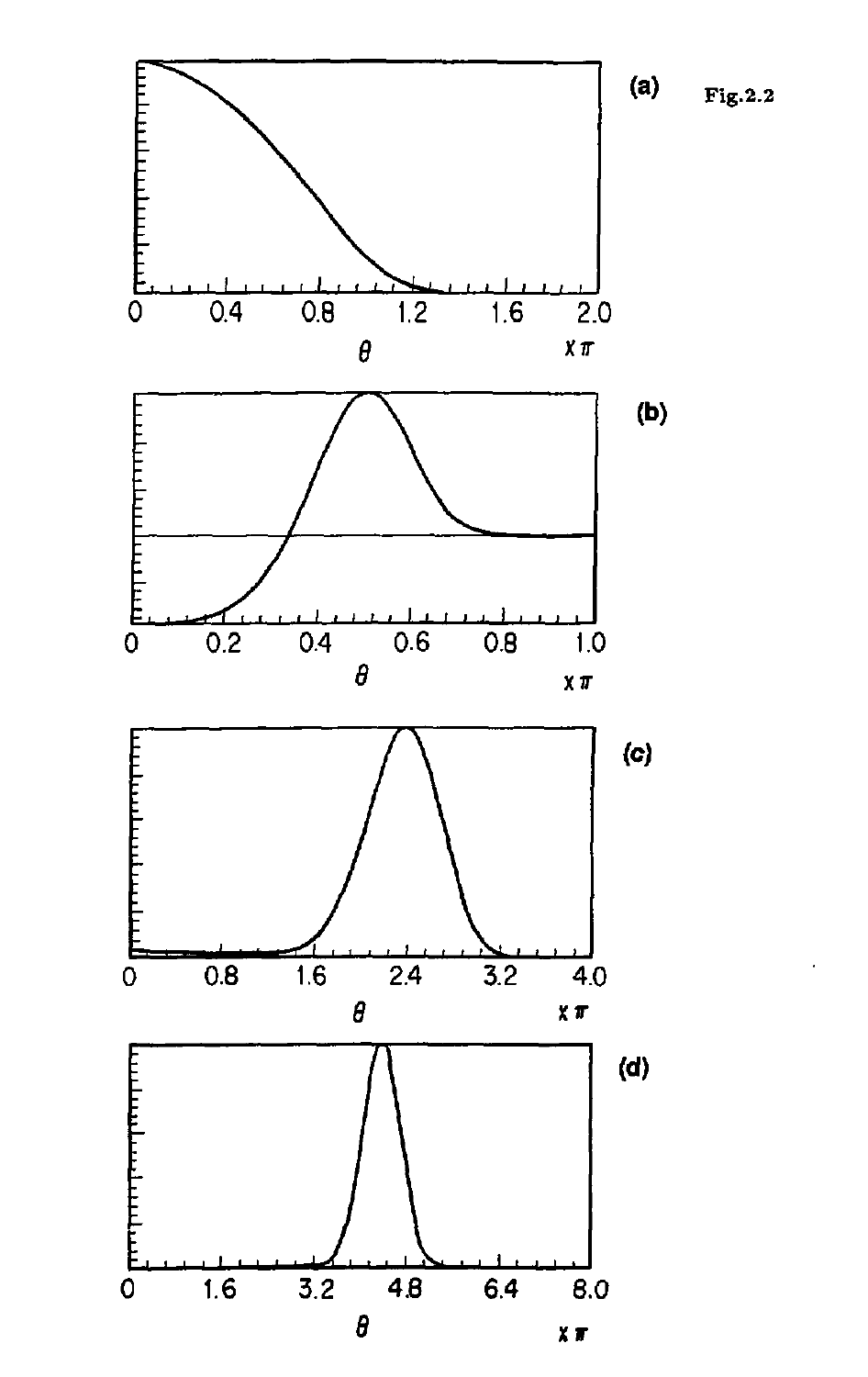Fig.3



 ${\bf Fig.4}$ 

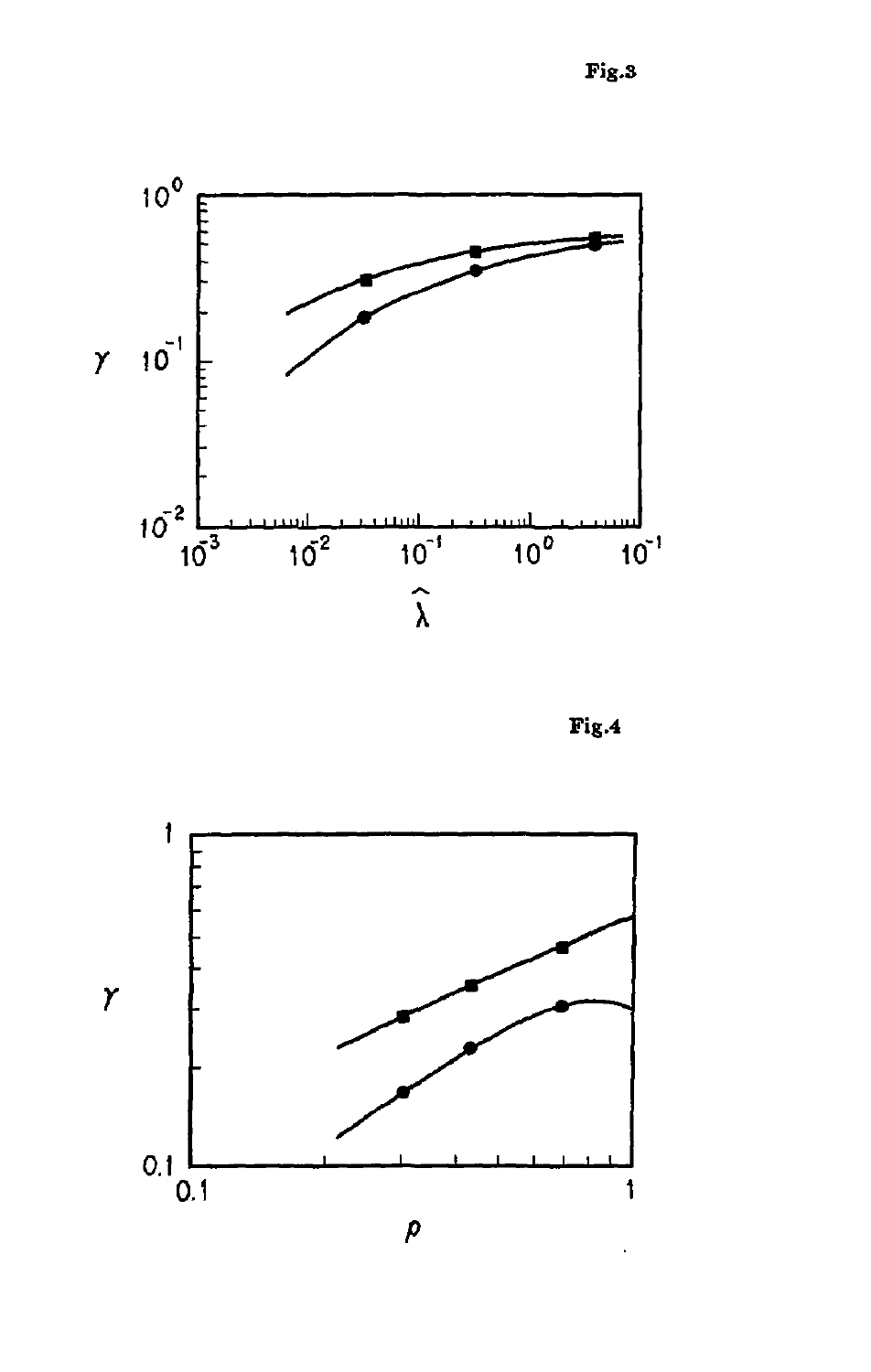**Fig.5** 



**Fig.6.1** 

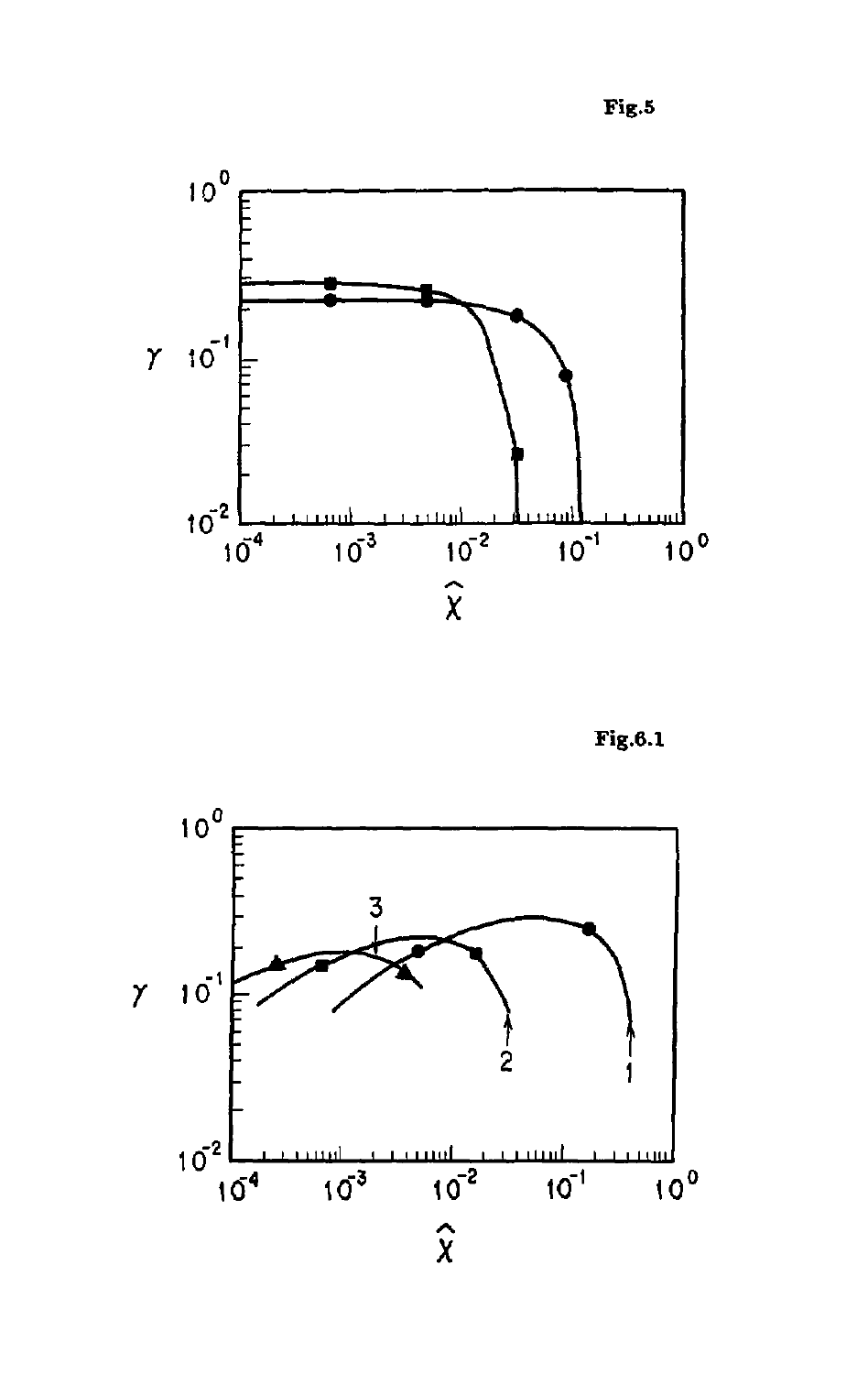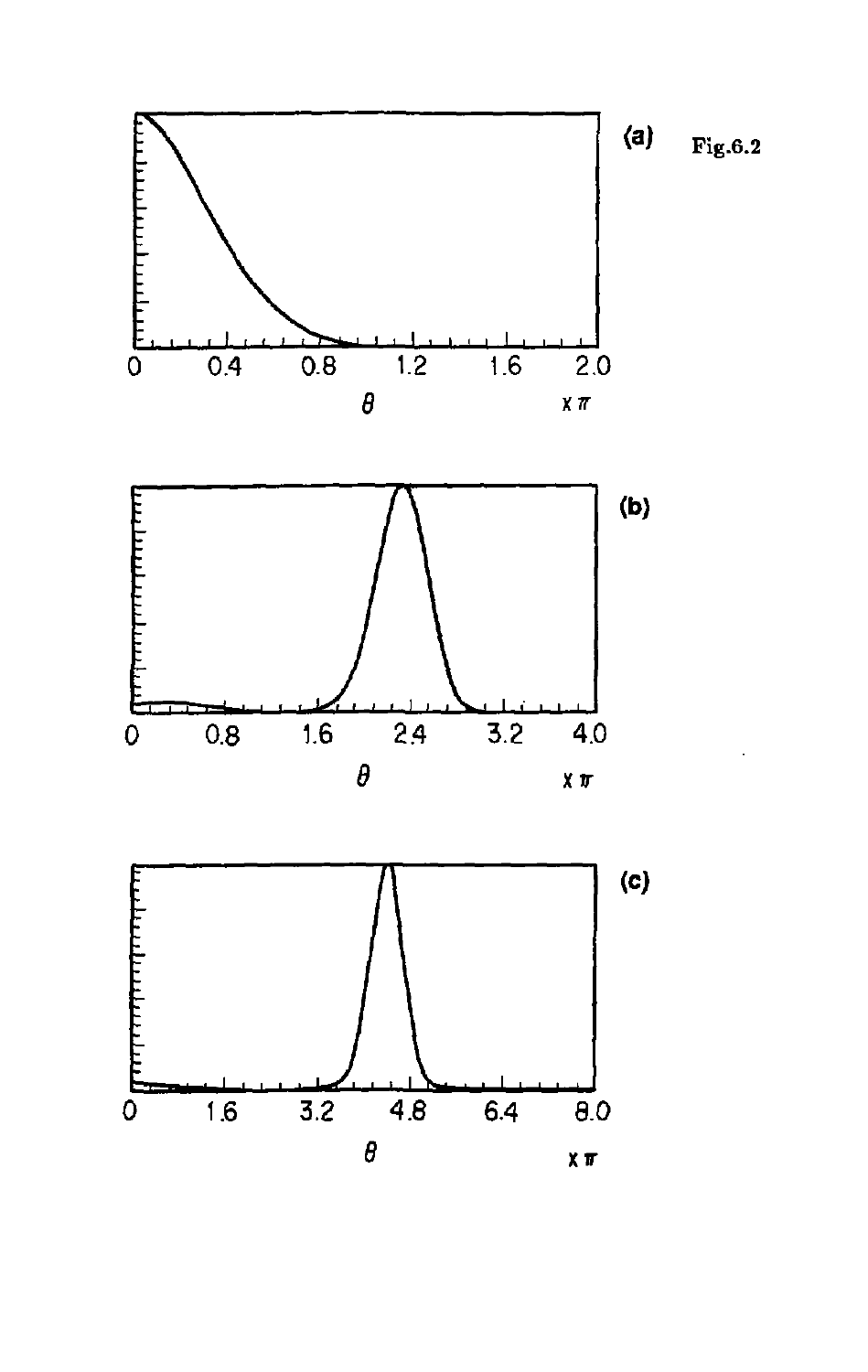Fig. 7



Fig. 8

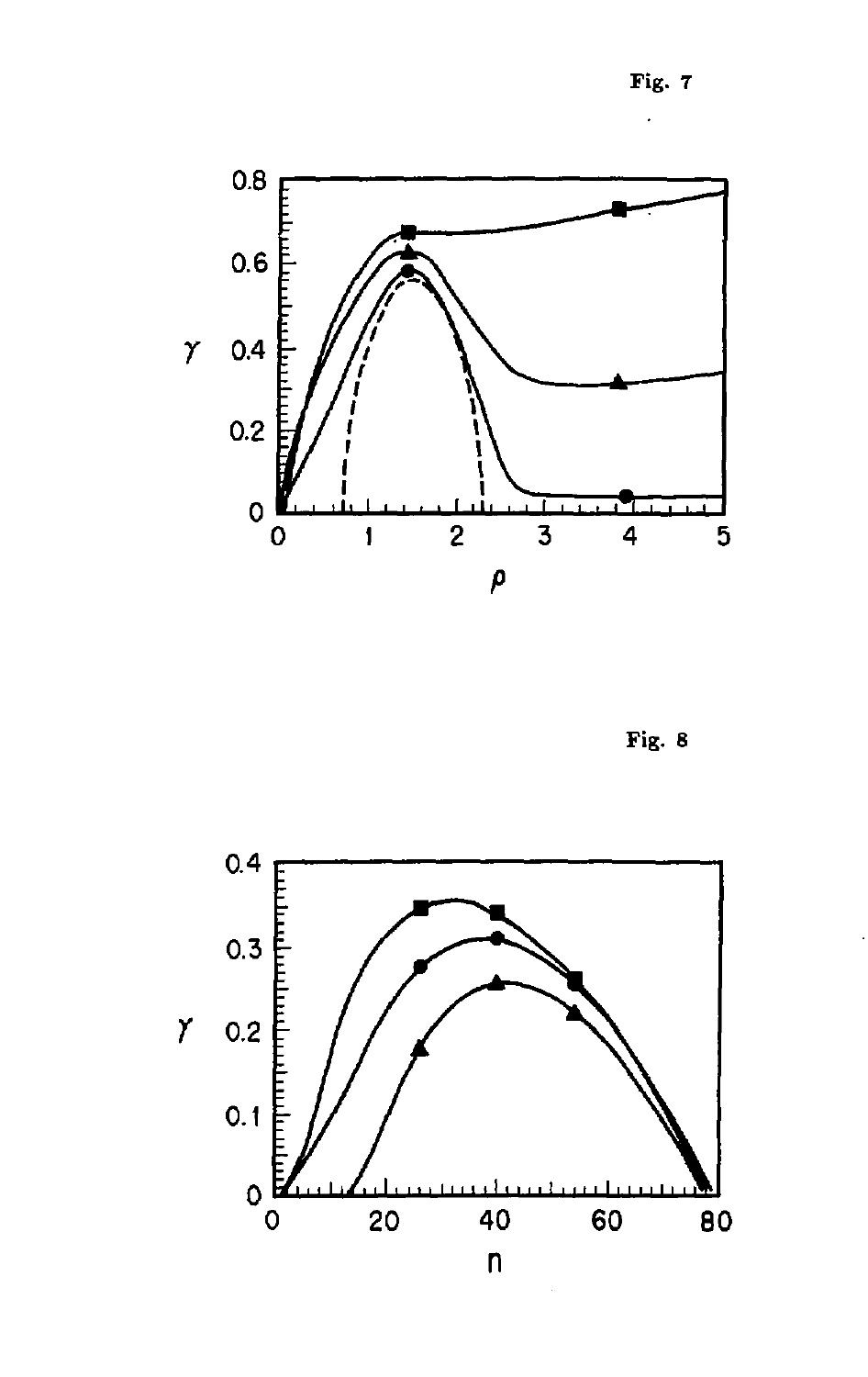Fig. 9



Fig. 10

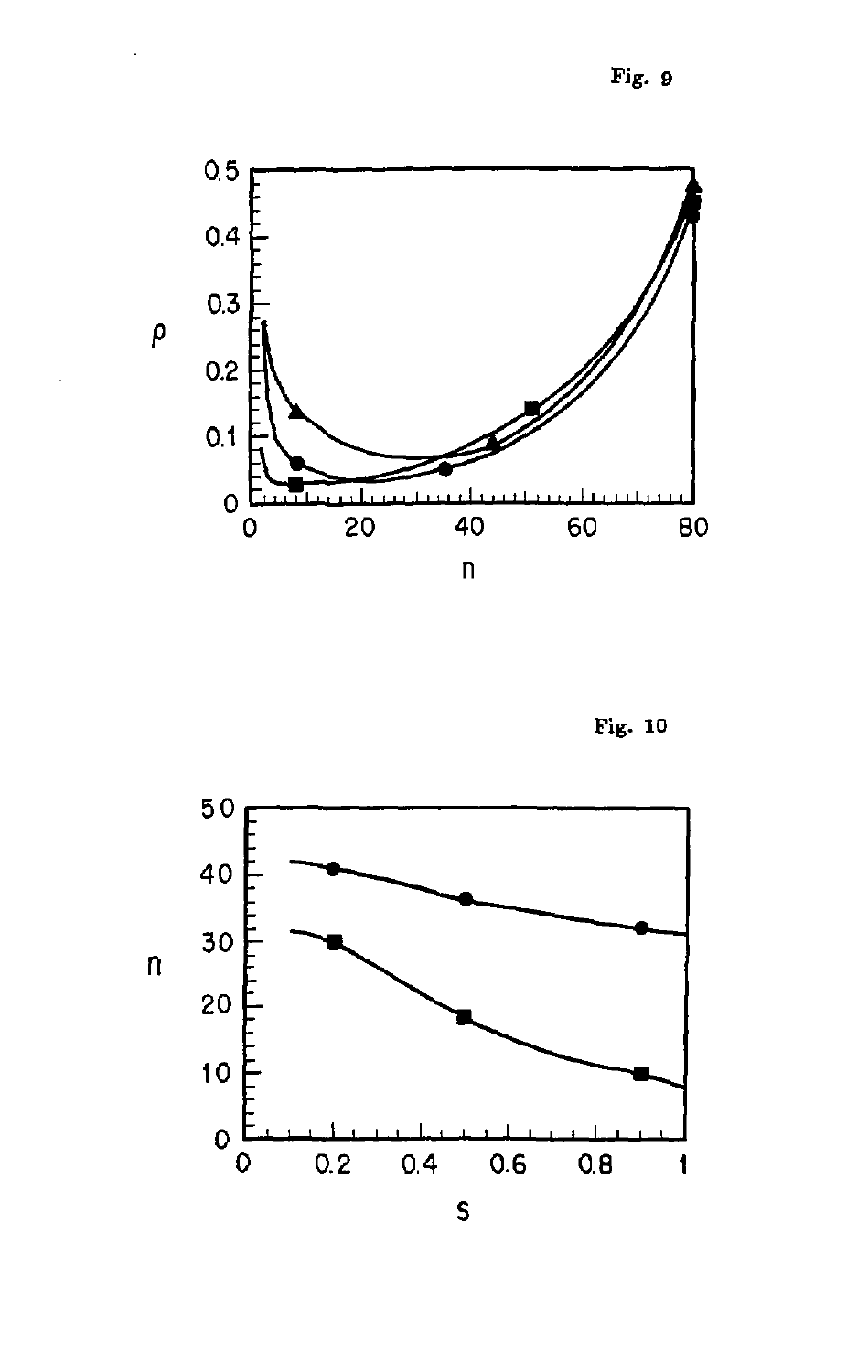## Recent Issues of NIFS Series

- NIFS-172 N. Nakajima, M. Okamoto and M. Fujtwara, *Physical Mechanism of E^-Driven Current in Asymmetric Toroidal Systems* ; Sep. 1992
- NIFS-173 N. Nakajima, J. Todoroki and M. Okamoto, *On Relation between Hamada and Boozer Magnetic Coordinate System* ; Sep. 1992
- **NIFS-174 K. Ichiguchi, N. Nakajima, M. Okamoto, Y. Nakamura and**  M. Wakatani, *Effects of Net Toroidal Current on Mercier Criterion in the Large Helical Device* ; Sep. 1992
- NIFS-175 S. -1. Itoh, K. Itoh and A. Fukuyama, Modelling of ELMs and *Dynamic Responses of the H-Mode;* Sep. 1992
- **NIFS-176 K. Itoh, S.-l. Itoh, A. Fukuyama, H. Sanuki, K. Ichiguchi and**  J. Todoroki, *Improved Models of {3 -Limit. Anomalous Transport and Radial Electric Field with Loss Cone Loss in Heliotron I Torsatron ;* Sep. 1992
- **NIFS-177 N. Ohyabu, K. Yamazaki, I. Katanuma, H. Ji, T. Watanabe,**  K. Watanabe, H. Akao, K. Akaishi, T. Ono, H. Kaneko, T. Kawamura, Y. Kubota, N. Noda, A. Sagara, O. Motojima, M. Fujiwara and A. liyoshi. *Design Study ofLHD Helical Divertor and High Temperature Divertor Plasma Operation •* Sep. 1992
- NIFS-178 H. Sanuki, K. Itoh and S.-l. Itoh, *Selfconsislent Analysis of Radial Electric Field and Fast Ion Losses in CHS Torsatron I Heliotron* ; Sep. 1992
- **NIFS-179 K. Toi, S. Morita, K. Kawahata, K. Ida, T. Watari, R. Kumazawa, A. Ando, Y. Oka, K. Ohkubo, Y. Hamada, K, Adati, R. Akiyama, S. Hidekuma, S. Hirokura, O. Kaneko, T. Kawamoto, Y. Kawasumi, M. Kojima, T. Kuroda, K. Masai, K. Narihara, Y. Ogawa, S. Okajima, M. Sakamoto, M. Sasao, K. Sato, K. N. Sato, T. Seki, F. Shimpo, S. Tanahashi, Y. Tankjuchi, T. Tsuzuki,** *New Features ofL-H Transition in Limiter H-Modes ofJIPP T-IIU* **; Sep. 1992**
- **NIFS-180 H. Momota, Y. Tomita, A. Ishida, Y. Kohzaki, M. Ohnishi, S. Ohi, Y. Nakao and M. Nishikawa,** *D-3He Fueled FRC Reactor "Artemis-L"*  **; Sep. 1992**
- **NIFS-181 T. Watari, R. Kumazawa. T. Seki, Y. Yasaka, A. Ando. Y. Oka,0. Kaneko. K. Adati, R. Akiyama, Y. Hamada, S. Hidekuma, S. Hirokura, K. Ida, K. Kawahata, T. Kawamoto, Y. Kawasumi, S. Kitagawa, M. Kojima, T. Kuroda, K. Masai, S. Morita, K. Narihara, Y. Ogawa, K. Ohkubo, S. Okajima, T. Ozaki, M. Sakamoto, M. Sasao, K. Sato, K. N. Sato,**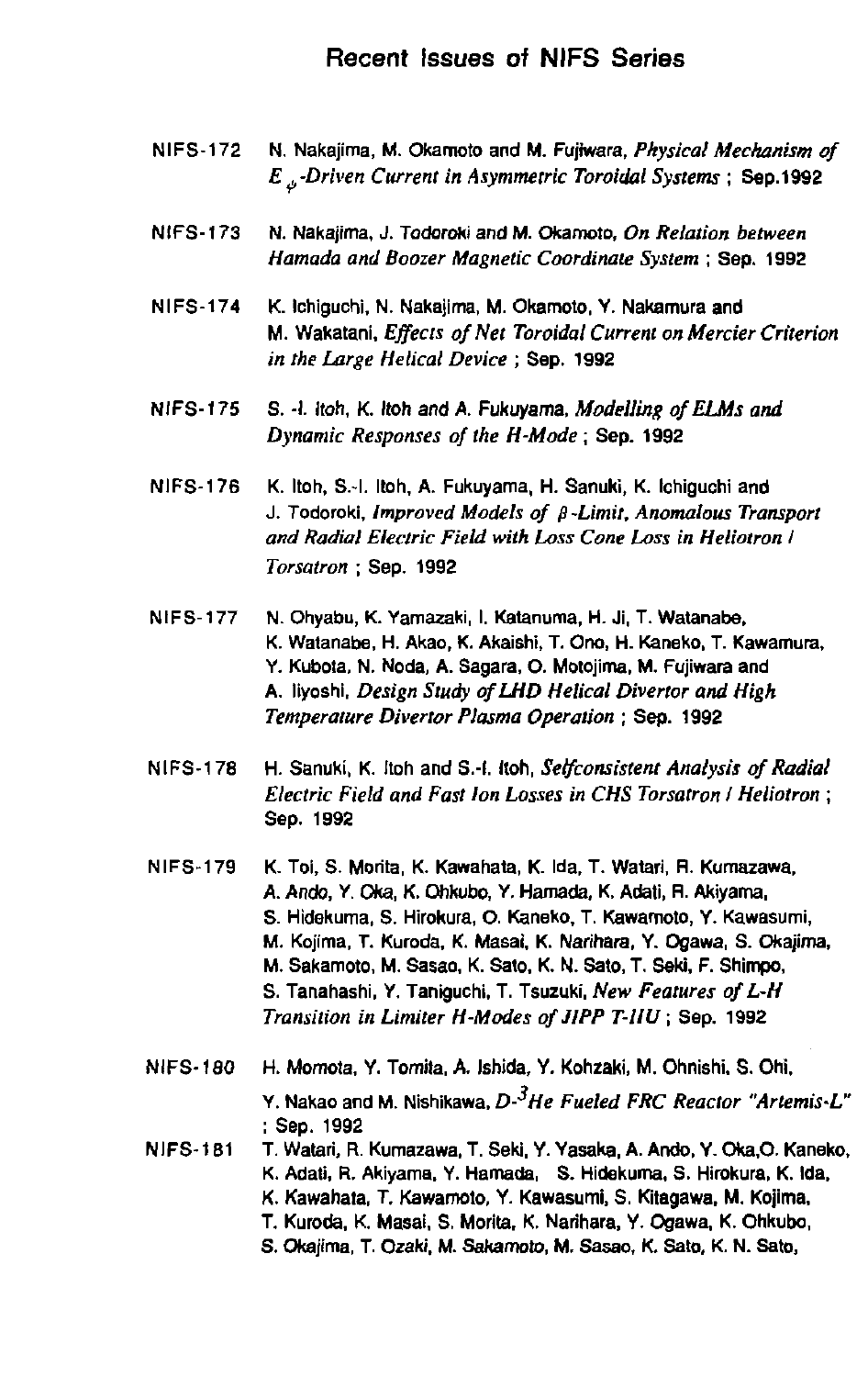**F.Shimpo, H. Takahashi, S. Tanahasi, Y. Taniguchi, K. Toi, T. Tsuzuki and M. Ono,** *The New Features of Ion Bernstein Wave Heating in JIPP T-IIU Tokamak* **/Sep, 1992** 

- **NIFS-182 K. Itoh, H. Sanukl and S.-l. Itoh,** *Effect of Alpha Panicles on Radial Electric Field Structure in Torsatron I Heliotron Reactor,* **Sep. 1992**
- **NIFS-183 S. Morimoto, M. Sato, H. Yamada, H. Ji, S. Okamura, S. Kubo, O. Motojima, M. Murakami, T. C. Jemigan, T. S. Bigelow, A. C. England, R. S. Isler, J. F. Lyon, C. H. Ma. D. A. Rasmussen, C. R. Schaich, J. B. Wilgen and J. L. Yarber,** *Long Pulse Discharges Sustained by Second Harmonic Electron Cyclotron Heating Using a 35CHzGyrotron in the Advanced Toroidal Facility;* **Sep. 1992**
- **NIFS-184 S. Okamura, K. Hanatani, K. Nishimura, R. Akiyama, T. Amano, H. Arimoto, M. Fujiwara, M. Hosokawa, K. Ida, H. Idei, H. Iguchi, 0. Kansko, T. Kawamoto, S. Kubo, R. Kumazawa, K. Matsuoka, S. Morita, O. Motojima, T. Mutoh, N. Nakajima, N. Noda, M. Okamoto. T. Ozaki, A. Sagara, S. Sakakibara, H. Sanuki, T. Seki. T. Shoji, F. Shimbo, 0. Takahashi, Y. Takeiri, Y. Takita, K. Toi, K. Tsumori. M. Ueda, T. Watari, H. Yamada and I. Yamada,** *Heating Experiments Using Neutral Beams with Variable Injection Angle and 1CRF Waves in CHS;* **Sep. 1992**
- **NIFS-185 H. Yamada, S. Morita, K. Ida, S. Okamura, H. Iguchi, S. Sakakibara, K. Nishimura, R. Akiyama, H. Arimoto, M. Fujiwara, K. Hanatani, S. P. Hirshman, K. Ichiguchi, H. Wei, O. Kaneko, T. Kawamoto, S. Kubo, D. K. Lee, K. Matsuoka, O, Motojima, T. Ozaki, V. D. Pustovitov, A. Sagara, H. Sanuki, T. Shoji. C. Takahashi, Y. Takeiri, Y. Takita, S. Tanahashi, J. Todoroki, K. Toi. K. Tsumori, M. Ueda and I. Yamada,** *MHD and Confinement Characteristics in the High-B Regime on the CHS Low-Aspect-Ratio Heliotron / Torsatron ;* **Sep. 1992**
- **NIFS- i 86 S. Morita, H. Yamada, H. Iguchi, K. Adati, R. Akiyama, H. Arimoto, M. Fujiwara, Y. Hamada, K. Ida, H. Idei, 0. Kaneko, K. Kawahata, T. Kawamoto, S. Kubo, R. Kumazawa, K. Matsuoka, T. Morisaki, K. Nishimura, S. Okamura, T. Ozaki, T. Seki, M. Sakurai, S, Sakakibara, A. Sagara, C. Takahashi, Y. Takeiri, H. Takenaga, Y. Takita, K. Toi, K. Tsumori, K. Uchino, M. Ueda, T. Watari, 1. Yamaoa,** *A Role of Neutral Hydrogen in CHS Plasmas with Reheat and Collapse and Comparison with JIPP T-IIU Tokamak Plasmas;* **Sep. 1992**
- **NIFS-187 K. loth, S.-l. Itoh, A. Fukuyama, M. Yagi and M. AzumI,** *Model of the L-Mode Confinement in Tokamaks***; Sep. 1992**
- **NIFS-188 K. Itoh, A. Fukuyama and S.-l. Itoh,** *Beta-Limiting Phenomena in High-Aspect-Ratio Toroidal Helical Plasmas;* **Oct. 1992**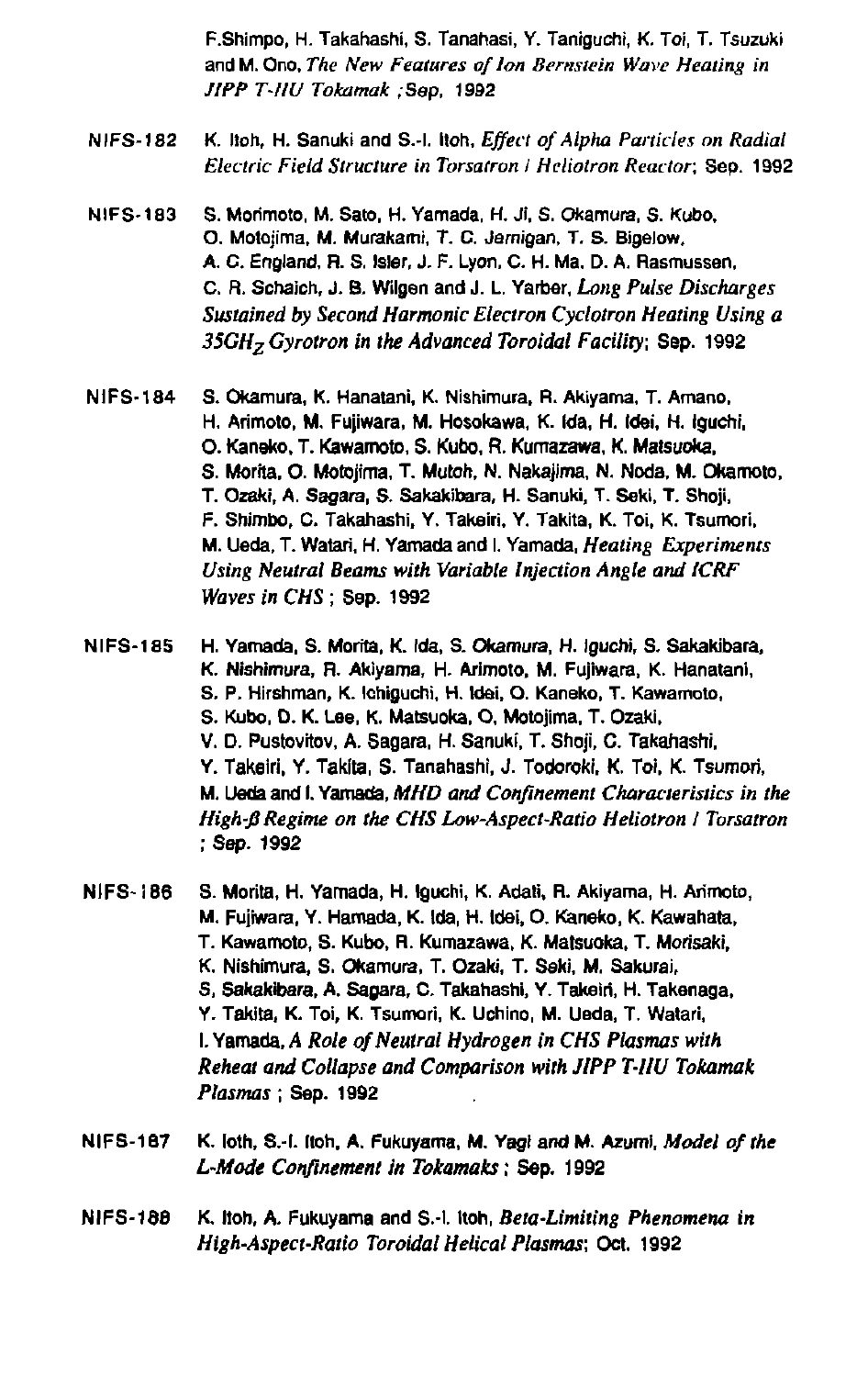- **NIFS-189 K. Itoh. S. -I. Itoh and A. Fukuyama,** *Cross Field Ion Motion at Sawtooth Crash* **; Oct. 1992**
- NIFS-190 **N.** Noda, Y. Kubota, A. Sagara, N. Ohyabu, K. Akaishi, H. Ji. **0 . Motojima, M. Hashiba, I. Fujita, T. Hino, T. Yamashina. T. Matsuda, T. Sogabe, T. Matsumoto, K. Kuroda, S. Yamazaki, H. Ise, J. Adachi and T. Suzuki,** *Design Study on Divertor Plates of Large Helical Device (LHD)* **; Oct. 1992**
- **NIFS-191 Y. Kondoh, Y. Hosaka and K. Ishii,** *Kernel Optimum Nearly-Analytical Discretization (KOND) Algorithm Applied to Parabolic and Hyperbolic Equations* **: Oct. 1992**
- **NIFS-192 K. Itoh, M. Yagi, S.-l. Itoh, A. Fukuyama and M. Azumi,** *L-Mode Confinement Model Based on Transport-MHD Theory in Tokamaks*  **; Oct. 1992**
- **NIFS-193 T. Watari,** *Review of Japanese Results on Heating and Current Drive;* **Oct. 1992**
- **NIFS-194 Y. Kondoh,** *Eigenfunction for Dissipative Dynamics Operator and Attractor of Dissipative Structure ;* **Oct. 1992**
- **NIFS-195 T. Watanabe, H. Oya, K. Watanabe and T. Sato,** *Comprehensive Simulation Study on Local and Global Development of Auroral Arcs and Field-Aligned Potentials* **; Oct. 1992**
- **NIFS-196 T. Mori, K. Akaishi, Y. Kubota, O. Motojima, M. Mushiaki, Y. Funato and Y. Hanaoka,** *Pumping Experiment of Water on B and LaB6 Films with Electron Beam Evaporator* **; Oct., 1992**
- **NIFS-197 T. Kato and K. Masai,** *X-ray Spectra from Hinotori Satellite and Suprathermal Electrons;* **Oct. 1992**
- **NIFS-19a K. Toi, S. Okamura, H. Iguchi, H. Yamada, S. Morita, S. Sakakibara, K. Ida, K. Nishimura, K. Matsuoka, R. Akiyama, H Arimoto, M. Fujiwara, M. Hosokawa, H. Idei, O. Kaneko, S. Kubo, A. Sagara, C. Takahashl, Y. Takeiri, Y. Takita, K. Tsumori, I. Yamada and H. Zushi,** *Formation ofH-mode Like Transport Barrier in the CHS Heliotron I Torsatron* **; Oct. 1992**
- **NIFS-199 M. Tanaka, A** *Kinetic Simulation of Low-Frequency Electromagnetic Phenomena in Inhomogeneous Plasmas of Three-Dimensions* **; Nov. 1992**
- **NIFS-200 K. Itoh, S.-I. Itoh, H. Sanuki and A. Fukuyama,** *Roles of Electric Field on Toroidal Magnetic Confinement,* **Nov. 1992**